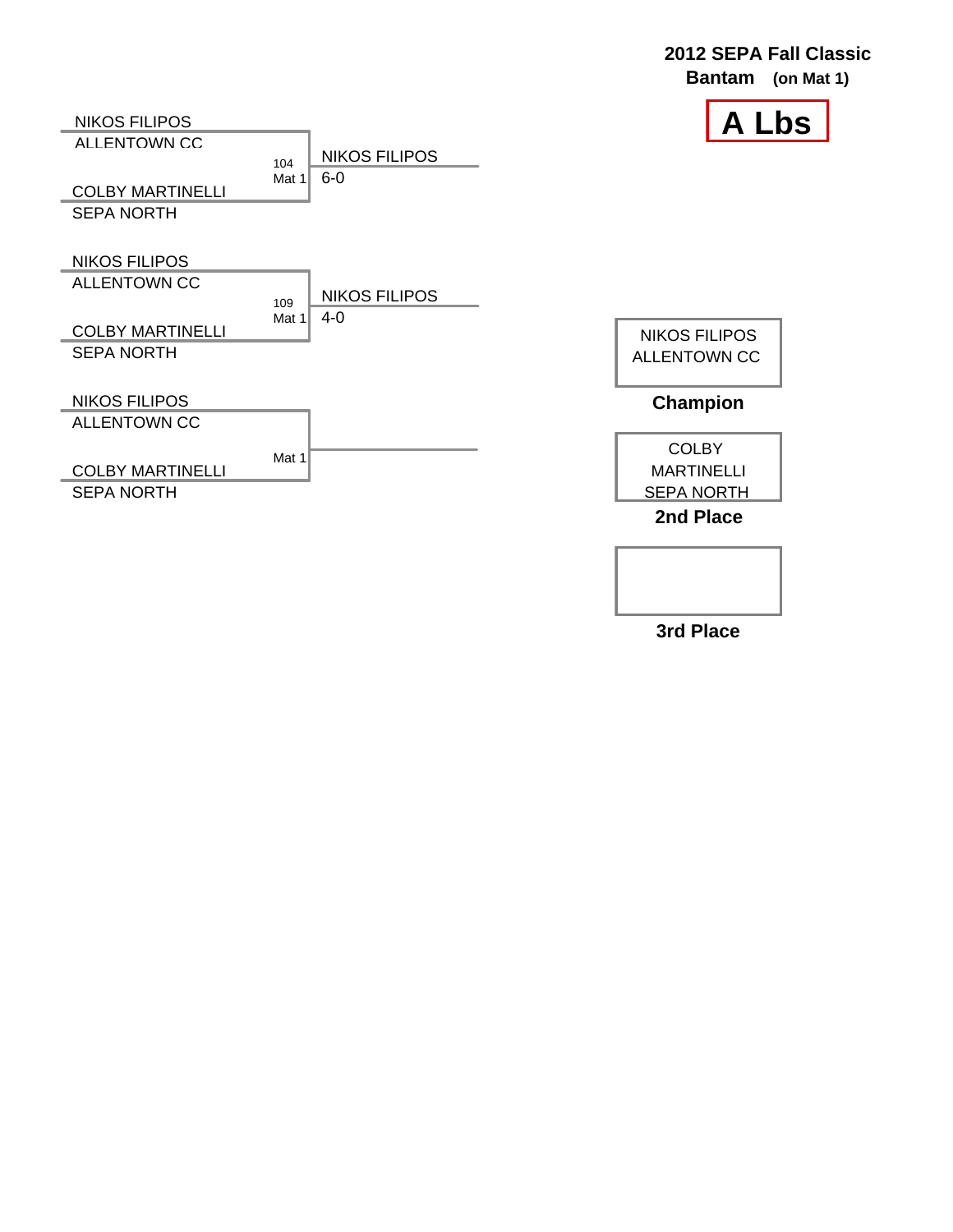|                        |       | <b>1st Round</b>         |
|------------------------|-------|--------------------------|
| <b>GAUGE BOTERO</b>    |       |                          |
| SEPA NORTH             |       | <b>GAUGE BOTERO</b>      |
| <b>BYF</b>             |       | <b>BYF</b>               |
|                        |       |                          |
| RICHIE DEFULVIO        |       |                          |
| SEPA BLICKS            | 201   | RICHIE DEFULVIO          |
| <b>JAKE WINCHESTER</b> | Mat 2 | <b>FALL 2:30</b>         |
|                        |       |                          |
| DOMINIC DISTABATINO    |       |                          |
|                        | 202   | <b>DOMINIC DISTABATI</b> |
| <b>SHANE MCFILLIN</b>  | Mat 2 | $12 - 0$                 |
| ALLENTOWN CC           |       |                          |

### **2012 SEPA Fall Classic**

**Bantam (on Mat 2)**

### **B Lbs**

|                        |       | 4th Round                |
|------------------------|-------|--------------------------|
| <b>GAUGE BOTERO</b>    |       |                          |
| SEPA NORTH             | 228   | RICHIE DEFULVIO          |
| RICHIE DEFULVIO        | Mat 2 | $18 - 10$                |
| <b>SEPA BUCKS</b>      |       |                          |
| DOMINIC DISTABATINO    |       |                          |
|                        |       | <b>DOMINIC DISTABATI</b> |
| <b>BYF</b>             |       | <b>BYF</b>               |
|                        |       |                          |
| <b>SHANE MCFILLIN</b>  |       |                          |
| ALL ENTOWN CC.         | 229   | <b>JAKE WINCHESTER</b>   |
| <b>JAKE WINCHESTER</b> | Mat 2 | TECH FALL 16-0           |
|                        |       |                          |



|                        |              | <b>5th Round</b>                         |
|------------------------|--------------|------------------------------------------|
| <b>JAKE WINCHESTER</b> |              |                                          |
| DOMINIC DISTABATINO    | 237<br>Mat 2 | <b>DOMINIC DISTABATI</b><br>11- $\Omega$ |
| <b>BYF</b>             |              |                                          |
|                        |              | RICHIE DEFULVIO                          |
| RICHIE DEFULVIO        |              | <b>BYF</b>                               |
| <b>SEPA BUCKS</b>      |              |                                          |
| <b>GAUGE BOTERO</b>    |              |                                          |
| SEPA NORTH             | 238          | <b>GAUGE BOTERO</b>                      |
| <b>SHANE MCFILLIN</b>  | Mat 2        | $9-0$                                    |
| ALLENTOWN CC           |              |                                          |

#### **Table of Results**



| Wrestler               | <b>Team</b>                                                                                                   | $W^-$       | L | <b>BP</b>                                                                         | F | TF             | Pen      |
|------------------------|---------------------------------------------------------------------------------------------------------------|-------------|---|-----------------------------------------------------------------------------------|---|----------------|----------|
| DEFULVIO, RICHIE       | <b>SEPA BUCKS</b>                                                                                             | 4           |   | 6                                                                                 | 1 | $\overline{2}$ | 0        |
| DISTABATINO, DON       |                                                                                                               | 3           | 1 | $\overline{2}$                                                                    |   |                | 0        |
| WINCHESTER, JAK        |                                                                                                               | 2           | 2 | 1.5                                                                               |   | 1              | 0        |
| BOTERO, GAUGE          | <b>SEPA NORTH</b>                                                                                             | 1           | 3 | 1                                                                                 |   |                | $\Omega$ |
| MCFILLIN, SHANE        | ALLENTOWN CC                                                                                                  |             | 4 |                                                                                   |   |                | $\Omega$ |
|                        |                                                                                                               |             |   |                                                                                   |   |                |          |
| 1<br>$\mathbf{2}$<br>3 | <b>RICHIE DEFULVIO</b><br><b>SEPA BUCKS</b><br><b>DOMINIC</b><br><b>DISTABATINO</b><br><b>JAKE WINCHESTER</b> | 4<br>5<br>6 |   | <b>GAUGE BOTERO</b><br><b>SEPA NORTH</b><br><b>SHANE MCFILLIN</b><br>ALLENTOWN CC |   |                |          |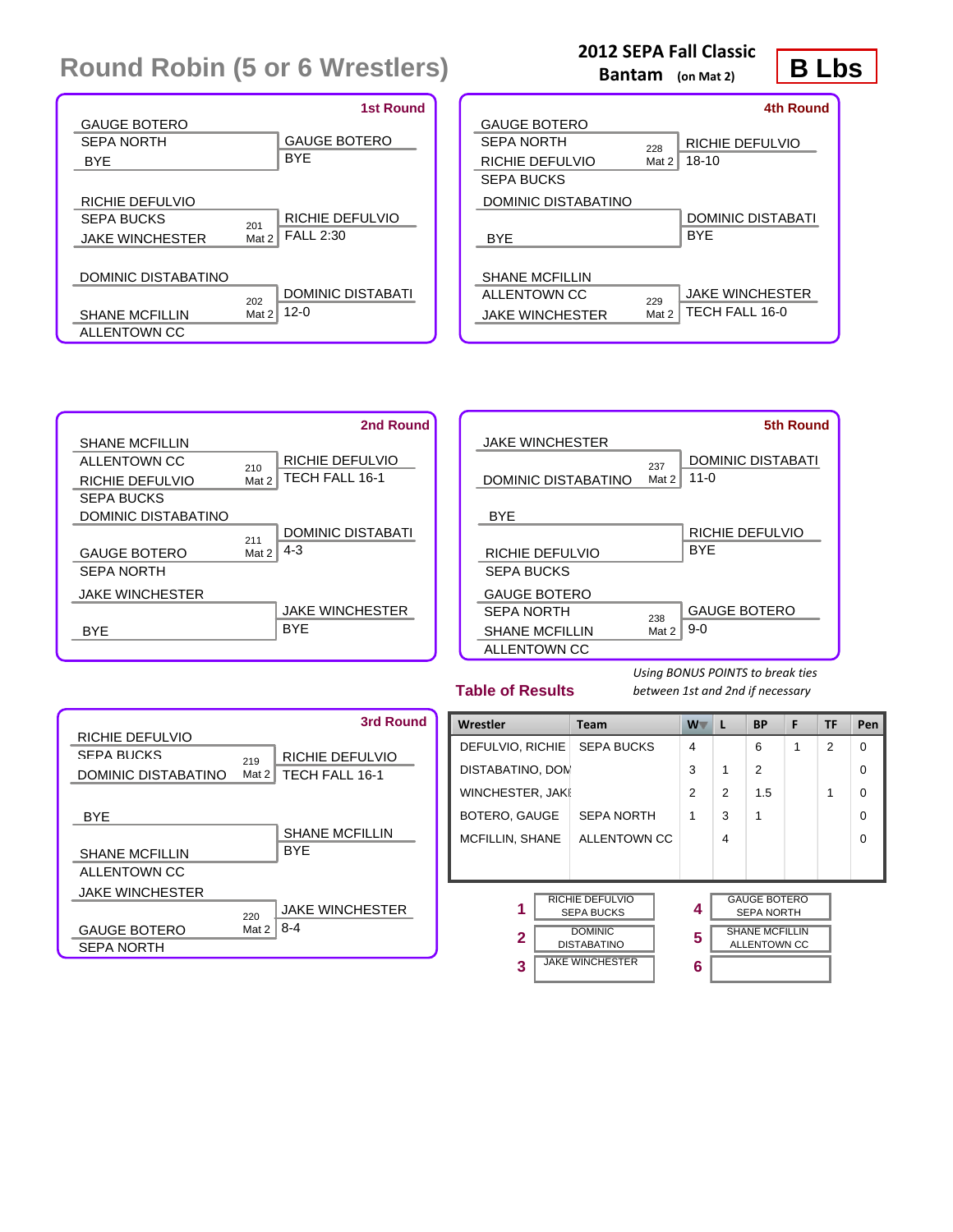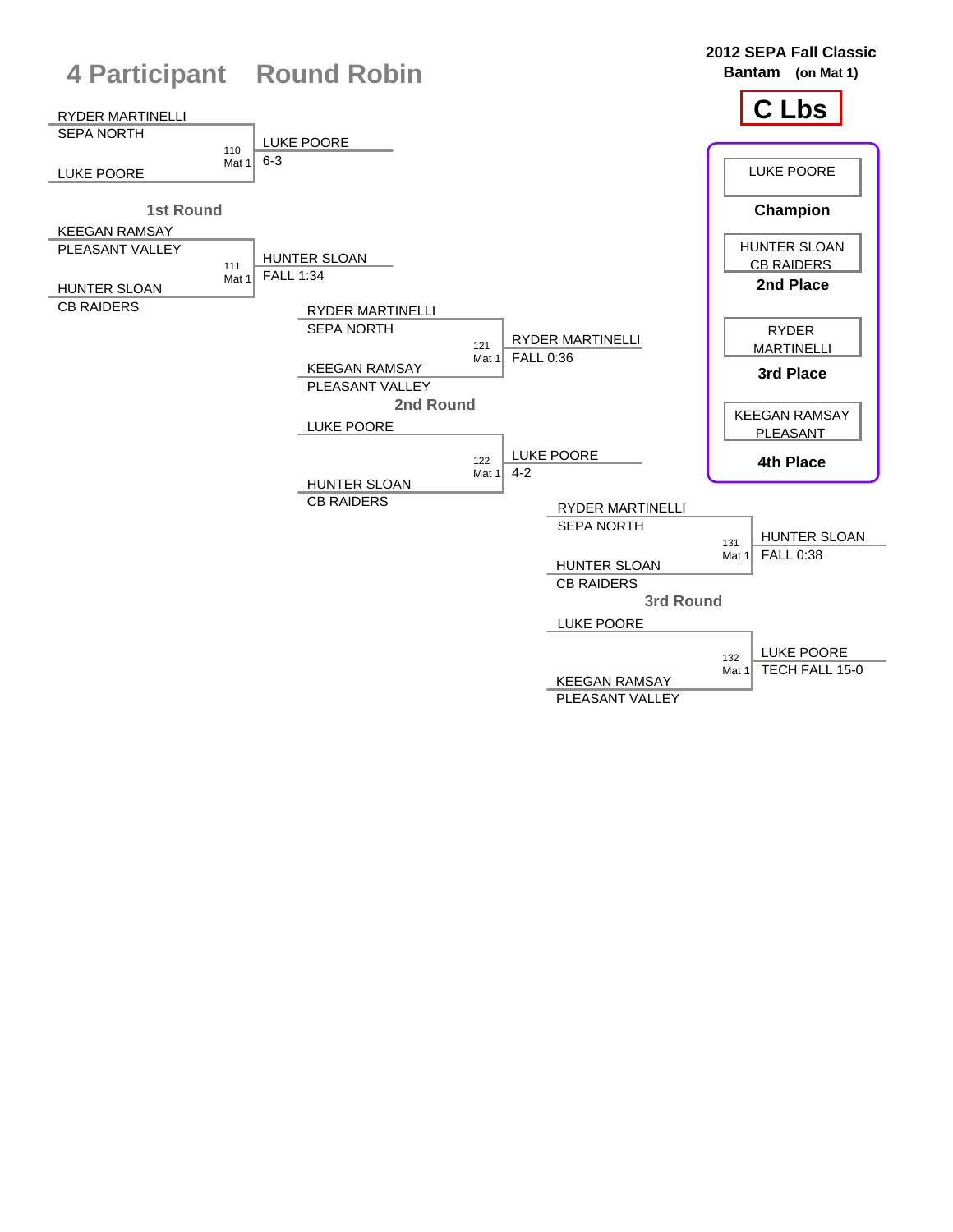|                        |       | <b>1st Round</b>            |
|------------------------|-------|-----------------------------|
| <b>HENRICH MATTHEW</b> |       |                             |
| <b>SENECA</b>          |       | <b>HENRICH MATTHEW</b>      |
| <b>BYF</b>             |       | <b>BYF</b>                  |
|                        |       |                             |
| <b>ZACK MONGIELLO</b>  |       |                             |
| SEPA BLICKS            | 203   | <b>ZACK MONGIELLO</b>       |
| REAGAN STREKO          | Mat 2 | <b>TECH FALL 15-0: 2:49</b> |
| APFX                   |       |                             |
| ALESSANDRO NINI        |       |                             |
| WRECKING CREW          | 204   | ALESSANDRO NINI             |
| <b>BEN SMITH</b>       | Mat 2 | $6 - 2$                     |
| OXFORD                 |       |                             |

### **2012 SEPA Fall Classic**

**Bantam (on Mat 2)**

|                      |       | 4th Round              |
|----------------------|-------|------------------------|
| HENRICH MATTHEW      |       |                        |
| SENECA               | 230   | <b>HENRICH MATTHEW</b> |
| ZACK MONGIELLO       | Mat 2 | <b>FALL 1:59</b>       |
| SEPA BUCKS           |       |                        |
| ALESSANDRO NINI      |       |                        |
| WRECKING CREW        |       | ALESSANDRO NINI        |
| <b>BYF</b>           |       | <b>BYF</b>             |
|                      |       |                        |
| <b>BEN SMITH</b>     |       |                        |
| OXEORD               | 231   | REAGAN STREKO          |
| <b>REAGAN STREKO</b> | Mat 2 | <b>FORFFIT</b>         |
| APEX                 |       |                        |



|                        |       | 5th Round              |
|------------------------|-------|------------------------|
| REAGAN STREKO          |       |                        |
| APFX                   | 239   | ALESSANDRO NINI        |
| ALESSANDRO NINI        | Mat 2 | <b>FALL 0:39</b>       |
| <b>WRECKING CREW</b>   |       |                        |
| <b>BYF</b>             |       |                        |
|                        |       | <b>ZACK MONGIELLO</b>  |
| <b>ZACK MONGIELLO</b>  |       | <b>BYF</b>             |
| <b>SEPA BUCKS</b>      |       |                        |
| <b>HENRICH MATTHEW</b> |       |                        |
| <b>SENECA</b>          | 240   | <b>HENRICH MATTHEW</b> |
| <b>BEN SMITH</b>       | Mat 2 | <b>FORFEIT</b>         |
| <b>OXFORD</b>          |       |                        |

#### **Table of Results**

*Using BONUS POINTS to break ties between 1st and 2nd if necessary*

|                        |       | 3rd Round              |
|------------------------|-------|------------------------|
| <b>ZACK MONGIELLO</b>  |       |                        |
| SEPA BUCKS             | 221   | <b>ZACK MONGIELLO</b>  |
| ALESSANDRO NINI        | Mat 2 | $4 - 2$                |
| <b>WRECKING CREW</b>   |       |                        |
| <b>BYE</b>             |       |                        |
|                        |       | <b>BEN SMITH</b>       |
| <b>BEN SMITH</b>       |       | <b>BYF</b>             |
| OXFORD                 |       |                        |
| <b>REAGAN STREKO</b>   |       |                        |
| APFX                   | 222   | <b>HENRICH MATTHEW</b> |
| <b>HENRICH MATTHEW</b> | Mat 2 | <b>FALL 0:46</b>       |
| <b>SENECA</b>          |       |                        |

| Wrestler                                                              | <b>Team</b>                             | $W^-$          | L | <b>BP</b>                         | F              | <b>TF</b> | Pen      |
|-----------------------------------------------------------------------|-----------------------------------------|----------------|---|-----------------------------------|----------------|-----------|----------|
| MATTHEW, HENRIC SENECA                                                |                                         | $\overline{4}$ |   | 6                                 | $\mathfrak{p}$ |           | $\Omega$ |
| MONGIELLO, ZACK SEPA BUCKS                                            |                                         | 3              | 1 | 3.5                               |                | 1         | $\Omega$ |
| NINI, ALESSANDRO WRECKING CREW                                        |                                         | $\mathcal{P}$  | 2 | 2                                 | 1              |           | $\Omega$ |
| STREKO, REAGAN<br><b>APEX</b>                                         |                                         | 1              | 3 | $\mathfrak{p}$                    |                |           | $\Omega$ |
| SMITH, BEN                                                            | <b>OXFORD</b>                           |                | 4 |                                   |                |           | $\Omega$ |
|                                                                       |                                         |                |   |                                   |                |           |          |
| 1                                                                     | <b>HENRICH MATTHEW</b><br><b>SENECA</b> | 4              |   | <b>REAGAN STREKO</b><br>APEX      |                |           |          |
| <b>ZACK MONGIELLO</b><br>$\overline{\mathbf{2}}$<br><b>SEPA BUCKS</b> |                                         | 5              |   | <b>BEN SMITH</b><br><b>OXFORD</b> |                |           |          |
| <b>ALESSANDRO NINI</b><br>3<br><b>WRECKING CREW</b>                   |                                         | 6              |   |                                   |                |           |          |

### **D Lbs**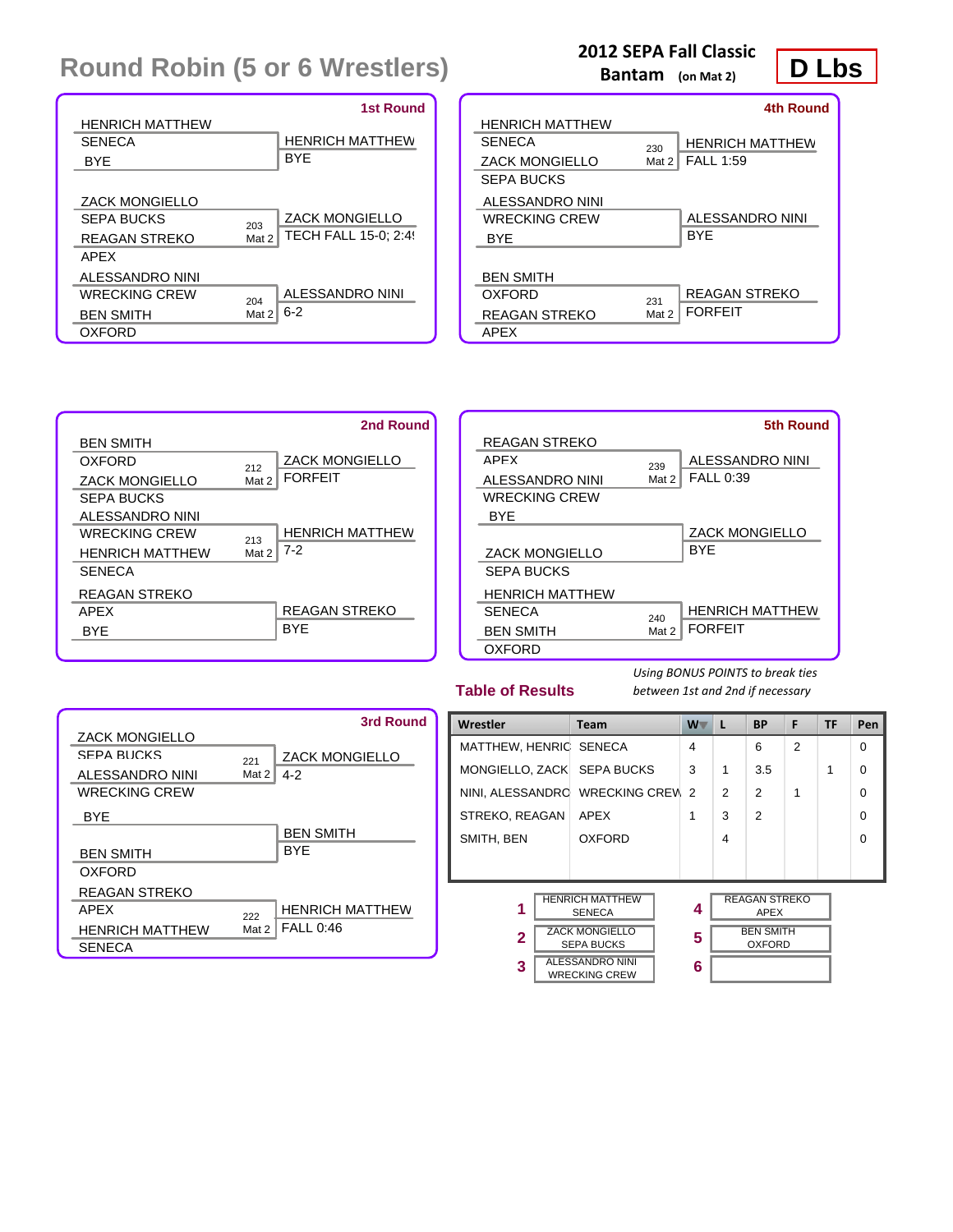|                           |       | 1st Round            |
|---------------------------|-------|----------------------|
| <b>CONOR BERTRAND</b>     |       |                      |
| <b>SENECA</b>             | 205   | DARIEN WOODY         |
| DARIEN WOODY              | Mat 2 | <b>FALL 0:53</b>     |
| <b>SEPA BUCKS</b>         |       |                      |
| <b>CJ BURNETT</b>         |       |                      |
| SEPA BLICKS               | 206   | ROCKY MORETTI        |
| <b>ROCKY MORETTI</b>      | Mat 2 | <b>FALL 1:53</b>     |
|                           |       |                      |
| <b>CAMREN DOLLAK</b>      |       |                      |
| <b>WEAVER</b>             | 207   | <b>CAMREN DOLLAK</b> |
| <b>EVAN DRUCKENMILLER</b> | Mat 2 | <b>FALL 1:32</b>     |
| LEHIGH TALON              |       |                      |

### **2012 SEPA Fall Classic**

**Bantam (on Mat 2)**

**E Lbs**

|                       |       | 4th Round             |
|-----------------------|-------|-----------------------|
| <b>CONOR BERTRAND</b> |       |                       |
| SENECA                | 232   | <b>CONOR BERTRAND</b> |
| <b>CJ BURNETT</b>     | Mat 2 | TECH FALL 16-0        |
| <b>SEPA BUCKS</b>     |       |                       |
| <b>CAMREN DOLLAK</b>  |       |                       |
| WFAVFR                | 233   | <b>CAMREN DOLLAK</b>  |
| DARIEN WOODY          | Mat 2 | <b>FALL 0:21</b>      |
| <b>SEPA BUCKS</b>     |       |                       |
| EVAN DRUCKENMILLER    |       |                       |
| I FHIGH TAI ON        | 234   | ROCKY MORETTI         |
| ROCKY MORETTI         | Mat 2 | <b>FALL 0:44</b>      |
|                       |       |                       |



|                           |       | 5th Round               |
|---------------------------|-------|-------------------------|
| ROCKY MORETTI             |       |                         |
|                           | 241   | <b>ROCKY MORETTI</b>    |
| <b>CAMREN DOLLAK</b>      | Mat 2 | <b>FALL 2:15</b>        |
| <b>WFAVFR</b>             |       |                         |
| DARIEN WOODY              |       |                         |
| SEPA BUCKS                | 242   | <b>CJ BURNETT</b>       |
| <b>CJ BURNETT</b>         | Mat 2 | <b>FORFFIT</b>          |
| <b>SEPA BUCKS</b>         |       |                         |
| <b>CONOR BERTRAND</b>     |       |                         |
| <b>SENECA</b>             | 243   | <b>EVAN DRUCKENMILI</b> |
| <b>EVAN DRUCKENMILLER</b> | Mat 2 | <b>FALL 2:32</b>        |
| <b>LEHIGH TALON</b>       |       |                         |

**Table of Results**

*Using BONUS POINTS to break ties between 1st and 2nd if necessary*

|                       |       | 3rd Round               |
|-----------------------|-------|-------------------------|
| <b>CJ BURNETT</b>     |       |                         |
| SEPA BLICKS           | 223   | <b>CAMREN DOLLAK</b>    |
| <b>CAMREN DOLLAK</b>  | Mat 2 | <b>FALL 0:33</b>        |
| WFAVFR                |       |                         |
| DARIEN WOODY          |       |                         |
| SEPA BUCKS            | 224   | <b>EVAN DRUCKENMILI</b> |
| EVAN DRUCKENMILLER    | Mat 2 | <b>FALL 0:32</b>        |
| LEHIGH TALON          |       |                         |
| <b>ROCKY MORETTI</b>  |       |                         |
|                       | 225   | <b>ROCKY MORETTI</b>    |
| <b>CONOR BERTRAND</b> | Mat 2 | <b>FALL 0:47</b>        |
| <b>SENECA</b>         |       |                         |

| Wrestler               | <b>Team</b>                           | $W^-$ | L             | <b>BP</b>                                | F              | TF | Pen      |
|------------------------|---------------------------------------|-------|---------------|------------------------------------------|----------------|----|----------|
| <b>MORETTI, ROCKY</b>  |                                       | 5     |               | 9                                        | $\overline{4}$ |    | $\Omega$ |
| DOLLAK, CAMREN         | <b>WEAVER</b>                         | 4     | 1             | 8                                        | 4              |    | $\Omega$ |
|                        | DRUCKENMILLER, I LEHIGH TALON         | 3     | $\mathcal{P}$ | 6                                        | 3              |    | $\Omega$ |
| WOODY, DARIEN          | <b>SEPA BUCKS</b>                     | 1     | 4             | $\mathfrak{p}$                           | 1              |    | $\Omega$ |
| BURNETT, CJ            | <b>SEPA BUCKS</b>                     | 1     | 4             | $\mathfrak{p}$                           |                |    | $\Omega$ |
| BERTRAND, CONOI SENECA |                                       | 1     | 4             | 1.5                                      |                | 1  | $\Omega$ |
| 1                      | <b>ROCKY MORETTI</b>                  | 4     |               | <b>DARIEN WOODY</b><br><b>SEPA BUCKS</b> |                |    |          |
| $\overline{2}$         | <b>CAMREN DOLLAK</b><br><b>WEAVER</b> | 5     |               | <b>CJ BURNETT</b><br><b>SEPA BUCKS</b>   |                |    |          |
| 3                      | <b>EVAN</b><br><b>DRUCKENMILLER</b>   | 6     |               | <b>CONOR BERTRAND</b><br><b>SENECA</b>   |                |    |          |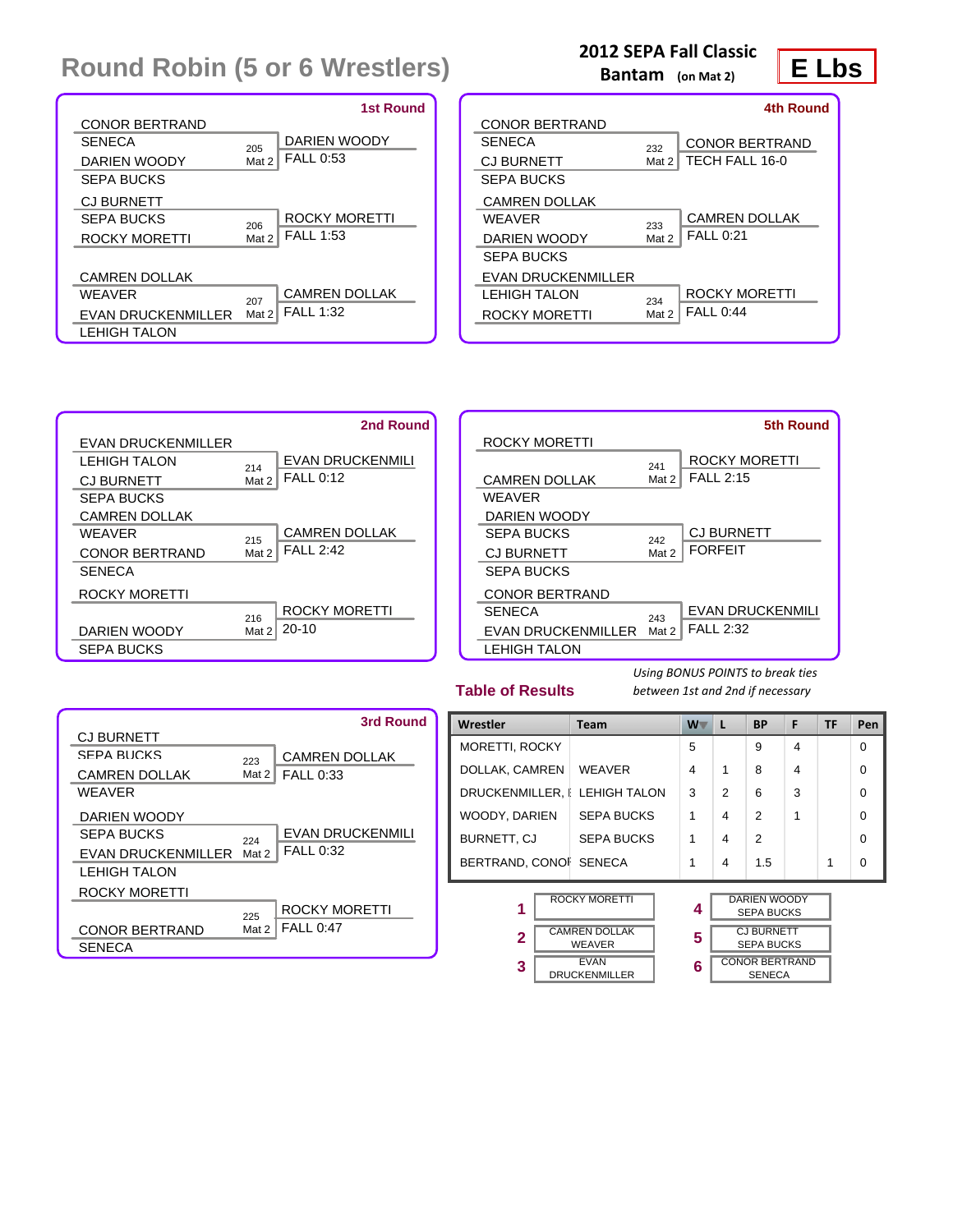|                      | <b>1st Round</b>               |
|----------------------|--------------------------------|
| ALEX MARSHALL        |                                |
| <b>APACHE</b>        | <b>ALEX MARSHALL</b>           |
| <b>BYE</b>           | <b>BYE</b>                     |
|                      |                                |
| <b>JOEY MIGNON</b>   |                                |
| CB RAIDERS           | <b>JOEY MIGNON</b><br>208      |
| <b>ETHAN WILSON</b>  | <b>FALL 0:49</b><br>Mat 2      |
| SPA77                |                                |
| <b>ALEX POORE</b>    |                                |
|                      | <b>ALEX POORE</b><br>209       |
| <b>BENJAMIN SHUE</b> | <b>TECH FALL 18-1</b><br>Mat 2 |
| <b>BASEMENT BOYZ</b> |                                |

### **2012 SEPA Fall Classic**

**Bantam (on Mat 2)**

**F Lbs 4th Round**

| ALEX MARSHALL        |       |                     |
|----------------------|-------|---------------------|
| <b>APACHE</b>        | 235   | ALEX MARSHALL       |
| <b>JOEY MIGNON</b>   | Mat 2 | $3-2$               |
| <b>CB RAIDERS</b>    |       |                     |
| <b>ALEX POORE</b>    |       |                     |
|                      |       | ALEX POORE          |
| <b>BYF</b>           |       | <b>BYF</b>          |
|                      |       |                     |
| <b>BENJAMIN SHUE</b> |       |                     |
| <b>RASEMENT ROYZ</b> | 236   | <b>ETHAN WILSON</b> |
| ETHAN WILSON         | Mat 2 | FAI 1 0:47          |
| <b>SPAZZ</b>         |       |                     |
|                      |       |                     |



|                      |       | <b>5th Round</b>    |
|----------------------|-------|---------------------|
| ETHAN WILSON         |       |                     |
| SPA77                | 244   | <b>ETHAN WILSON</b> |
| <b>ALEX POORE</b>    | Mat 2 | <b>FALL 0:23</b>    |
|                      |       |                     |
| <b>BYE</b>           |       |                     |
|                      |       | <b>JOEY MIGNON</b>  |
| <b>JOEY MIGNON</b>   |       | <b>BYF</b>          |
| <b>CB RAIDERS</b>    |       |                     |
| <b>ALEX MARSHALL</b> |       |                     |
| <b>APACHE</b>        | 245   | ALEX MARSHALL       |
| <b>BENJAMIN SHUE</b> | Mat 2 | <b>FALL 0:59</b>    |
| <b>BASEMENT BOYZ</b> |       |                     |

#### **Table of Results**

|                      |       | 3rd Round            |
|----------------------|-------|----------------------|
| <b>JOEY MIGNON</b>   |       |                      |
| CR RAIDERS           | 226   | <b>ALEX POORE</b>    |
| <b>ALEX POORE</b>    | Mat 2 | $6 - 4$              |
|                      |       |                      |
| <b>BYF</b>           |       |                      |
|                      |       | <b>BENJAMIN SHUE</b> |
| <b>BENJAMIN SHUE</b> |       | <b>BYF</b>           |
| <b>BASEMENT BOYZ</b> |       |                      |
| <b>ETHAN WILSON</b>  |       |                      |
| SPA77                | 227   | <b>ETHAN WILSON</b>  |
| ALEX MARSHALL        | Mat 2 | $5-0$                |
| <b>APACHE</b>        |       |                      |

| בווטפסטו וויס שונו<br>between ist und zhu if helessury |                                                                                            |                |                |                                                                                         |                |    |          |
|--------------------------------------------------------|--------------------------------------------------------------------------------------------|----------------|----------------|-----------------------------------------------------------------------------------------|----------------|----|----------|
| Wrestler                                               | <b>Team</b>                                                                                | $W^-$          | L              | <b>BP</b>                                                                               | F              | TF | Pen      |
| <b>WILSON, ETHAN</b>                                   | <b>SPAZZ</b>                                                                               | 3              | 1              | 4                                                                                       | $\mathfrak{p}$ |    | $\Omega$ |
| MARSHALL, ALEX                                         | <b>APACHE</b>                                                                              | 3              | 1              | 3                                                                                       | 1              |    | $\Omega$ |
| MIGNON, JOEY                                           | <b>CB RAIDERS</b>                                                                          | $\overline{2}$ | $\overline{2}$ | $\overline{4}$                                                                          | $\overline{2}$ |    | $\Omega$ |
| POORE, ALEX                                            |                                                                                            | $\mathcal{P}$  | $\mathfrak{p}$ | 1.5                                                                                     |                | 1  | $\Omega$ |
| SHUE, BENJAMIN                                         | <b>BASEMENT BOYZ</b>                                                                       |                | 4              |                                                                                         |                |    | $\Omega$ |
|                                                        |                                                                                            |                |                |                                                                                         |                |    |          |
| 1<br>$\mathbf{2}$<br>3                                 | <b>ETHAN WILSON</b><br>SPAZZ<br><b>ALEX MARSHALL</b><br><b>APACHE</b><br><b>ALEX POORE</b> | 4<br>5<br>6    |                | <b>JOEY MIGNON</b><br><b>CB RAIDERS</b><br><b>BENJAMIN SHUE</b><br><b>BASEMENT BOYZ</b> |                |    |          |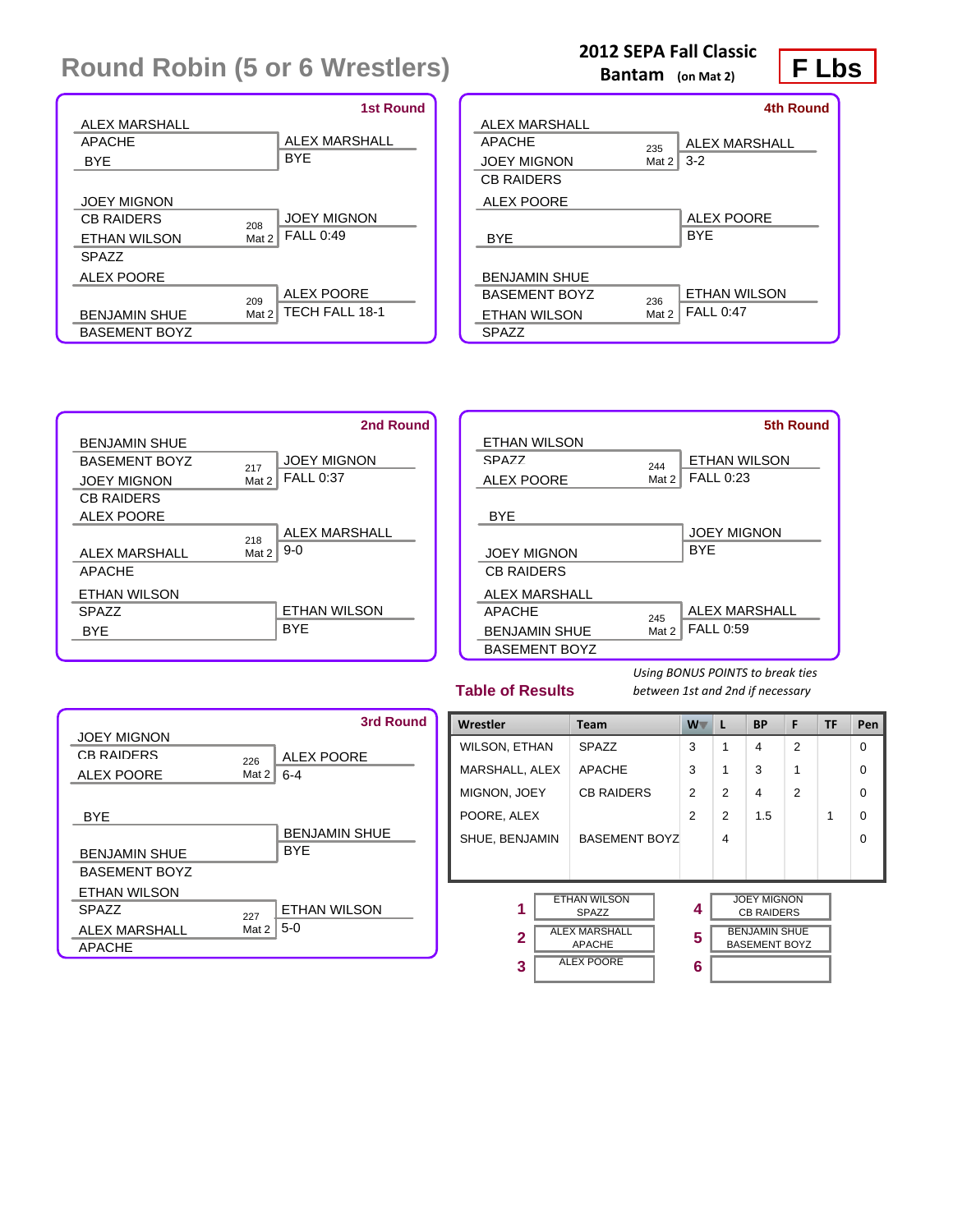|                      |                                    | ZVIZ ULI A I UN VIUSS<br><b>Bantam</b><br>(on Mat 1) |
|----------------------|------------------------------------|------------------------------------------------------|
| ANGELO GUZMAN        |                                    | <b>G Lbs</b>                                         |
| <b>CB RAIDERS</b>    | <b>ALEX KUNICKI</b>                |                                                      |
|                      | 105<br><b>FALL 2:33</b><br>Mat $1$ |                                                      |
| <b>ALEX KUNICKI</b>  |                                    |                                                      |
| <b>SPAZZ</b>         |                                    |                                                      |
|                      |                                    |                                                      |
| <b>JUSTIN ONELLO</b> |                                    |                                                      |
| <b>OLYMPIC</b>       | <b>JUSTIN ONELLO</b>               |                                                      |
|                      | 112<br>$6-5$<br>Mat 1              |                                                      |
| ANGELO GUZMAN        |                                    | <b>ALEX KUNICKI</b>                                  |
| <b>CB RAIDERS</b>    |                                    | <b>SPAZZ</b>                                         |
|                      |                                    |                                                      |
| <b>ALEX KUNICKI</b>  |                                    | Champion                                             |
| <b>SPAZZ</b>         |                                    |                                                      |
|                      | <b>ALEX KUNICKI</b><br>123         | <b>JUSTIN ONELLO</b>                                 |
| <b>JUSTIN ONELLO</b> | Mat 1<br><b>FALL 0:58</b>          | <b>OLYMPIC</b>                                       |
| <b>OLYMPIC</b>       |                                    |                                                      |
|                      |                                    | 2nd Place                                            |

ANGELO GUZMAN CB RAIDERS

**2012 SEPA Fall Classic**

**3rd Place**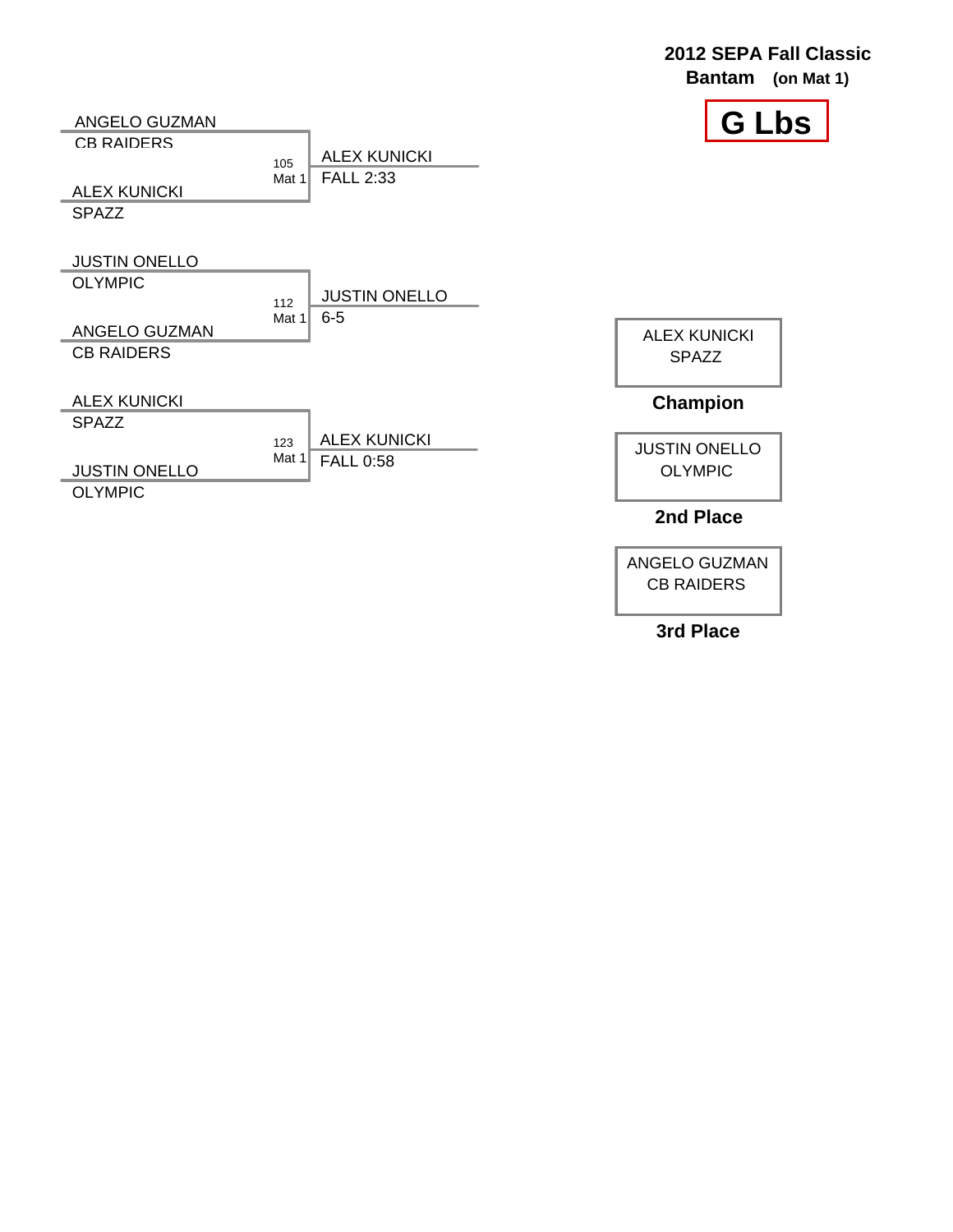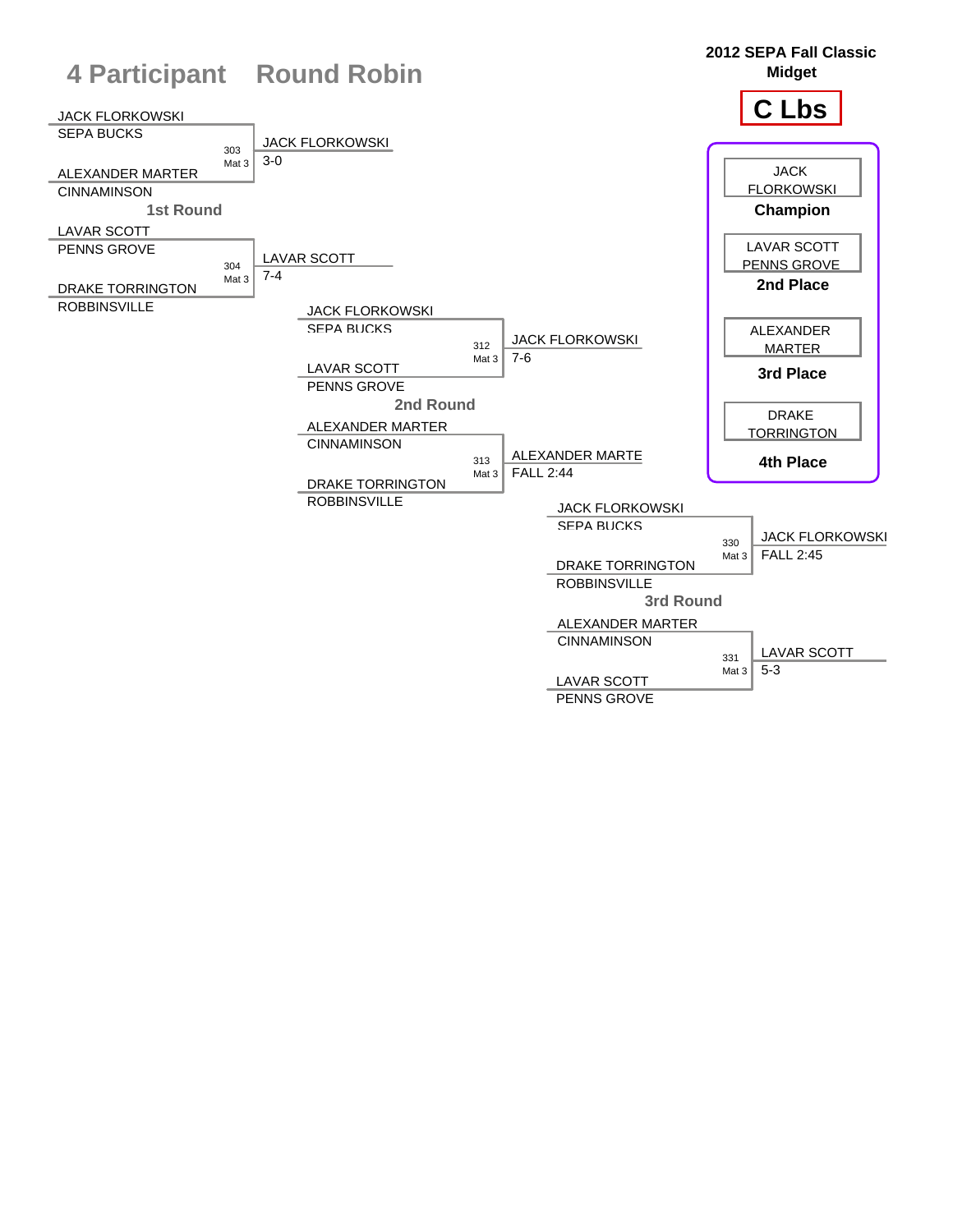|                          |       | <b>1st Round</b>      |
|--------------------------|-------|-----------------------|
| <b>MATT COLAJEZZI</b>    |       |                       |
| SEPA BUCKS               |       | <b>MATT COLAJEZZI</b> |
| <b>BYF</b>               |       | <b>BYF</b>            |
|                          |       |                       |
| LUKE LUCERNE             |       |                       |
| SEPA BLICKS              | 305   | <b>LUKE LUCERNE</b>   |
| ISAIAH VIZCARRANDO       | Mat 3 | <b>FALL 0:58</b>      |
|                          |       |                       |
| JAKE MAAG                |       |                       |
| <b>WEAVER</b>            | 306   | <b>JAKE MAAG</b>      |
| <b>CHRISTIAN MICIKAS</b> | Mat 3 | $4 - 2$               |
| <b>SEPA BUCKS</b>        |       |                       |

#### **2012 SEPA Fall Classic**

**Midget (on Mat 3)**

### **E Lbs**

|                    |                  | 4th Round                |
|--------------------|------------------|--------------------------|
| MATT COLAJEZZI     |                  |                          |
| SEPA BLICKS        | 332              | <b>LUKE LUCERNE</b>      |
| LUKE LUCERNE       | Mat <sub>3</sub> | $4-0$                    |
| <b>SEPA BUCKS</b>  |                  |                          |
| <b>JAKE MAAG</b>   |                  |                          |
| <b>WEAVER</b>      |                  | <b>JAKE MAAG</b>         |
| <b>BYF</b>         |                  | <b>BYF</b>               |
|                    |                  |                          |
| CHRISTIAN MICIKAS  |                  |                          |
| SEPA BLICKS        | 333              | <b>ISAIAH VIZCARRANE</b> |
| ISAIAH VIZCARRANDO | Mat 3            | $6-0$                    |
|                    |                  |                          |



|                          |       | 5th Round                |
|--------------------------|-------|--------------------------|
| ISAIAH VIZCARRANDO       |       |                          |
|                          | 341   | <b>ISAIAH VIZCARRANE</b> |
| <b>JAKE MAAG</b>         | Mat 3 | $4-2$                    |
| WFAVFR                   |       |                          |
| <b>BYF</b>               |       |                          |
|                          |       | <b>LUKE LUCERNE</b>      |
| <b>LUKE LUCERNE</b>      |       | <b>BYF</b>               |
| <b>SEPA BUCKS</b>        |       |                          |
| <b>MATT COLAJEZZI</b>    |       |                          |
| SEPA BUCKS               | 342   | <b>MATT COLAJEZZI</b>    |
| <b>CHRISTIAN MICIKAS</b> | Mat 3 | 4-0                      |
| <b>SEPA BUCKS</b>        |       |                          |

#### **Table of Results**

|                          |       | 3rd Round                |
|--------------------------|-------|--------------------------|
| <b>LUKE LUCERNE</b>      |       |                          |
| SEPA BUCKS               | 323   | <b>LUKE LUCERNE</b>      |
| JAKE MAAG                | Mat 3 | 14-1                     |
| <b>WFAVFR</b>            |       |                          |
| <b>BYF</b>               |       |                          |
|                          |       | <b>CHRISTIAN MICIKAS</b> |
| <b>CHRISTIAN MICIKAS</b> |       | BYF                      |
| SEPA BUCKS               |       |                          |
| ISAIAH VIZCARRANDO       |       |                          |
|                          | 324   | <b>MATT COLAJEZZI</b>    |
| <b>MATT COLAJEZZI</b>    | Mat 3 | <b>FALL 1:58</b>         |
| <b>SEPA BUCKS</b>        |       |                          |

| Wrestler         |  | <b>Team</b>                                |  | W | ш. | <b>BP</b>                                     | F              | <b>TF</b> | Pen      |
|------------------|--|--------------------------------------------|--|---|----|-----------------------------------------------|----------------|-----------|----------|
| LUCERNE, LUKE    |  | <b>SEPA BUCKS</b>                          |  | 4 |    | 5                                             | $\overline{2}$ |           | $\Omega$ |
| COLAJEZZI, MATT  |  | <b>SEPA BUCKS</b>                          |  | 3 | 1  | $\mathfrak{p}$                                | 1              |           | $\Omega$ |
| VIZCARRANDO, ISA |  |                                            |  | 2 | 2  | $\Omega$                                      |                |           | $\Omega$ |
| MAAG, JAKE       |  | <b>WEAVER</b>                              |  | 1 | 3  | $\Omega$                                      |                |           | $\Omega$ |
|                  |  | MICIKAS, CHRISTIA SEPA BUCKS               |  |   | 4  |                                               |                |           | $\Omega$ |
|                  |  |                                            |  |   |    |                                               |                |           |          |
|                  |  |                                            |  |   |    |                                               |                |           |          |
| 1                |  | <b>LUKE LUCERNE</b><br><b>SEPA BUCKS</b>   |  | 4 |    | <b>JAKE MAAG</b><br><b>WEAVER</b>             |                |           |          |
| $\overline{2}$   |  | <b>MATT COLAJEZZI</b><br><b>SEPA BUCKS</b> |  | 5 |    | <b>CHRISTIAN MICIKAS</b><br><b>SEPA BUCKS</b> |                |           |          |
| 3                |  | <b>ISAIAH VIZCARRANDO</b>                  |  | 6 |    |                                               |                |           |          |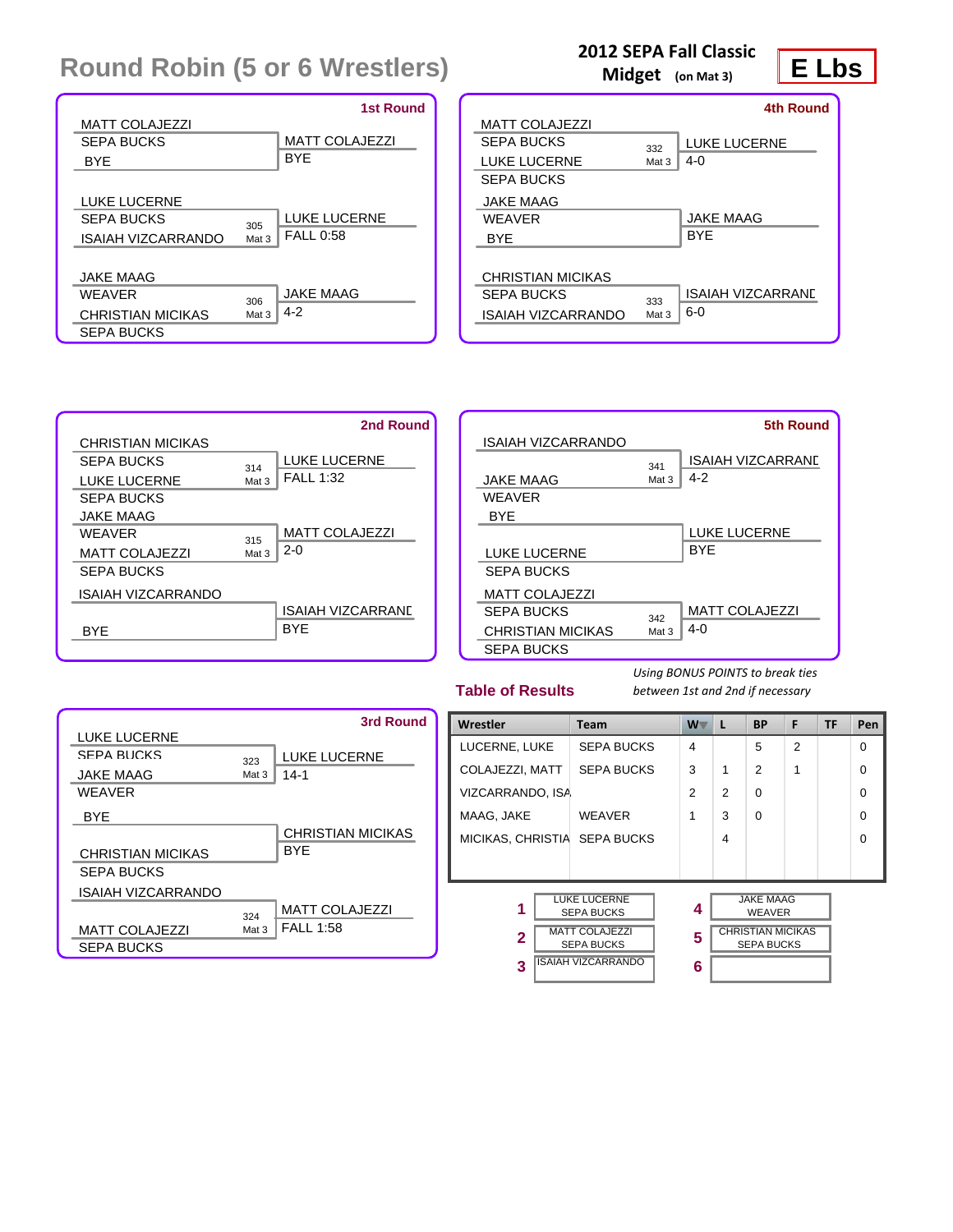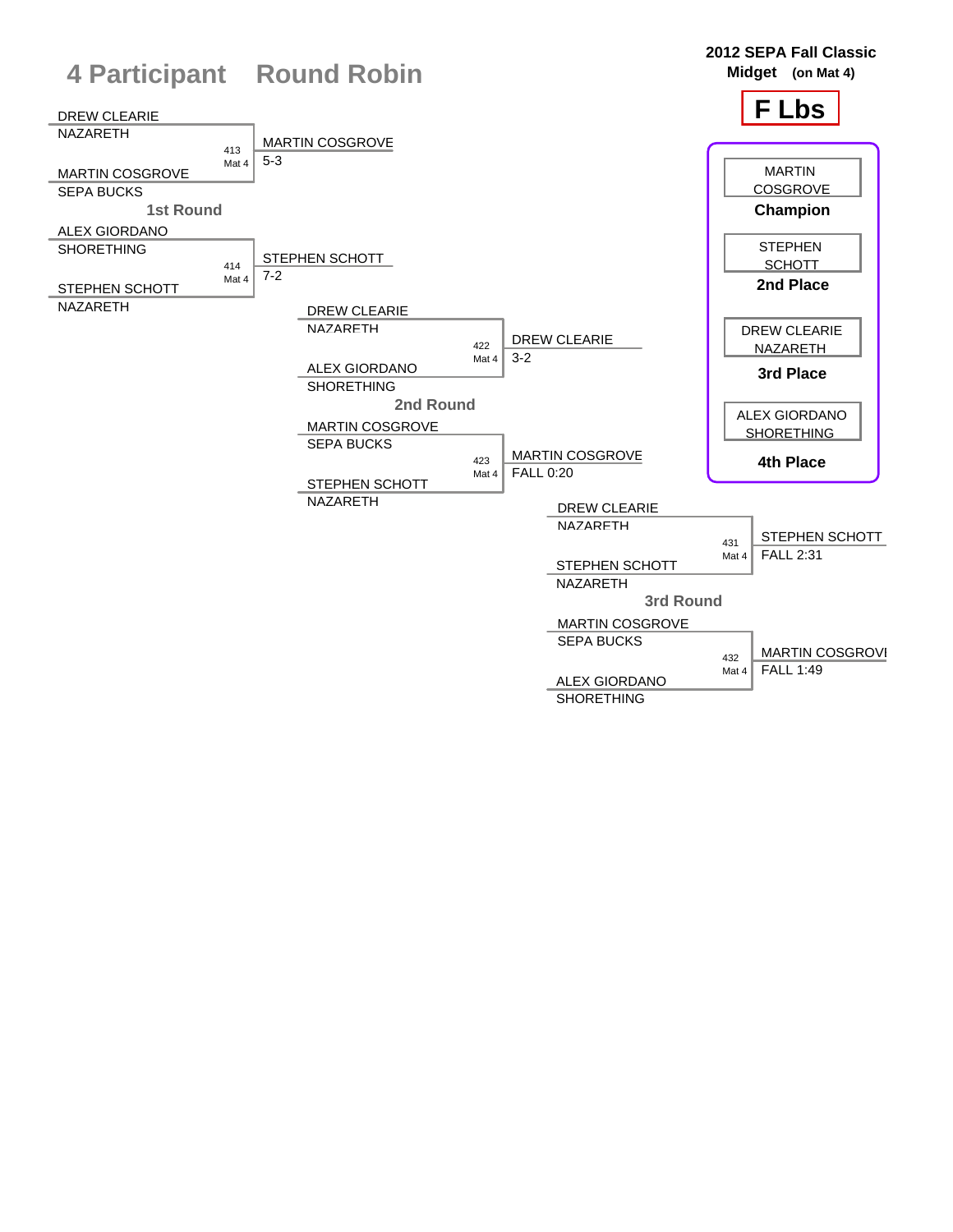|                           |       | 1st Round             |
|---------------------------|-------|-----------------------|
| <b>JAKE CRAIG</b>         |       |                       |
| <b>INDEPENDENT</b>        | 101   | <b>JAKE CRAIG</b>     |
| <b>SHAWN MARION</b>       | Mat 1 | $15 - 1$              |
| <b>NESHAMINY</b>          |       |                       |
| IAN DONAHUE               |       |                       |
| SEPA BLICKS               | 102   | EVAN MAAG             |
| EVAN MAAG                 | Mat 1 | <b>FALL 1:40</b>      |
| <b>WEAVER</b>             |       |                       |
| KYLE HAUSERMAN            |       |                       |
| COLINCIL ROCK             | 103   | <b>KYLE HAUSERMAN</b> |
| DANTE LAUDONE             | Mat 1 | $10 - 0$              |
| <b>BETHLEHEM CATHOLIC</b> |       |                       |

### **2012 SEPA Fall Classic**

**Midget (on Mat 1)**

### **A Lbs**

|                            |       | <b>4th Round</b>      |
|----------------------------|-------|-----------------------|
| <b>JAKE CRAIG</b>          |       |                       |
| <b>INDEPENDENT</b>         | 124   | <b>JAKE CRAIG</b>     |
| <b>IAN DONAHUE</b>         | Mat 1 | $10 - 6$              |
| <b>SEPA BUCKS</b>          |       |                       |
| KYLE HAUSERMAN             |       |                       |
| COLINCIL ROCK              | 125   | <b>KYLE HAUSERMAN</b> |
| <b>SHAWN MARION</b>        | Mat 1 | <b>FALL 0:50</b>      |
| <b>NESHAMINY</b>           |       |                       |
| DANTE LAUDONE              |       |                       |
| <b>RETHI FHEM CATHOLIC</b> | 126   | <b>EVAN MAAG</b>      |
| EVAN MAAG                  | Mat 1 | FAI 1 2:16            |
| WEAVER                     |       |                       |





#### **Table of Results**

|                           |       | 3rd Round             |
|---------------------------|-------|-----------------------|
| <b>IAN DONAHUE</b>        |       |                       |
| SEPA BLICKS               | 113   | <b>KYLE HAUSERMAN</b> |
| <b>KYLE HAUSERMAN</b>     | Mat 1 | <b>FALL 0:12</b>      |
| COUNCIL ROCK              |       |                       |
| <b>SHAWN MARION</b>       |       |                       |
| <b>NESHAMINY</b>          | 114   | <b>DANTE LAUDONE</b>  |
| DANTE LAUDONE             | Mat 1 | $6 - 1$               |
| <b>BETHLEHEM CATHOLIC</b> |       |                       |
| EVAN MAAG                 |       |                       |
| WFAVFR                    | 115   | <b>EVAN MAAG</b>      |
| JAKE CRAIG                | Mat 1 | $4-2$                 |
| <b>INDEPENDENT</b>        |       |                       |

| Wrestler       |                                              | Team                              |  | $W^-$         | L                                       | <b>BP</b>                                | F | <b>TF</b> | Pen      |
|----------------|----------------------------------------------|-----------------------------------|--|---------------|-----------------------------------------|------------------------------------------|---|-----------|----------|
| MAAG, EVAN     |                                              | <b>WEAVER</b>                     |  | 5             |                                         | 6                                        | 3 |           | $\Omega$ |
|                |                                              | HAUSERMAN, KYLE COUNCIL ROCK      |  | 4             | 1                                       | 5                                        | 2 |           | $\Omega$ |
| CRAIG, JAKE    |                                              | <b>INDEPENDENT</b>                |  | 3             | $\mathfrak{p}$                          | $\overline{2}$                           |   |           | 0        |
| LAUDONE, DANTE |                                              | BETHLEHEM CATH                    |  | $\mathcal{P}$ | 3                                       | $\mathfrak{p}$                           | 1 |           | $\Omega$ |
|                | <b>MARION, SHAWN</b><br><b>NESHAMINY</b>     |                                   |  | 1             | 4                                       | $\Omega$                                 |   |           | $\Omega$ |
| DONAHUE, IAN   |                                              | <b>SEPA BUCKS</b>                 |  |               | 5                                       |                                          |   |           | $\Omega$ |
|                |                                              |                                   |  |               |                                         |                                          |   |           |          |
| 1              |                                              | <b>EVAN MAAG</b><br><b>WEAVER</b> |  | 4             |                                         | <b>DANTE LAUDONE</b><br><b>BETHLEHEM</b> |   |           |          |
| $\mathbf{2}$   | <b>KYLE HAUSERMAN</b><br><b>COUNCIL ROCK</b> |                                   |  | 5             | <b>SHAWN MARION</b><br><b>NESHAMINY</b> |                                          |   |           |          |
| 3              | <b>JAKE CRAIG</b><br><b>INDEPENDENT</b>      |                                   |  | 6             |                                         | <b>IAN DONAHUE</b><br><b>SEPA BUCKS</b>  |   |           |          |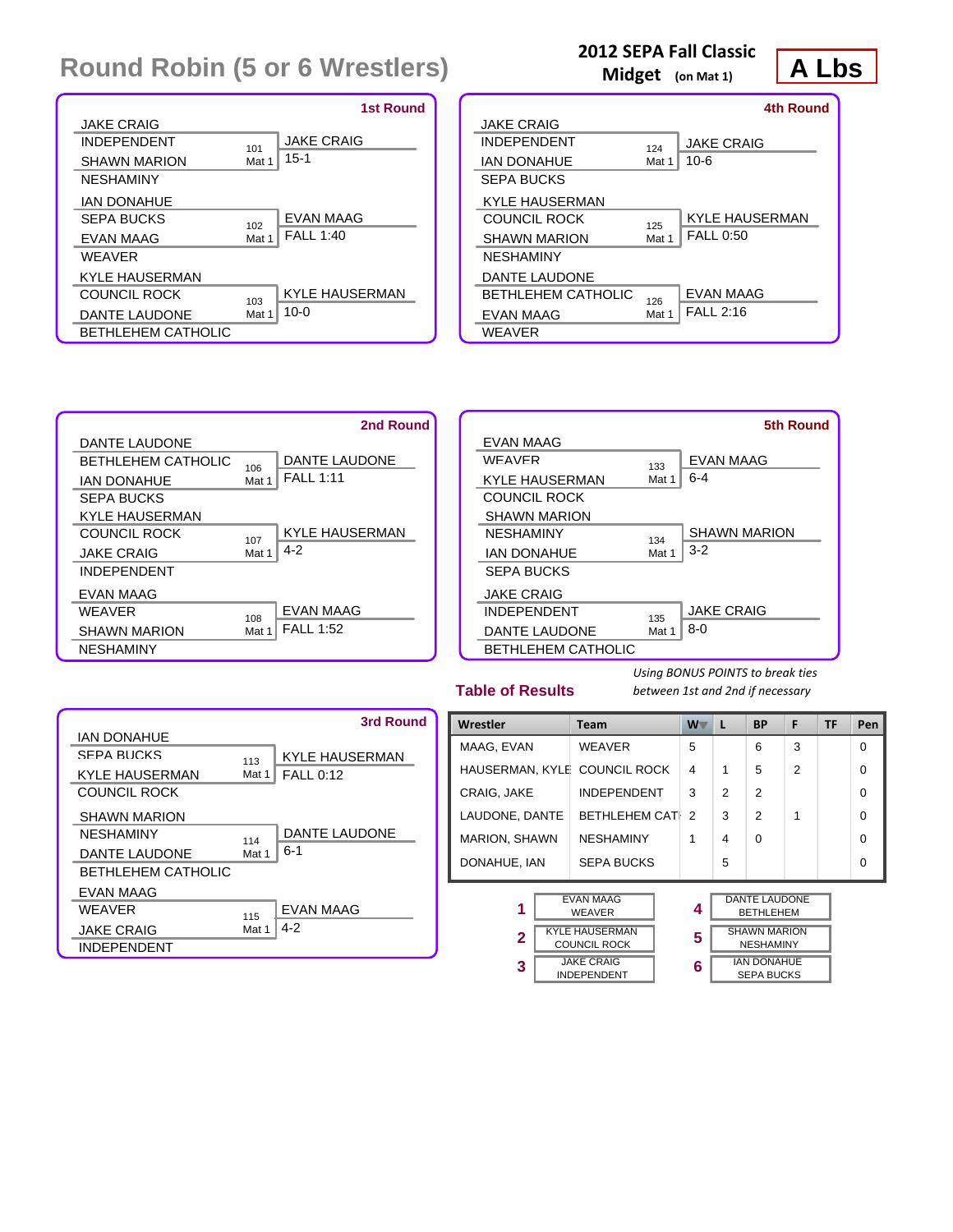|                      |       | <b>1st Round</b>     |
|----------------------|-------|----------------------|
| DYLAN CEDENO         |       |                      |
| <b>SCORPIONS</b>     |       | <b>DYLAN CEDENO</b>  |
| <b>BYF</b>           |       | <b>BYF</b>           |
|                      |       |                      |
| MICHAEL FLORKOWSKI   |       |                      |
| SEPA BUCKS           | 301   | <b>DEAN PETERSON</b> |
| <b>DEAN PETERSON</b> | Mat 3 | $7-0$                |
|                      |       |                      |
| <b>JAMES GEIGER</b>  |       |                      |
| SEPA NORTH           | 302   | <b>JAMES GEIGER</b>  |
| SEBASTIANO NINI      | Mat 3 | <b>FALL 1:51</b>     |
| <b>WRECKING CREW</b> |       |                      |

### **2012 SEPA Fall Classic**

**Midget (on Mat 3)**

**B Lbs**

|                      |       | <b>4th Round</b>     |
|----------------------|-------|----------------------|
| DYLAN CEDENO         |       |                      |
| <b>SCORPIONS</b>     | 328   | DYLAN CEDENO         |
| MICHAEL FLORKOWSKI   | Mat 3 | <b>FALL 0:58</b>     |
| <b>SEPA BUCKS</b>    |       |                      |
| <b>JAMES GEIGER</b>  |       |                      |
| SEPA NORTH           |       | <b>JAMES GEIGER</b>  |
| <b>BYF</b>           |       | <b>BYF</b>           |
|                      |       |                      |
| SEBASTIANO NINI      |       |                      |
| WRECKING CREW        | 329   | <b>DEAN PETERSON</b> |
| <b>DEAN PETERSON</b> | Mat 3 | $13-0$               |
|                      |       |                      |





#### **Table of Results**

|                           |       | 3rd Round              |
|---------------------------|-------|------------------------|
| <b>MICHAEL FLORKOWSKI</b> |       |                        |
| SEPA BUCKS                | 319   | <b>JAMES GEIGER</b>    |
| <b>JAMES GEIGER</b>       | Mat 3 | <b>FALL 2:37</b>       |
| <b>SEPA NORTH</b>         |       |                        |
| <b>BYF</b>                |       |                        |
|                           |       | <b>SEBASTIANO NINI</b> |
| SEBASTIANO NINI           |       | <b>BYF</b>             |
| <b>WRECKING CREW</b>      |       |                        |
| <b>DEAN PETERSON</b>      |       |                        |
|                           | 320   | <b>DEAN PETERSON</b>   |
| DYLAN CEDENO              | Mat 3 | $3-2$                  |
| <b>SCORPIONS</b>          |       |                        |

| Wrestler                |                     | <b>Team</b>          |  | $W^-$ | <b>L</b> | <b>BP</b>              | F              | <b>TF</b> | Pen |
|-------------------------|---------------------|----------------------|--|-------|----------|------------------------|----------------|-----------|-----|
| PETERSON, DEAN          |                     |                      |  | 4     |          | 1                      |                |           | 0   |
| CEDENO, DYLAN           |                     | <b>SCORPIONS</b>     |  | 3     | 1        | 4                      | 2              |           | 0   |
| <b>GEIGER, JAMES</b>    |                     | <b>SEPA NORTH</b>    |  | 2     | 2        | 4                      | $\overline{2}$ |           | O   |
| <b>FLORKOWSKI, MICH</b> |                     | <b>SEPA BUCKS</b>    |  | 1     | 3        | 1.5                    |                | 1         | O   |
| NINI, SEBASTIANO        |                     | <b>WRECKING CREW</b> |  |       | 4        |                        |                |           | O   |
|                         |                     |                      |  |       |          |                        |                |           |     |
|                         |                     | <b>DEAN PETERSON</b> |  |       |          | <b>MICHAEL</b>         |                |           |     |
| 1                       |                     |                      |  | 4     |          | <b>FLORKOWSKI</b>      |                |           |     |
| 2                       | <b>DYLAN CEDENO</b> |                      |  | 5     |          | <b>SEBASTIANO NINI</b> |                |           |     |
|                         |                     | <b>SCORPIONS</b>     |  |       |          | <b>WRECKING CREW</b>   |                |           |     |
| 3                       |                     | <b>JAMES GEIGER</b>  |  | 6     |          |                        |                |           |     |
|                         | <b>SEPA NORTH</b>   |                      |  |       |          |                        |                |           |     |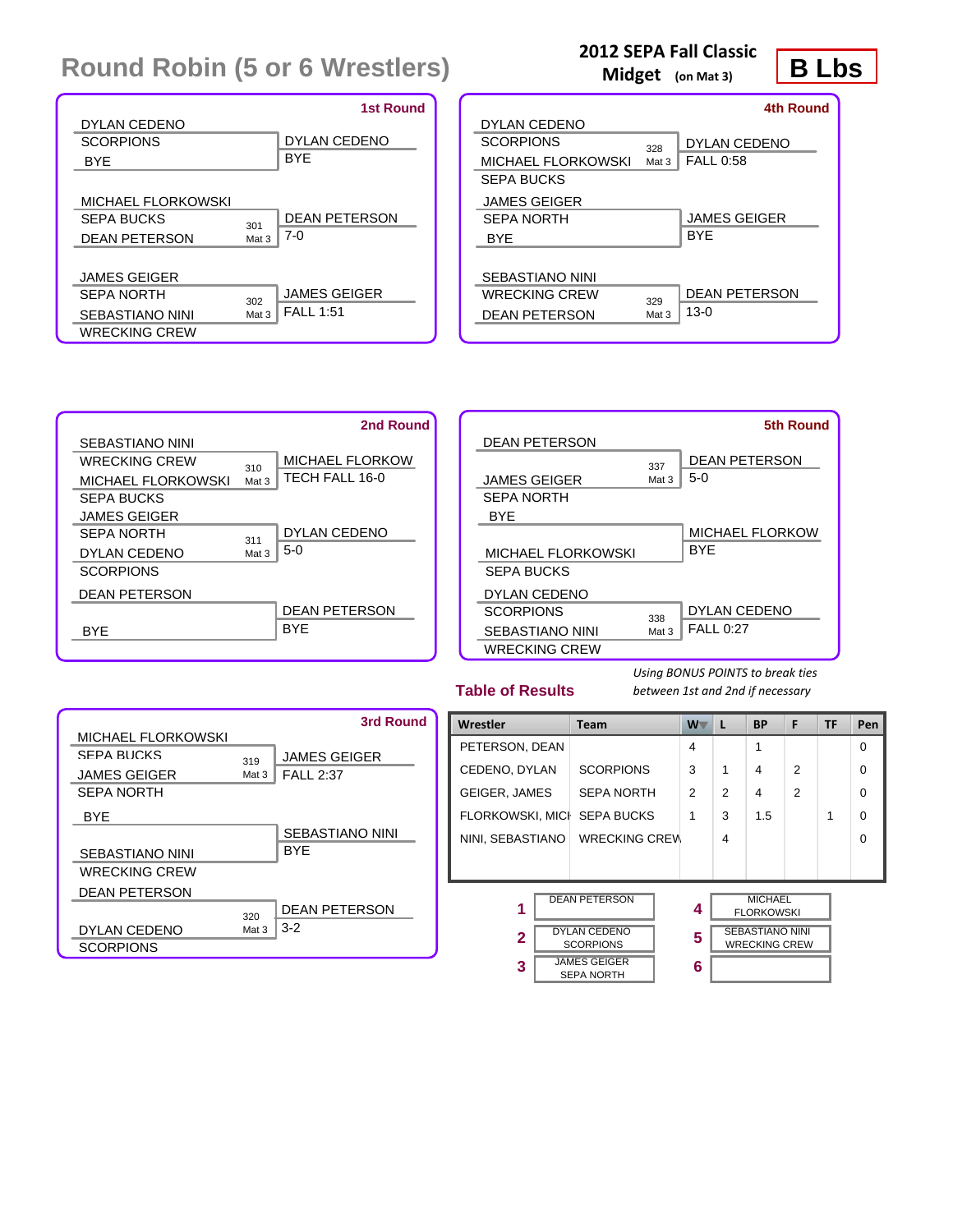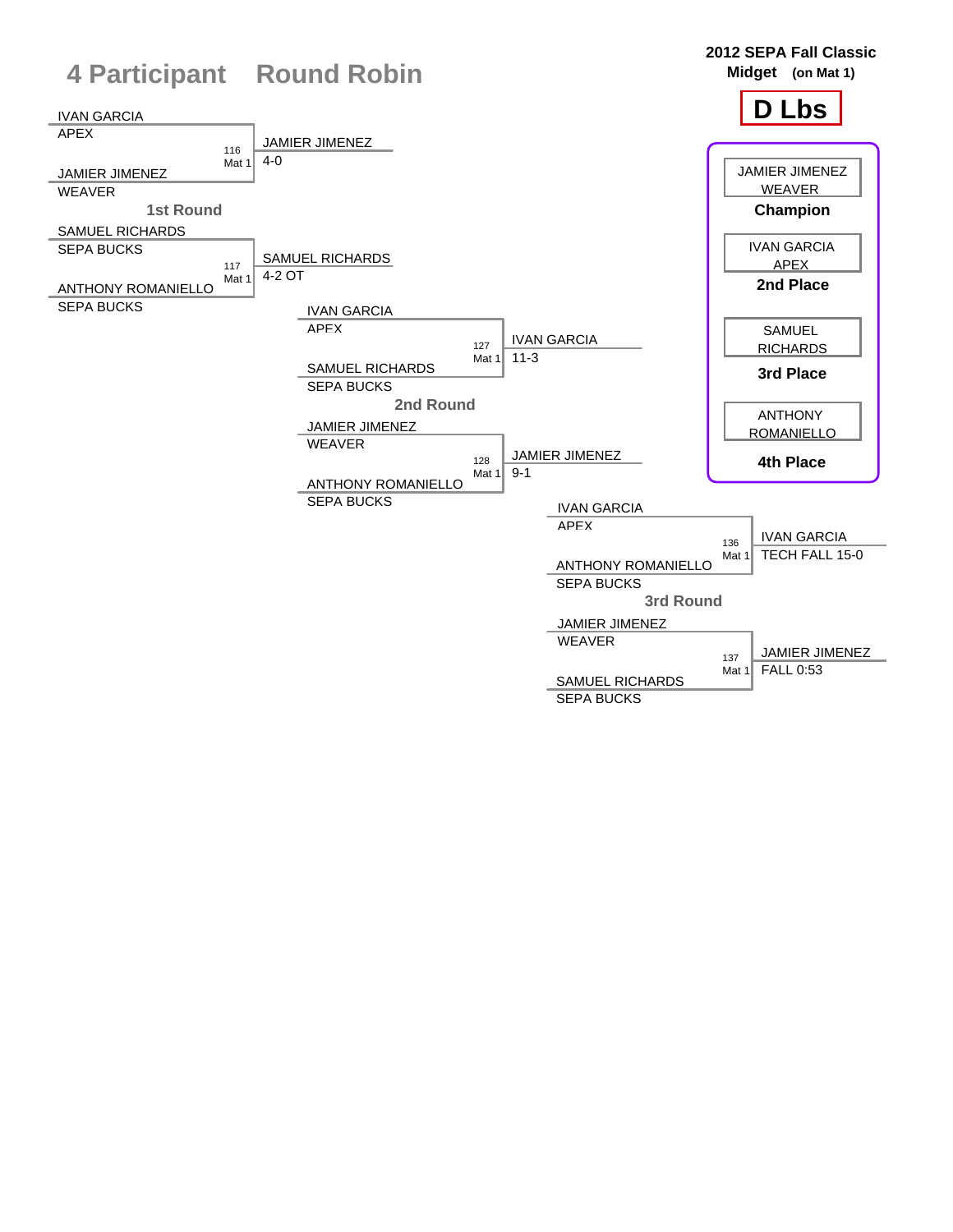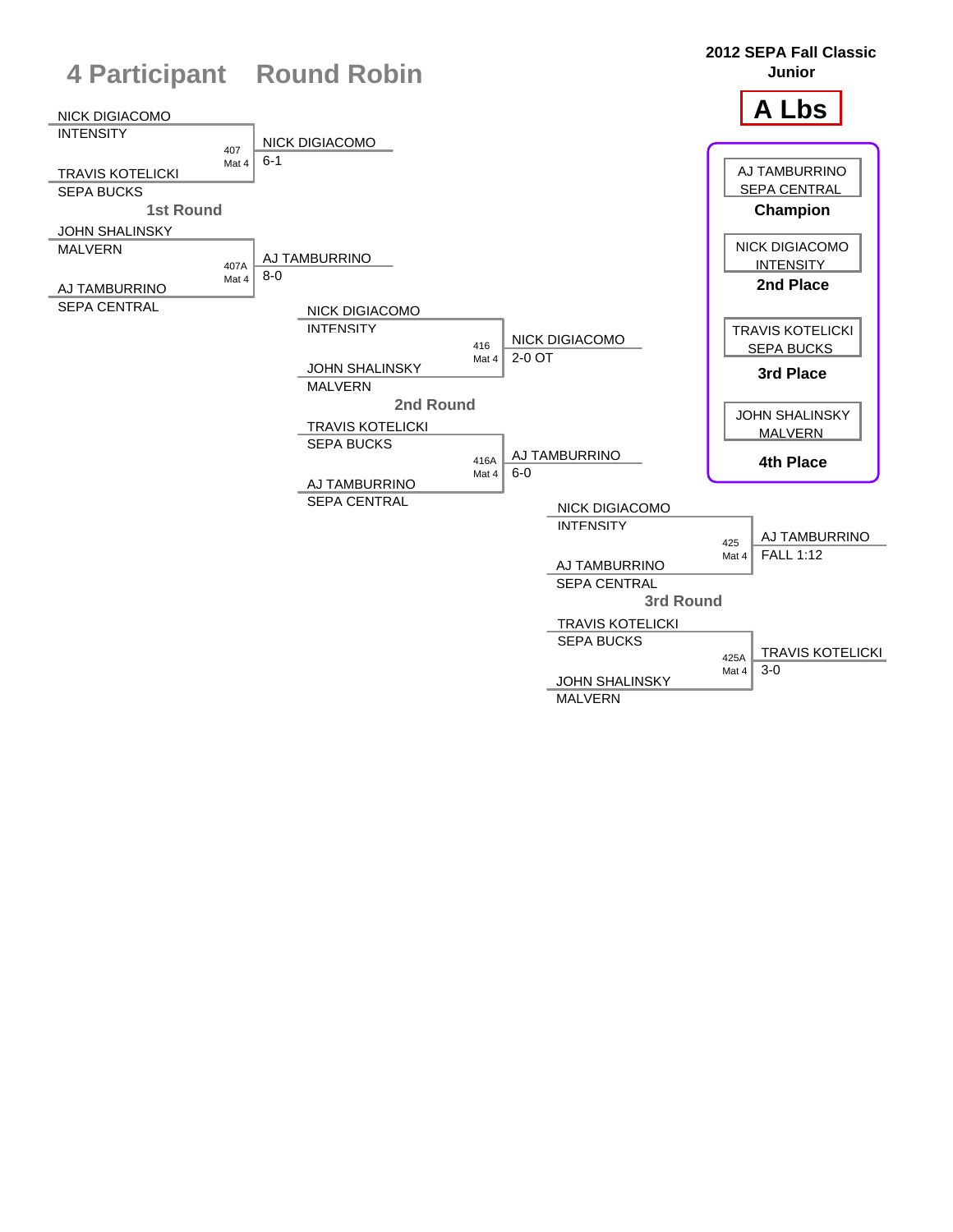|                           |       | 1st Round               |
|---------------------------|-------|-------------------------|
| <b>ANTHONY CROCE</b>      |       |                         |
| PALIL SRORO               | 307   | <b>CODY WALSH</b>       |
| CODY WALSH                | Mat 3 | $2 - 0$                 |
| <b>INTENSITY</b>          |       |                         |
| NICK GIAGUNTO             |       |                         |
| SEPA BLICKS               | 308   | <b>TIMMY SPATOLA</b>    |
| TIMMY SPATOLA             | Mat 3 | $7-6$                   |
| ORCHARD                   |       |                         |
| <b>DAVID GRILL</b>        |       |                         |
| SEPA NORTH                | 309   | <b>VINCENT ROMANIEL</b> |
| <b>VINCENT ROMANIELLO</b> | Mat 3 | <b>FALL 0:43</b>        |
| <b>SEPA BUCKS</b>         |       |                         |

### **2012 SEPA Fall Classic**

**Junior (on Mat 3)**

## **C Lbs**

|                           |                  | <b>4th Round</b>     |
|---------------------------|------------------|----------------------|
| <b>ANTHONY CROCE</b>      |                  |                      |
| PALIL SRORO               | 334              | <b>ANTHONY CROCE</b> |
| NICK GIAGUNTO             | Mat 3            | $6 - 4$              |
| <b>SEPA BUCKS</b>         |                  |                      |
| DAVID GRILL               |                  |                      |
| SEPA NORTH                | 335              | CODY WALSH           |
| <b>CODY WALSH</b>         | Mat 3            | FALL 0:35            |
| <b>INTFNSITY</b>          |                  |                      |
| <b>VINCENT ROMANIELLO</b> |                  |                      |
| SEPA BLICKS               | 336              | <b>TIMMY SPATOLA</b> |
| TIMMY SPATOLA             | Mat <sub>3</sub> | $9-0$                |
| ORCHARD                   |                  |                      |

|                           |       | 2nd Round               |
|---------------------------|-------|-------------------------|
| <b>VINCENT ROMANIELLO</b> |       |                         |
| SEPA BUCKS                | 316   | <b>VINCENT ROMANIEL</b> |
| <b>NICK GIAGUNTO</b>      | Mat 3 | 8-6 OT                  |
| <b>SEPA BUCKS</b>         |       |                         |
| DAVID GRILL               |       |                         |
| SEPA NORTH                | 317   | <b>ANTHONY CROCE</b>    |
| <b>ANTHONY CROCE</b>      | Mat 3 | <b>FALL 1:45</b>        |
| <b>PAUL SBORO</b>         |       |                         |
| TIMMY SPATOLA             |       |                         |
| ORCHARD                   | 318   | <b>CODY WALSH</b>       |
| <b>CODY WALSH</b>         | Mat 3 | <b>FALL 1:40</b>        |
| <b>INTENSITY</b>          |       |                         |

|                           |       | 5th Round            |
|---------------------------|-------|----------------------|
| TIMMY SPATOLA             |       |                      |
| ORCHARD                   | 343   | <b>TIMMY SPATOLA</b> |
| <b>DAVID GRILL</b>        | Mat 3 | <b>FALL 0:40</b>     |
| <b>SEPA NORTH</b>         |       |                      |
| <b>CODY WALSH</b>         |       |                      |
| <b>INTENSITY</b>          | 344   | <b>CODY WALSH</b>    |
| <b>NICK GIAGUNTO</b>      | Mat 3 | FAIL 0:26            |
| SEPA BUCKS                |       |                      |
| <b>ANTHONY CROCE</b>      |       |                      |
| <b>PAUL SBORO</b>         | 345   | <b>ANTHONY CROCE</b> |
| <b>VINCENT ROMANIELLO</b> | Mat 3 | 4-0                  |
| <b>SEPA BUCKS</b>         |       |                      |

#### **Table of Results**

|                           |       | 3rd Round            |
|---------------------------|-------|----------------------|
| <b>NICK GIAGUNTO</b>      |       |                      |
| SEPA BLICKS               | 325   | <b>NICK GIAGUNTO</b> |
| <b>DAVID GRILL</b>        | Mat 3 | <b>FALL 0:17</b>     |
| SEPA NORTH                |       |                      |
| CODY WALSH                |       |                      |
| <b>INTENSITY</b>          | 326   | CODY WALSH           |
| <b>VINCENT ROMANIELLO</b> | Mat 3 | 14-0                 |
| SEPA BUCKS                |       |                      |
| TIMMY SPATOLA             |       |                      |
| ORCHARD                   | 327   | <b>ANTHONY CROCE</b> |
| <b>ANTHONY CROCE</b>      | Mat 3 | $4 - 2$              |
| PAULSBORO                 |       |                      |

| TADIE UI NESUILS<br>between ist und zhu ij necessary |                                 |                                          |   |       |                                         |                                           |   |    |          |
|------------------------------------------------------|---------------------------------|------------------------------------------|---|-------|-----------------------------------------|-------------------------------------------|---|----|----------|
| Wrestler                                             |                                 | <b>Team</b>                              |   | $W^-$ | $\mathbf{L}$                            | <b>BP</b>                                 | F | TF | Pen      |
| WALSH, CODY                                          |                                 | <b>INTENSITY</b>                         |   | 5     |                                         | 7                                         | 3 |    | $\Omega$ |
| CROCE, ANTHONY                                       |                                 | <b>PAULSBORO</b>                         |   | 4     | 1                                       | $\overline{2}$                            | 1 |    | $\Omega$ |
| SPATOLA, TIMMY                                       |                                 | ORCHARD                                  |   | 3     | 2                                       | 3                                         |   |    | $\Omega$ |
| ROMANIELLO, VINC                                     |                                 | <b>SEPA BUCKS</b>                        |   | 2     | 3                                       | $\mathfrak{p}$                            |   |    | $\Omega$ |
| <b>GIAGUNTO, NICK</b>                                |                                 | <b>SEPA BUCKS</b>                        |   | 1     | 4                                       | $\overline{2}$                            |   |    | $\Omega$ |
| GRILL, DAVID                                         |                                 | <b>SEPA NORTH</b>                        |   |       | 5                                       |                                           |   |    | $\Omega$ |
| <b>CODY WALSH</b><br>1<br><b>INTENSITY</b>           |                                 |                                          |   | 4     |                                         | <b>VINCENT</b><br><b>ROMANIELLO</b>       |   |    |          |
| $\overline{\mathbf{2}}$                              |                                 | <b>ANTHONY CROCE</b><br><b>PAULSBORO</b> |   | 5     |                                         | <b>NICK GIAGUNTO</b><br><b>SEPA BUCKS</b> |   |    |          |
| 3                                                    | TIMMY SPATOLA<br><b>ORCHARD</b> |                                          | 6 |       | <b>DAVID GRILL</b><br><b>SEPA NORTH</b> |                                           |   |    |          |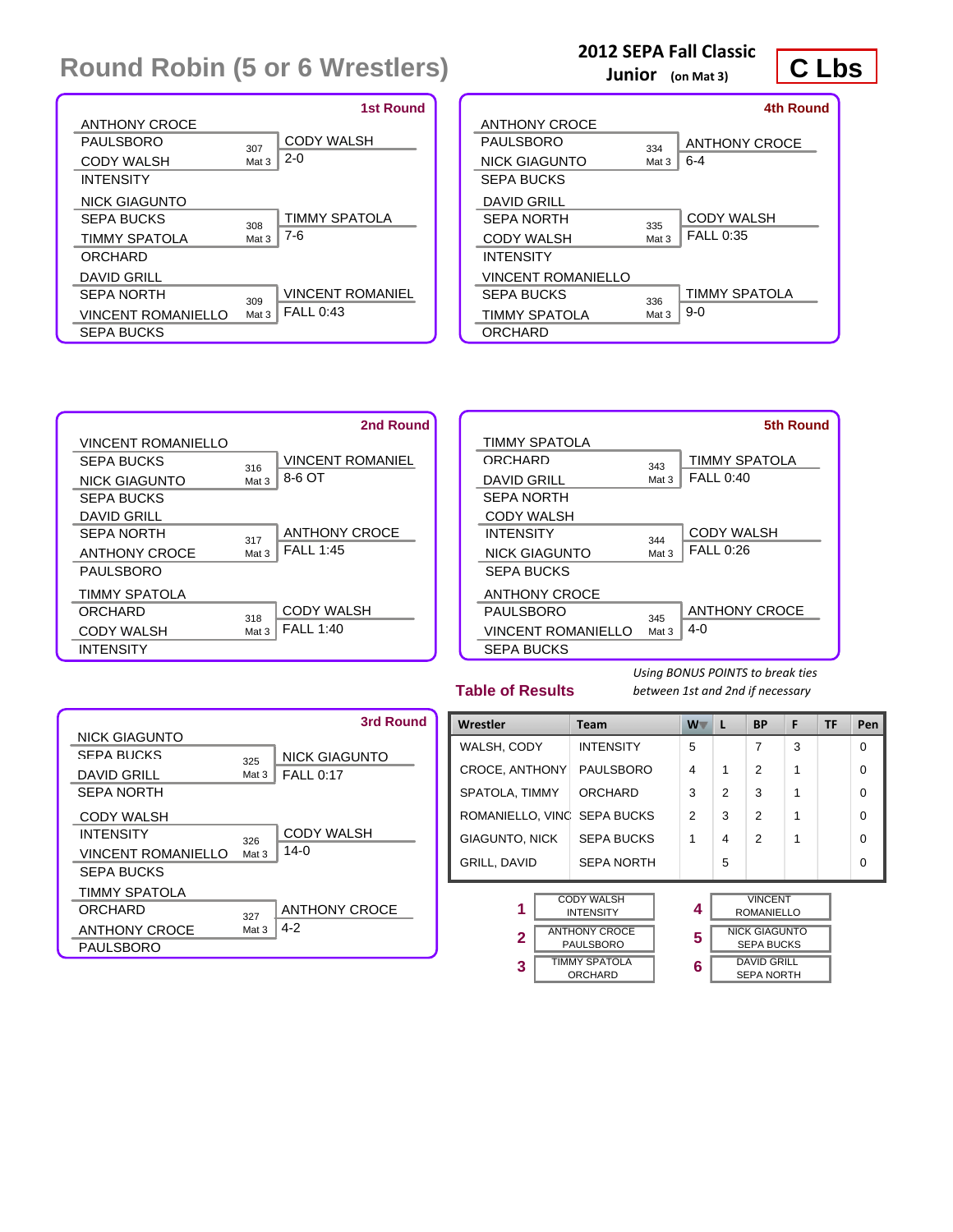|                                        |       | <b>1st Round</b>        |
|----------------------------------------|-------|-------------------------|
| SEBASTIAN CORNEJO<br>MOTOWN GRAPPI FRS |       | <b>SEBASTIAN CORNE.</b> |
| <b>BYF</b>                             |       | <b>BYF</b>              |
|                                        |       |                         |
| <b>CHRIS GRILL</b>                     |       |                         |
| SEPA NORTH                             | 404   | WAYNE SCOTT             |
| <b>WAYNE SCOTT</b>                     | Mat 4 | $5 - 3$                 |
| PENNS GROVE                            |       |                         |
| <b>QUINN KINNER</b>                    |       |                         |
| <b>INTENSITY</b>                       | 405   | <b>QUINN KINNER</b>     |
| MICHAEL MEGAHAN                        | Mat 4 | $12 - 0$                |
| SEPA BUCKS                             |       |                         |

### **2012 SEPA Fall Classic**

**Junior (on Mat 4)**

### **D Lbs**

|                         |       | <b>4th Round</b>    |
|-------------------------|-------|---------------------|
| SEBASTIAN CORNEJO       |       |                     |
| <b>MOTOWN GRAPPLERS</b> | 429   | <b>CHRIS GRILL</b>  |
| <b>CHRIS GRILL</b>      | Mat 4 | $4-0$               |
| <b>SEPA NORTH</b>       |       |                     |
| <b>QUINN KINNER</b>     |       |                     |
| <b>INTENSITY</b>        |       | <b>QUINN KINNER</b> |
| <b>BYF</b>              |       | <b>BYF</b>          |
|                         |       |                     |
| MICHAEL MEGAHAN         |       |                     |
| SEPA BLICKS             | 430   | WAYNE SCOTT         |
| WAYNE SCOTT             | Mat 4 | FAI 1:44            |
| <b>PENNS GROVE</b>      |       |                     |





#### **Table of Results**

|                         |       | 3rd Round               |
|-------------------------|-------|-------------------------|
| <b>CHRIS GRILL</b>      |       |                         |
| SEPA NORTH              | 420   | <b>QUINN KINNER</b>     |
| <b>QUINN KINNER</b>     | Mat 4 | <b>FALL 1:50</b>        |
| <b>INTENSITY</b>        |       |                         |
| <b>BYF</b>              |       |                         |
|                         |       | <b>MICHAEL MEGAHAN</b>  |
| MICHAEL MEGAHAN         |       | <b>BYF</b>              |
| <b>SEPA BUCKS</b>       |       |                         |
| <b>WAYNE SCOTT</b>      |       |                         |
| PENNS GROVE             | 421   | <b>SEBASTIAN CORNE.</b> |
| SEBASTIAN CORNEJO       | Mat 4 | $8-6$                   |
| <b>MOTOWN GRAPPLERS</b> |       |                         |

| Wrestler                                          |  | <b>Team</b>                             |   | $W^-$          | L                                                   | <b>BP</b> | F              | TF | Pen      |
|---------------------------------------------------|--|-----------------------------------------|---|----------------|-----------------------------------------------------|-----------|----------------|----|----------|
| KINNER, QUINN                                     |  | <b>INTENSITY</b>                        |   | 4              |                                                     | 5         | $\overline{2}$ |    | $\Omega$ |
| SCOTT, WAYNE                                      |  | <b>PENNS GROVE</b>                      |   | 2              | $\mathfrak{p}$                                      | 2         | 1              |    | $\Omega$ |
| CORNEJO, SEBAST                                   |  | <b>MOTOWN GRAPPI</b>                    |   | $\mathfrak{p}$ | $\mathfrak{p}$                                      | $\Omega$  |                |    | $\Omega$ |
| <b>GRILL, CHRIS</b>                               |  | <b>SEPA NORTH</b>                       |   | 2              | $\mathfrak{p}$                                      | $\Omega$  |                |    | $\Omega$ |
| MEGAHAN, MICHAE SEPA BUCKS                        |  |                                         |   |                | 4                                                   |           |                |    | $\Omega$ |
|                                                   |  |                                         |   |                |                                                     |           |                |    |          |
|                                                   |  |                                         |   |                |                                                     |           |                |    |          |
| <b>QUINN KINNER</b><br>1<br><b>INTENSITY</b>      |  |                                         | 4 |                | <b>SEBASTIAN CORNEJO</b><br><b>MOTOWN GRAPPLERS</b> |           |                |    |          |
| <b>WAYNE SCOTT</b><br>$\mathbf{2}$<br>PENNS GROVE |  |                                         | 5 |                | <b>MICHAEL MEGAHAN</b><br><b>SEPA BUCKS</b>         |           |                |    |          |
| 3                                                 |  | <b>CHRIS GRILL</b><br><b>SEPA NORTH</b> |   | 6              |                                                     |           |                |    |          |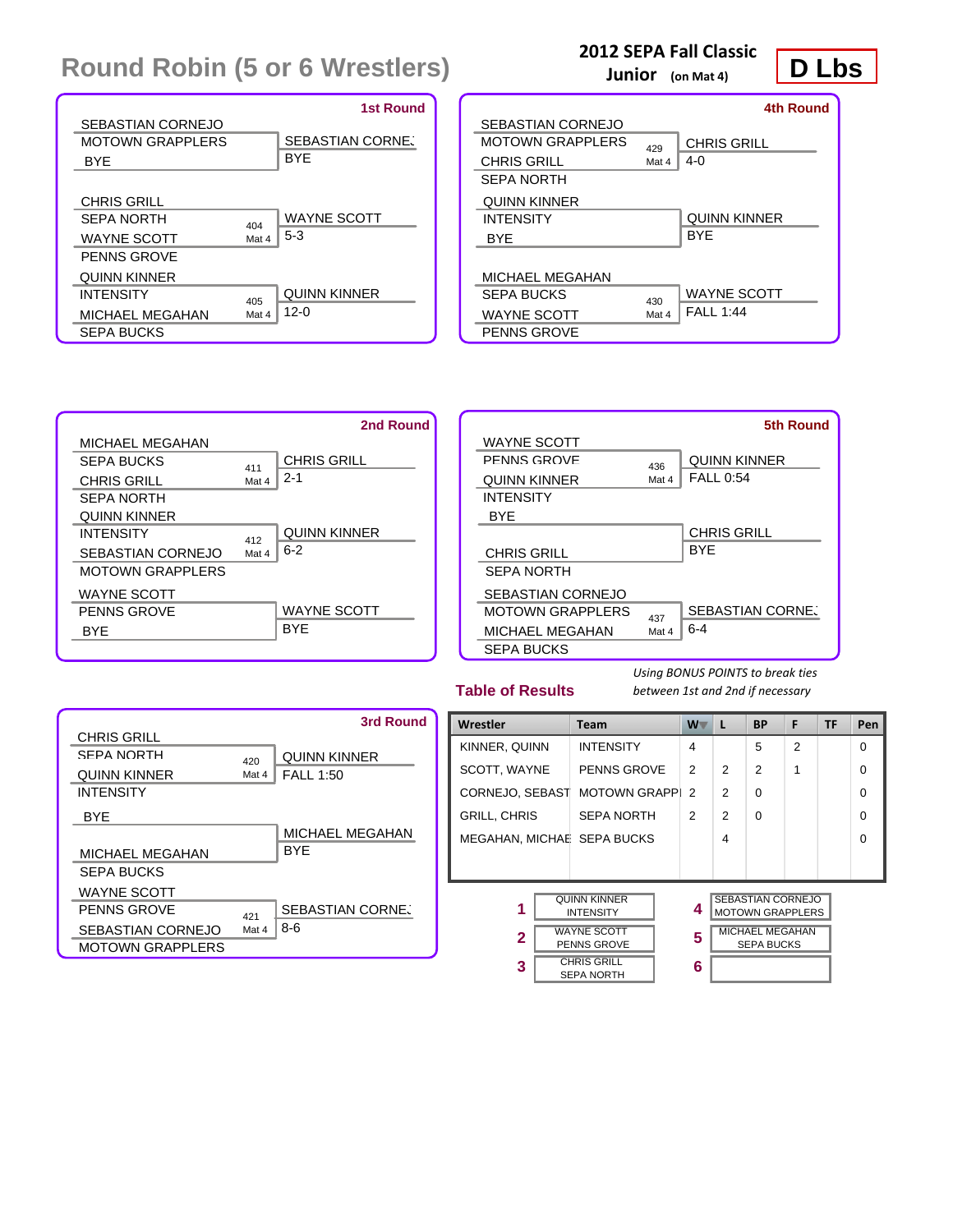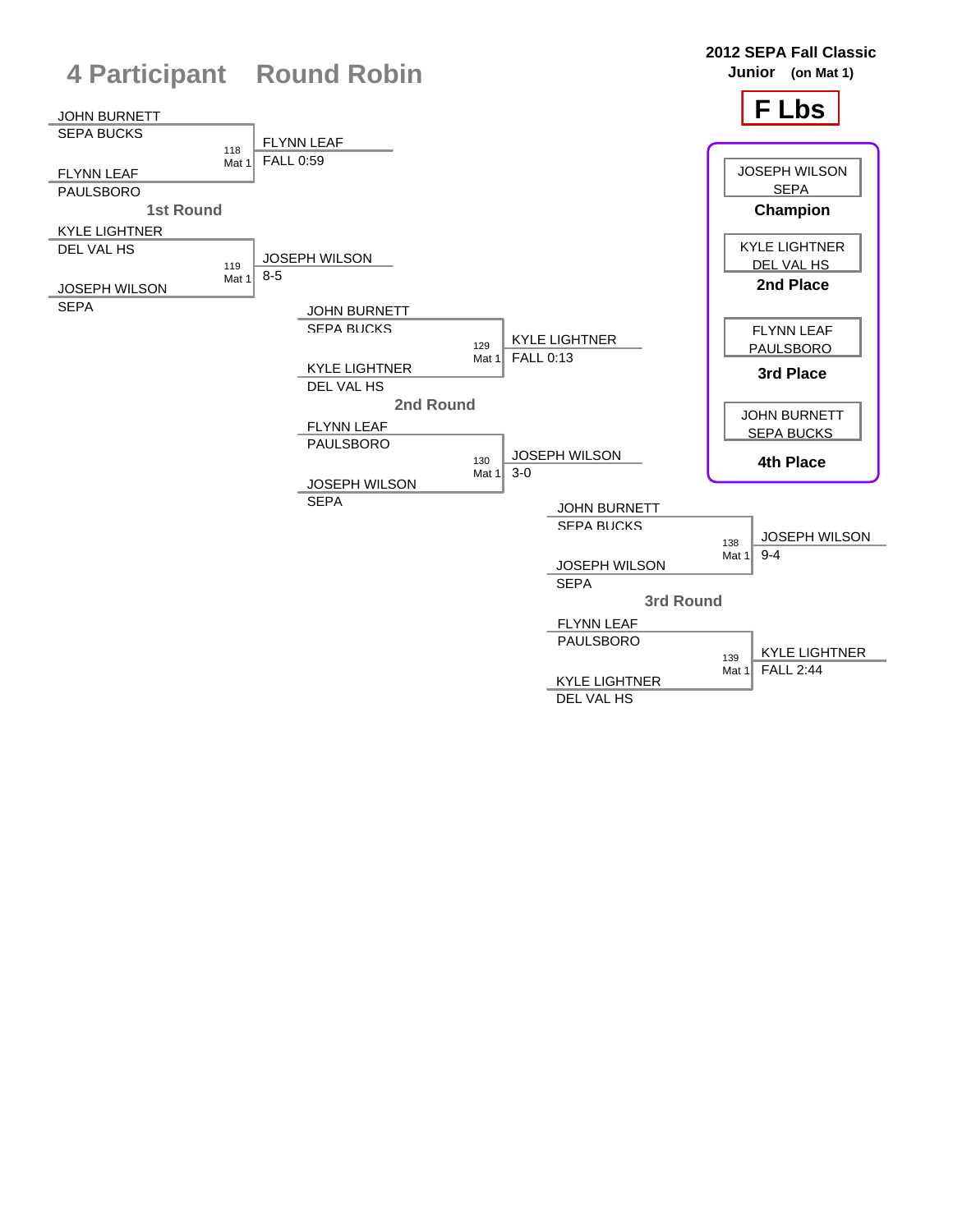



**3rd Place**

## **2012 SEPA Fall Classic**

**Junior (on Mat 4)**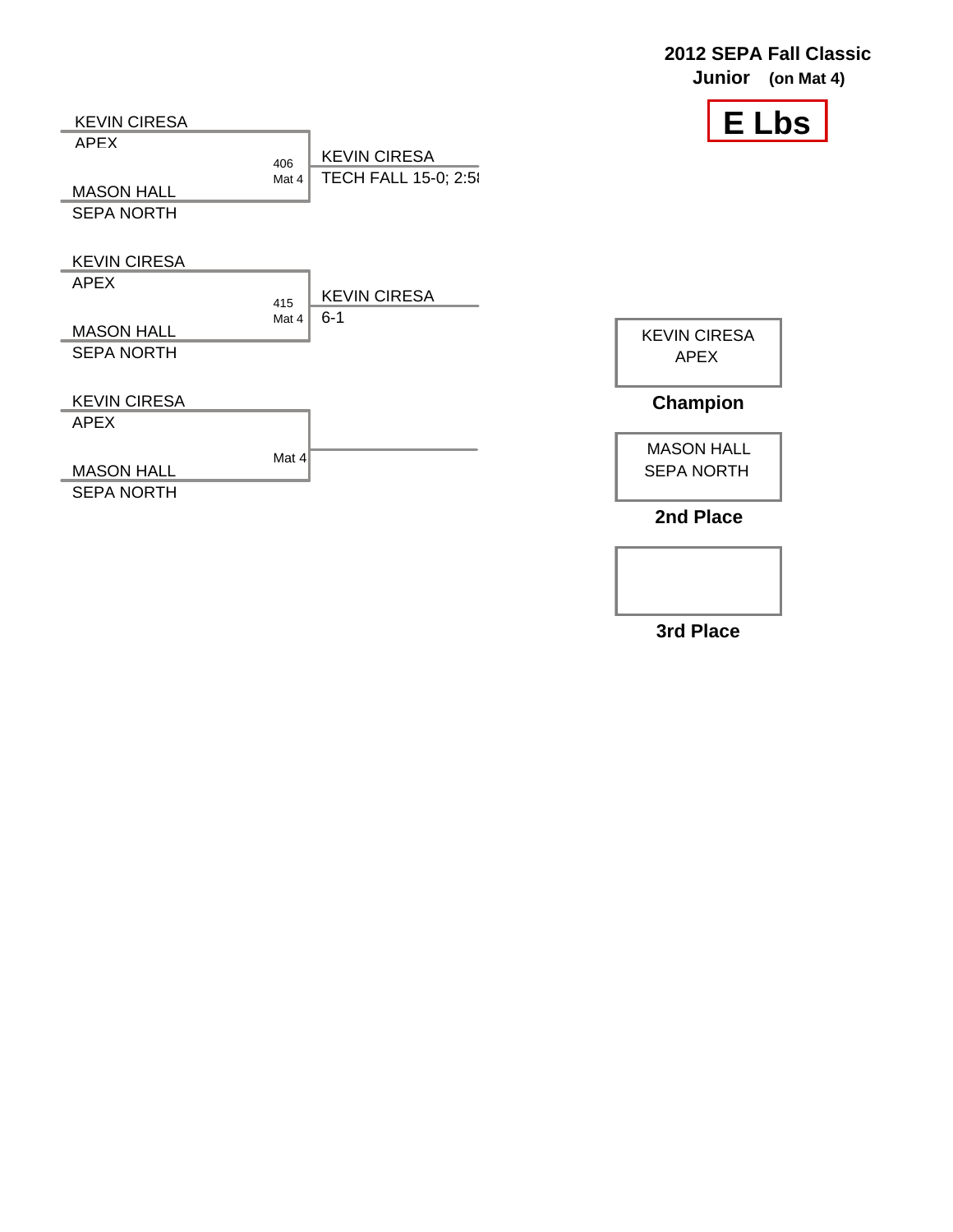|                          |       | <b>1st Round</b>        |
|--------------------------|-------|-------------------------|
| CHENEY KINNER            |       |                         |
| <b>INTENSITY</b>         | 401   | <b>CHENEY KINNER</b>    |
| <b>TYLER WILLIAMS</b>    | Mat 4 | <b>FORFEIT</b>          |
| <b>SEPA NORTH</b>        |       |                         |
| <b>CONNER KRAUS</b>      |       |                         |
| ORCHARD                  | 402   | <b>STEPHEN VENEZIAL</b> |
| <b>STEPHEN VENEZIALE</b> | Mat 4 | $5-1$                   |
| SEPA BUCKS               |       |                         |
| JAKE ROTUNDA             |       |                         |
| WAIKII VAILEY            | 403   | <b>JOSH STAHL</b>       |
| <b>JOSH STAHL</b>        | Mat 4 | $3-2$                   |
| <b>SEPA NORTH</b>        |       |                         |

### **2012 SEPA Fall Classic**

**Junior (on Mat 4)**



|                          |       | 4th Round            |
|--------------------------|-------|----------------------|
| <b>CHENEY KINNER</b>     |       |                      |
| <b>INTENSITY</b>         | 426   | <b>CHENEY KINNER</b> |
| <b>CONNER KRAUS</b>      | Mat 4 | $2 - 0$              |
| ORCHARD                  |       |                      |
| JAKE ROTUNDA             |       |                      |
| WALIKILI VALLEY          | 427   | <b>JAKE ROTUNDA</b>  |
| <b>TYLER WILLIAMS</b>    | Mat 4 | <b>FORFFIT</b>       |
| <b>SEPA NORTH</b>        |       |                      |
| JOSH STAHL               |       |                      |
| SEPA NORTH               | 428   | <b>JOSH STAHL</b>    |
| <b>STEPHEN VENEZIALE</b> | Mat 4 | $2 - 0$              |
| SEPA BUCKS               |       |                      |



|                          |       | 5th Round            |
|--------------------------|-------|----------------------|
| <b>STEPHEN VENEZIALE</b> |       |                      |
| SEPA BUCKS               | 433   | <b>JAKE ROTUNDA</b>  |
| JAKE ROTUNDA             | Mat 4 | $6 - 0$              |
| WAUKILL VALLEY           |       |                      |
| <b>TYLER WILLIAMS</b>    |       |                      |
| SEPA NORTH               | 434   | <b>CONNER KRAUS</b>  |
| <b>CONNER KRAUS</b>      | Mat 4 | <b>FORFFIT</b>       |
| ORCHARD                  |       |                      |
| <b>CHENEY KINNER</b>     |       |                      |
| <b>INTENSITY</b>         | 435   | <b>CHENEY KINNER</b> |
| JOSH STAHL               | Mat 4 | <b>FORFFIT</b>       |
| <b>SEPA NORTH</b>        |       |                      |

#### **Table of Results**

*Using BONUS POINTS to break ties between 1st and 2nd if necessary*

SEPA NORTH

|                          |       | 3rd Round               |
|--------------------------|-------|-------------------------|
| <b>CONNER KRAUS</b>      |       |                         |
| <b>ORCHARD</b>           | 417   | <b>JAKE ROTUNDA</b>     |
| <b>JAKE ROTUNDA</b>      | Mat 4 | $2 - 0$                 |
| WAUKILL VALLEY           |       |                         |
| <b>TYLER WILLIAMS</b>    |       |                         |
| SEPA NORTH               | 418   | <b>JOSH STAHL</b>       |
| <b>JOSH STAHL</b>        | Mat 4 | <b>FORFFIT</b>          |
| <b>SEPA NORTH</b>        |       |                         |
| <b>STEPHEN VENEZIALE</b> |       |                         |
| SEPA BUCKS               | 419   | <b>STEPHEN VENEZIAL</b> |
| <b>CHENEY KINNER</b>     | Mat 4 | <b>FALL 2:41</b>        |
| <b>INTENSITY</b>         |       |                         |

|  | Wrestler                                    |  | <b>Team</b>                                  | $W^-$                    | L                                        | <b>BP</b>                             | F | TF | Pen      |
|--|---------------------------------------------|--|----------------------------------------------|--------------------------|------------------------------------------|---------------------------------------|---|----|----------|
|  | ROTUNDA, JAKE                               |  | <b>WAUKILL VALLEY</b>                        | $\overline{\mathcal{A}}$ | 1                                        | $\overline{4}$                        | 1 |    | $\Omega$ |
|  | STAHL, JOSH                                 |  | <b>SEPA NORTH</b>                            | 4                        | 1                                        | $\mathfrak{p}$                        |   |    | $\Omega$ |
|  | <b>VENEZIALE, STEPH</b>                     |  | <b>SEPA BUCKS</b>                            | 3                        | 2                                        | $\overline{4}$                        | 1 |    | $\Omega$ |
|  | KINNER, CHENEY                              |  | <b>INTENSITY</b>                             | 3                        | 2                                        | $\overline{4}$                        |   |    | $\Omega$ |
|  | <b>KRAUS, CONNER</b>                        |  | ORCHARD                                      | 1                        | 4                                        | $\mathfrak{p}$                        |   |    | $\Omega$ |
|  | <b>WILLIAMS, TYLER</b>                      |  | <b>SEPA NORTH</b>                            |                          | 5                                        |                                       |   |    | $\Omega$ |
|  |                                             |  |                                              |                          |                                          |                                       |   |    |          |
|  | <b>JOSH STAHL</b><br>1<br><b>SEPA NORTH</b> |  | 4                                            |                          | <b>CHENEY KINNER</b><br><b>INTENSITY</b> |                                       |   |    |          |
|  | $\mathbf{2}$                                |  | <b>JAKE ROTUNDA</b><br><b>WAUKILL VALLEY</b> | 5                        |                                          | <b>CONNER KRAUS</b><br><b>ORCHARD</b> |   |    |          |
|  | 3                                           |  | <b>STEPHEN VENEZIALE</b><br>OEDA DUOIZO      | 6                        |                                          | TYLER WILLIAMS<br><b>CEDA NODTLI</b>  |   |    |          |

SEPA BUCKS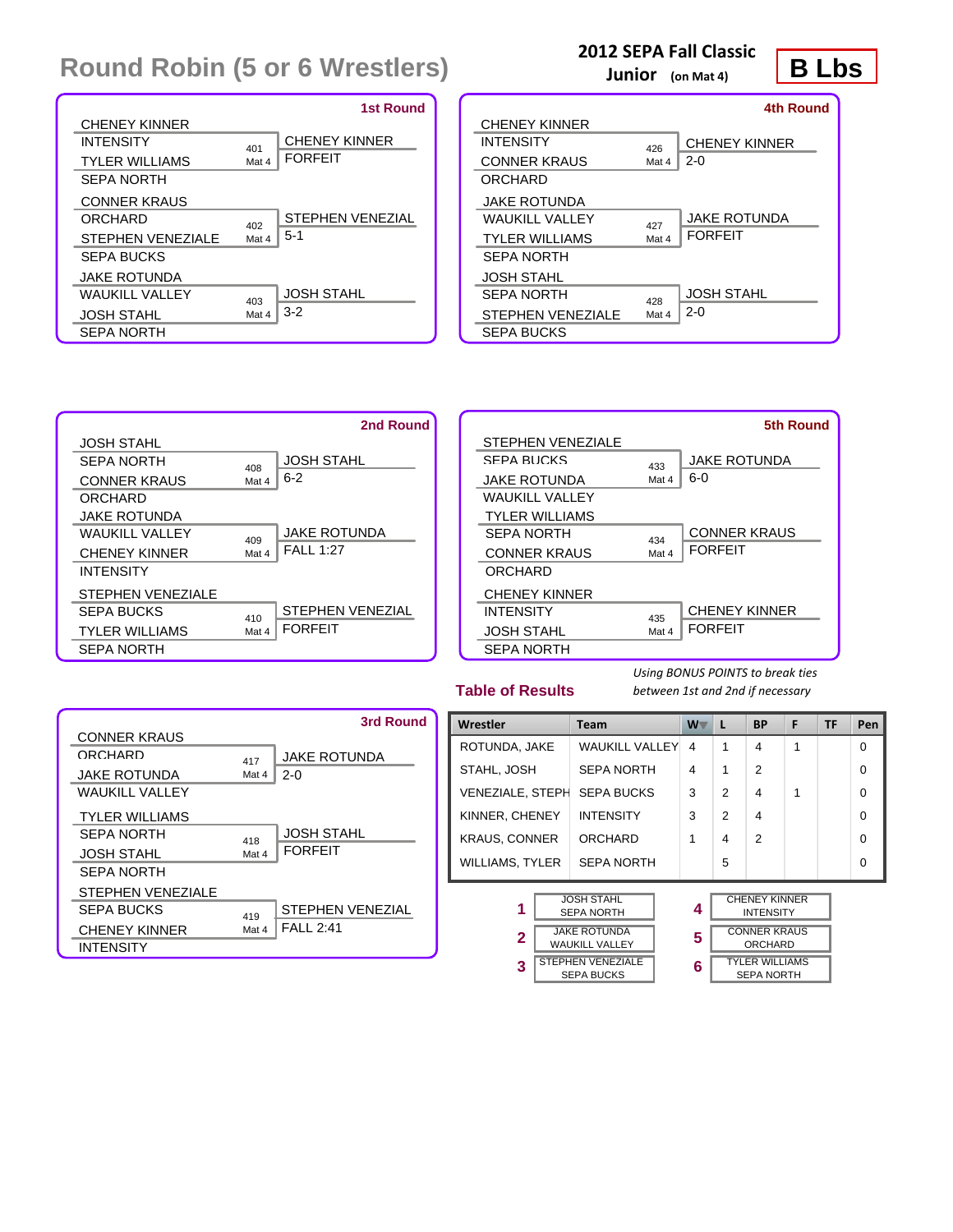#### **70 Lbs Intermediate (on Mat 4)** MATTHEW DAUB **LYNDHURST** 409 **JUSTIN LAYTON PHOENIX** MATTHEW DAUB **LYNDHURST** 418 **JUSTIN LAYTON PHOENIX** MATTHEW DAUB **LYNDHURST** 429 **JUSTIN LAYTON PHOENIX** MATTHEW DAUB Mat  $4\overline{5-2}$ JUSTIN LAYTON Mat 4 6-0 JUSTIN LAYTON **PHOENIX** MATTHEW DAUB LYNDHURST **Champion** JUSTIN LAYTON Mat 4 5-2

**2nd Place**

**2012 SEPA Fall Classic**

**3rd Place**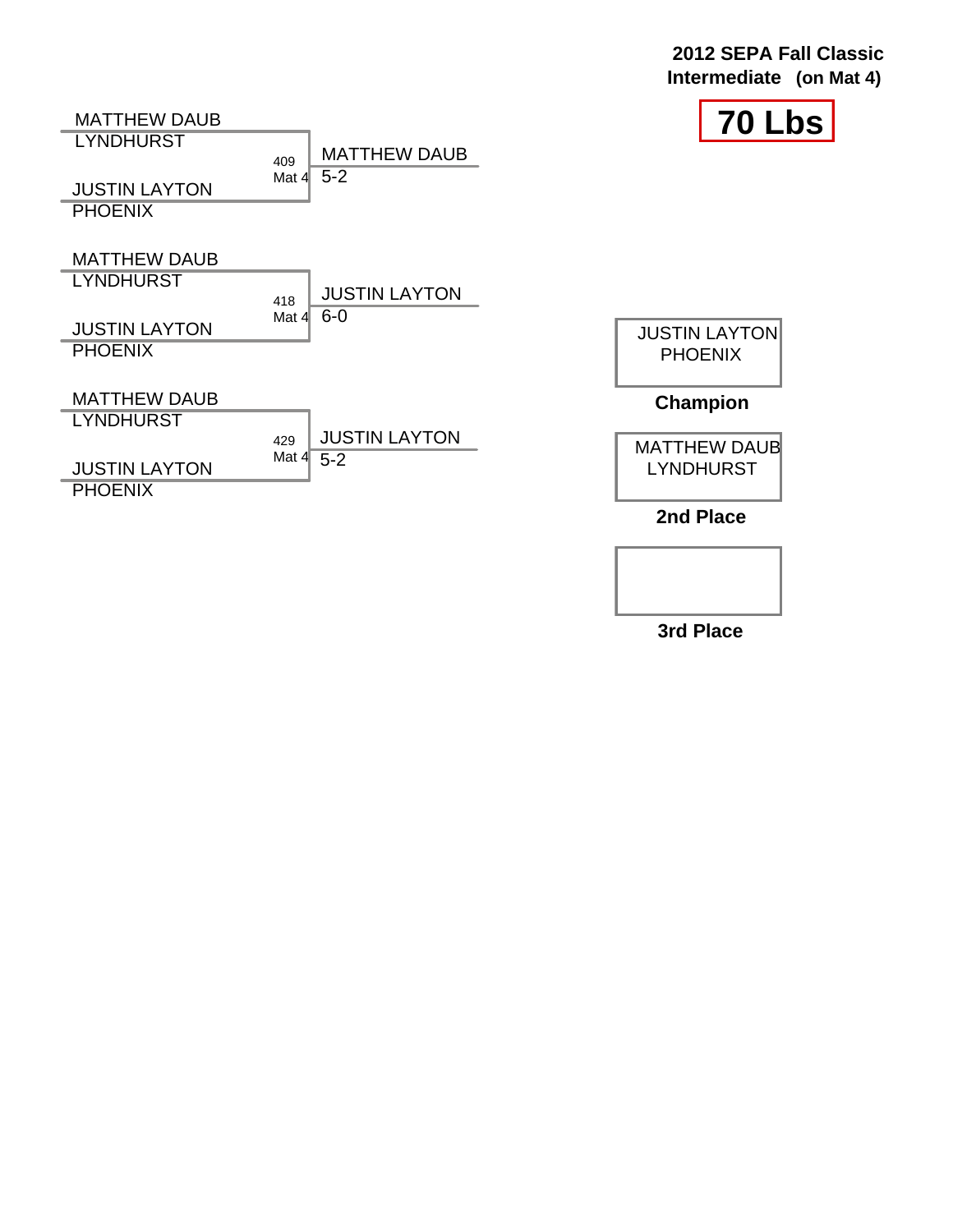| <b>KRISTIAN COURTNEY</b> | <b>1st Round</b>       |
|--------------------------|------------------------|
| EXTREME                  | <b>KRISTIAN COURTN</b> |
| BYE                      | <b>BYE</b>             |
| <b>CODY CRAIG</b>        | <b>CODY CRAIG</b>      |
| <b>INDEPENDENT</b>       | 101                    |
| <b>STEPHEN SCHWAB</b>    | $2-0$ OT               |
| SEPA BUCKS               | Mat 1                  |
| LOGAN FOX                | <b>DANTE MININNO</b>   |
| FI ITF                   | 102                    |
| DANTE MININNO            | 4- $\Omega$            |
| SEPA BUCKS               | Mat 1                  |

#### **2012 SEPA Fall Classic Intermediate (on Mat 1)**

# **92 Lbs**

| <b>KRISTIAN COURTNEY</b>                                                  |              | 4th Round                    |
|---------------------------------------------------------------------------|--------------|------------------------------|
| EXTREME<br><b>CODY CRAIG</b>                                              | 123<br>Mat 1 | <b>CODY CRAIG</b><br>$4 - 3$ |
| <b>INDEPENDENT</b>                                                        |              |                              |
| LOGAN FOX<br><b>ELITE</b><br><b>BYE</b>                                   |              | LOGAN FOX<br><b>BYE</b>      |
| DANTE MININNO<br><b>SEPA BUCKS</b><br>STEPHEN SCHWAB<br><b>SEPA BUCKS</b> | 124<br>Mat 1 | STEPHEN SCHWA<br>3-2 OT RO   |





#### **Table of Results**

| <b>CODY CRAIG</b>                |       | 3rd Round              |
|----------------------------------|-------|------------------------|
| <b>INDEPENDENT</b>               | 109   | <b>CODY CRAIG</b>      |
| <b>LOGAN FOX</b><br><b>ELITE</b> | Mat 1 | $7 - 4$                |
| <b>BYE</b>                       |       |                        |
|                                  |       | <b>DANTE MININNO</b>   |
| DANTE MININNO                    |       | <b>BYE</b>             |
| <b>SEPA BUCKS</b>                |       |                        |
| STEPHEN SCHWAB                   |       |                        |
| <b>SEPA BUCKS</b>                | 110   | <b>KRISTIAN COURTN</b> |
| KRISTIAN COURTNEY Mat 1          |       | <b>FALL 3:00</b>       |
| <b>EXTREME</b>                   |       |                        |

| Wrestler                                                | <b>Team</b>                               | $W^-$ | L              | <b>BP</b>                                  | F | <b>TF</b> | Pen      |
|---------------------------------------------------------|-------------------------------------------|-------|----------------|--------------------------------------------|---|-----------|----------|
| MININNO, DANTE                                          | <b>SEPA BUCKS</b>                         | 3     | 1              | $\Omega$                                   |   |           | $\Omega$ |
| CRAIG, CODY                                             | <b>INDEPENDENT</b>                        | 3     | 1              | $\Omega$                                   |   |           | $\Omega$ |
| <b>COURTNEY, KRIST</b>                                  | <b>EXTREME</b>                            | 2     | 2              | 2                                          | 1 |           | $\Omega$ |
| SCHWAB, STEPHEN                                         | <b>SEPA BUCKS</b>                         | 2     | $\overline{2}$ | 2                                          | 1 |           | $\Omega$ |
| FOX, LOGAN                                              | <b>ELITE</b>                              |       | 4              |                                            |   |           | $\Omega$ |
|                                                         |                                           |       |                |                                            |   |           |          |
|                                                         |                                           |       |                |                                            |   |           |          |
| 1                                                       | <b>DANTE MININNO</b><br><b>SEPA BUCKS</b> | 4     |                | <b>STEPHEN SCHWAB</b><br><b>SEPA BUCKS</b> |   |           |          |
| <b>CODY CRAIG</b><br>$\mathbf{2}$<br><b>INDEPENDENT</b> |                                           | 5     |                | <b>LOGAN FOX</b><br><b>ELITE</b>           |   |           |          |
| <b>KRISTIAN COURTNET</b><br>3<br><b>EXTREME</b>         |                                           | 6     |                |                                            |   |           |          |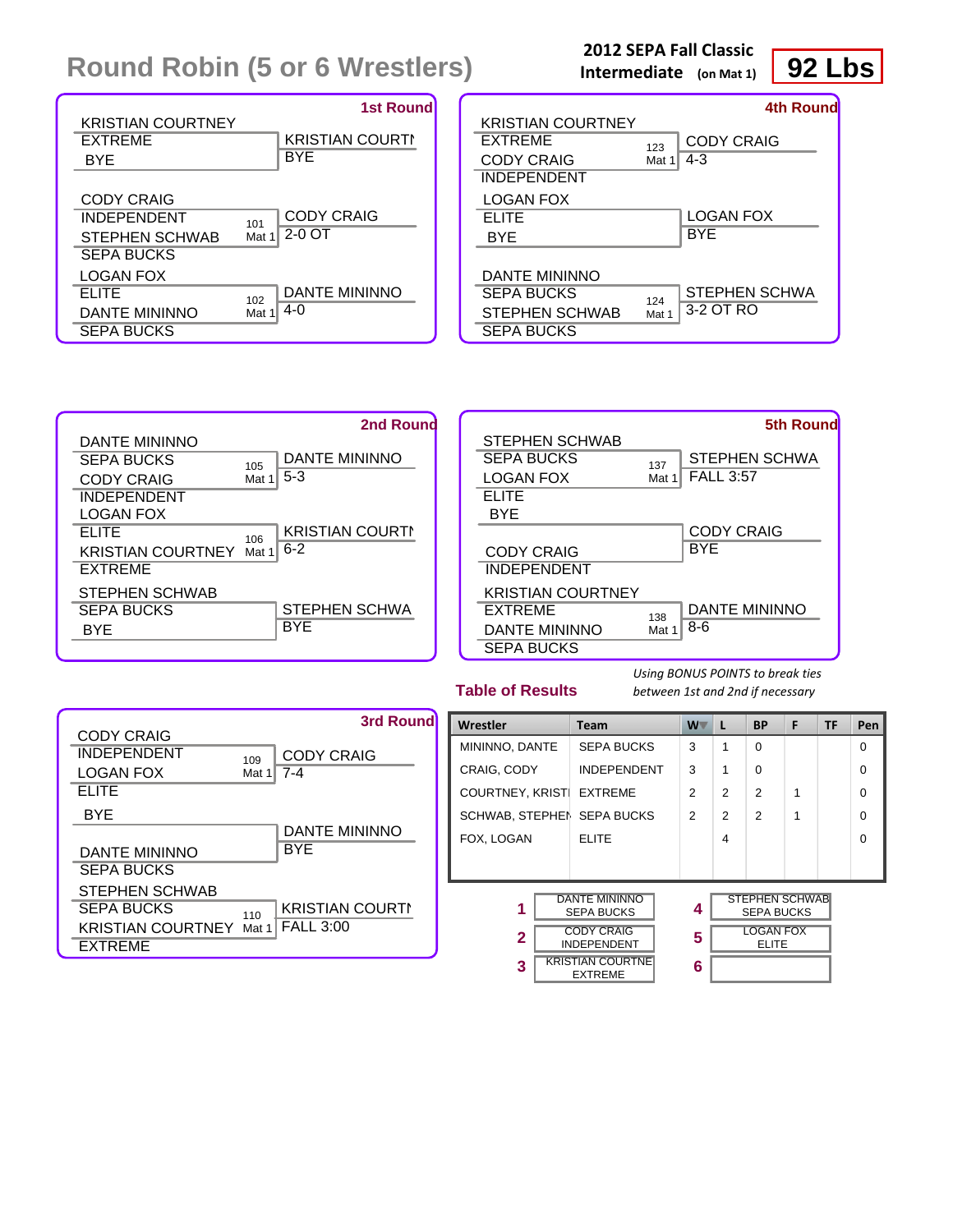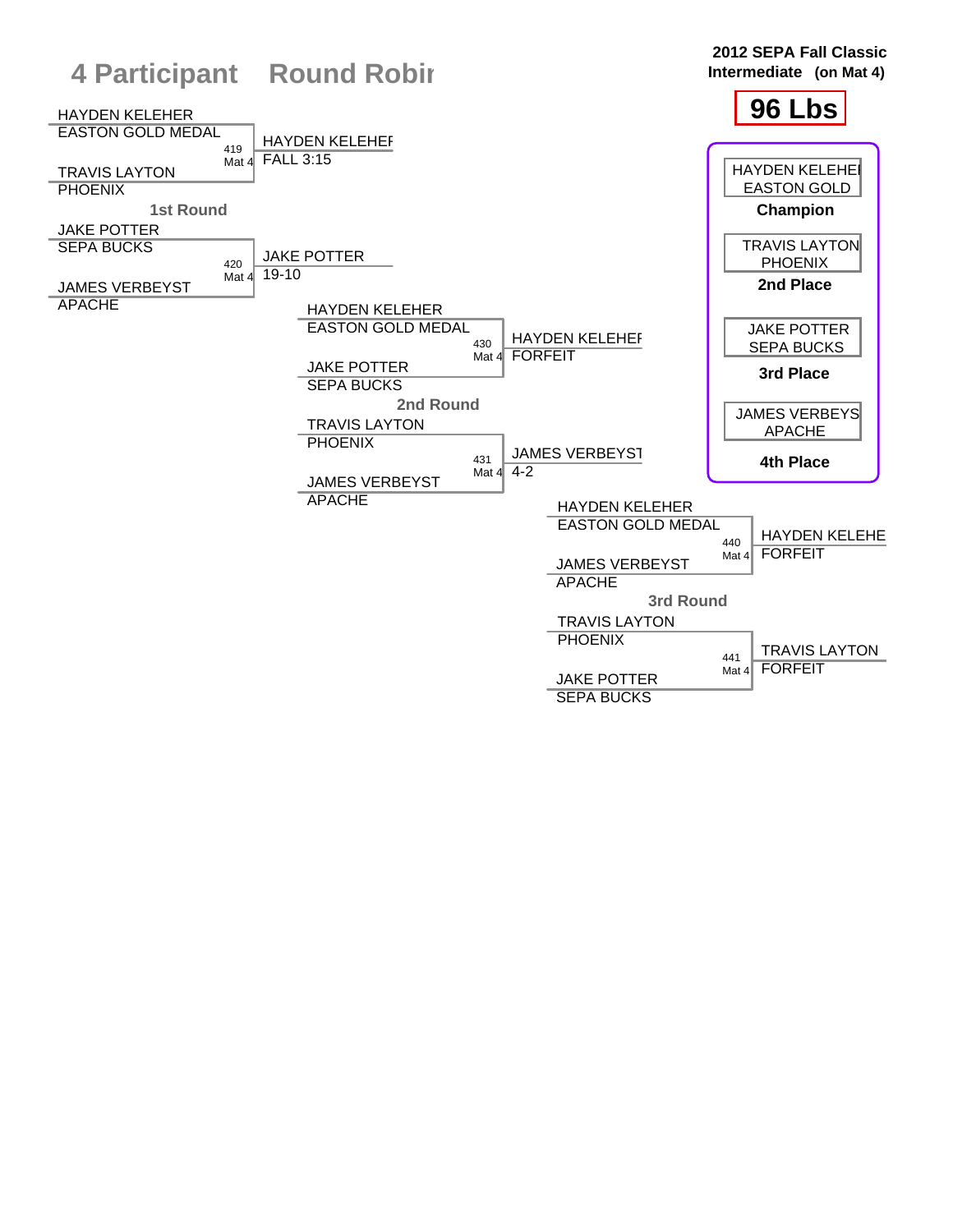|                      | <b>1st Round</b>            |
|----------------------|-----------------------------|
| <b>TREVOR ELFVIN</b> |                             |
| <b>NESHAMINY</b>     | <b>TREVOR ELFVIN</b><br>401 |
| JACOB SHALINSKY      | 4-2 OT<br>Mat 4             |
| <b>MALVERN</b>       |                             |
| <b>ZACH GONZALEZ</b> |                             |
| <b>SEPA BUCKS</b>    | <b>KYLE REFALVY</b><br>402  |
| <b>KYLE REFALVY</b>  | <b>FALL 2:30</b><br>Mat 4   |
| DEL VAL HS           |                             |
| <b>TRACE KINNER</b>  |                             |
| <b>INTENSITY</b>     | <b>MATT KOLONIA</b><br>403  |
| <b>MATT KOLONIA</b>  | $10 - 4$<br>Mat $4$         |
| DEL VAL              |                             |

| <b>2012 SEPA Fall Classic</b>  |  |  |
|--------------------------------|--|--|
| الرادات المتلم الممتعد ممتعدها |  |  |

**Intermediate (on Mat 4)**



**5th Round**

|                        |         | 4th Round            |
|------------------------|---------|----------------------|
| <b>TREVOR ELFVIN</b>   |         |                      |
| <b>NESHAMINY</b>       | 432     | <b>TREVOR ELFVIN</b> |
| <b>ZACH GONZALEZ</b>   | Mat $4$ | <b>FALL 2:23</b>     |
| <b>SEPA BUCKS</b>      |         |                      |
| <b>TRACE KINNER</b>    |         |                      |
| <b>INTENSITY</b>       | 433     | <b>TRACE KINNER</b>  |
| <b>JACOB SHALINSKY</b> | Mat 4   | $11 - 4$             |
| MALVERN                |         |                      |
| <b>MATT KOLONIA</b>    |         |                      |
| DEL VAL                | 434     | <b>MATT KOLONIA</b>  |
| <b>KYLE REFALVY</b>    | Mat 4   | $14 - 4$             |
| DEL VAL HS             |         |                      |

|                        | 2nd Round                    |                        |       | <b>5th Rour</b>       |
|------------------------|------------------------------|------------------------|-------|-----------------------|
| <b>MATT KOLONIA</b>    |                              | <b>KYLE REFALVY</b>    |       |                       |
| <b>DEL VAL</b>         | <b>MATT KOLONIA</b><br>410   | DEL VAL HS             | 442   | <b>KYLE REFALVY</b>   |
| ZACH GONZALEZ          | TECH FALL 3:25<br>Mat $4$    | <b>TRACE KINNER</b>    | Mat 4 | <b>FORFEIT</b>        |
| <b>SEPA BUCKS</b>      |                              | <b>INTENSITY</b>       |       |                       |
| <b>TRACE KINNER</b>    |                              | <b>JACOB SHALINSKY</b> |       |                       |
| <b>INTENSITY</b>       | <b>TRACE KINNER</b><br>411   | <b>MALVERN</b>         | 443   | <b>JACOB SHALINSK</b> |
| <b>TREVOR ELFVIN</b>   | <b>FALL 1:06</b><br>Mat $41$ | ZACH GONZALEZ          | Mat 4 | <b>FALL 3:36</b>      |
| <b>NESHAMINY</b>       |                              | <b>SEPA BUCKS</b>      |       |                       |
| <b>KYLE REFALVY</b>    |                              | <b>TREVOR ELFVIN</b>   |       |                       |
| DEL VAL HS             | <b>KYLE REFALVY</b><br>412   | <b>NESHAMINY</b>       | 444   | <b>MATT KOLONIA</b>   |
| <b>JACOB SHALINSKY</b> | -4-2<br>Mat $41$             | <b>MATT KOLONIA</b>    | Mat 4 | <b>FALL 3:27</b>      |
| MALVERN                |                              | DEL VAL                |       |                       |

|                      | 3rd Round                    |
|----------------------|------------------------------|
| <b>ZACH GONZALEZ</b> |                              |
| SEPA BUCKS           | <b>TRACE KINNER</b><br>421   |
| <b>TRACE KINNER</b>  | <b>FALL 0:29</b><br>Mat $41$ |
| <b>INTENSITY</b>     |                              |
| JACOB SHALINSKY      |                              |
| <b>MALVERN</b>       | <b>MATT KOLONIA</b><br>422   |
| <b>MATT KOLONIA</b>  | 6-4<br>Mat 4                 |
| DEL VAL              |                              |
| KYLE REFALVY         |                              |
| DEL VAL HS           | <b>TREVOR ELFVIN</b><br>423  |
| <b>TREVOR ELFVIN</b> | $2-0$ OT<br>Mat $41$         |
| <b>NESHAMINY</b>     |                              |

| Wrestler         | <b>Team</b>                       | W | L              | <b>BP</b>                                 | F             | <b>TF</b> | Pen      |
|------------------|-----------------------------------|---|----------------|-------------------------------------------|---------------|-----------|----------|
| KOLONIA, MATT    | DEL VAL                           | 5 |                | 4.5                                       | 1             | 1         | $\Omega$ |
| KINNER, TRACE    | <b>INTENSITY</b>                  | 3 | $\mathcal{P}$  | 4                                         | $\mathcal{P}$ |           | $\Omega$ |
| REFALVY, KYLE    | DEL VAL HS                        | 3 | 2              | 4                                         | 1             |           | $\Omega$ |
| ELFVIN, TREVOR   | <b>NESHAMINY</b>                  | 3 | $\mathfrak{p}$ | $\mathcal{P}$                             | 1             |           | $\Omega$ |
| SHALINSKY, JACOE | <b>MALVERN</b>                    | 1 | 4              | $\mathcal{P}$                             | 1             |           | $\Omega$ |
| GONZALEZ, ZACH   | <b>SEPA BUCKS</b>                 |   | 5              |                                           |               |           | $\Omega$ |
| 1                | <b>MATT KOLONIA</b><br>DEL VAL    | 4 |                | <b>TREVOR ELFVIN</b><br><b>NESHAMINY</b>  |               |           |          |
| $\overline{2}$   | TRACE KINNER<br><b>INTENSITY</b>  | 5 |                | JACOB SHALINSKY<br><b>MALVERN</b>         |               |           |          |
| 3                | <b>KYLE REFALVY</b><br>DEL VAL HS | 6 |                | <b>ZACH GONZALEZ</b><br><b>SEPA BUCKS</b> |               |           |          |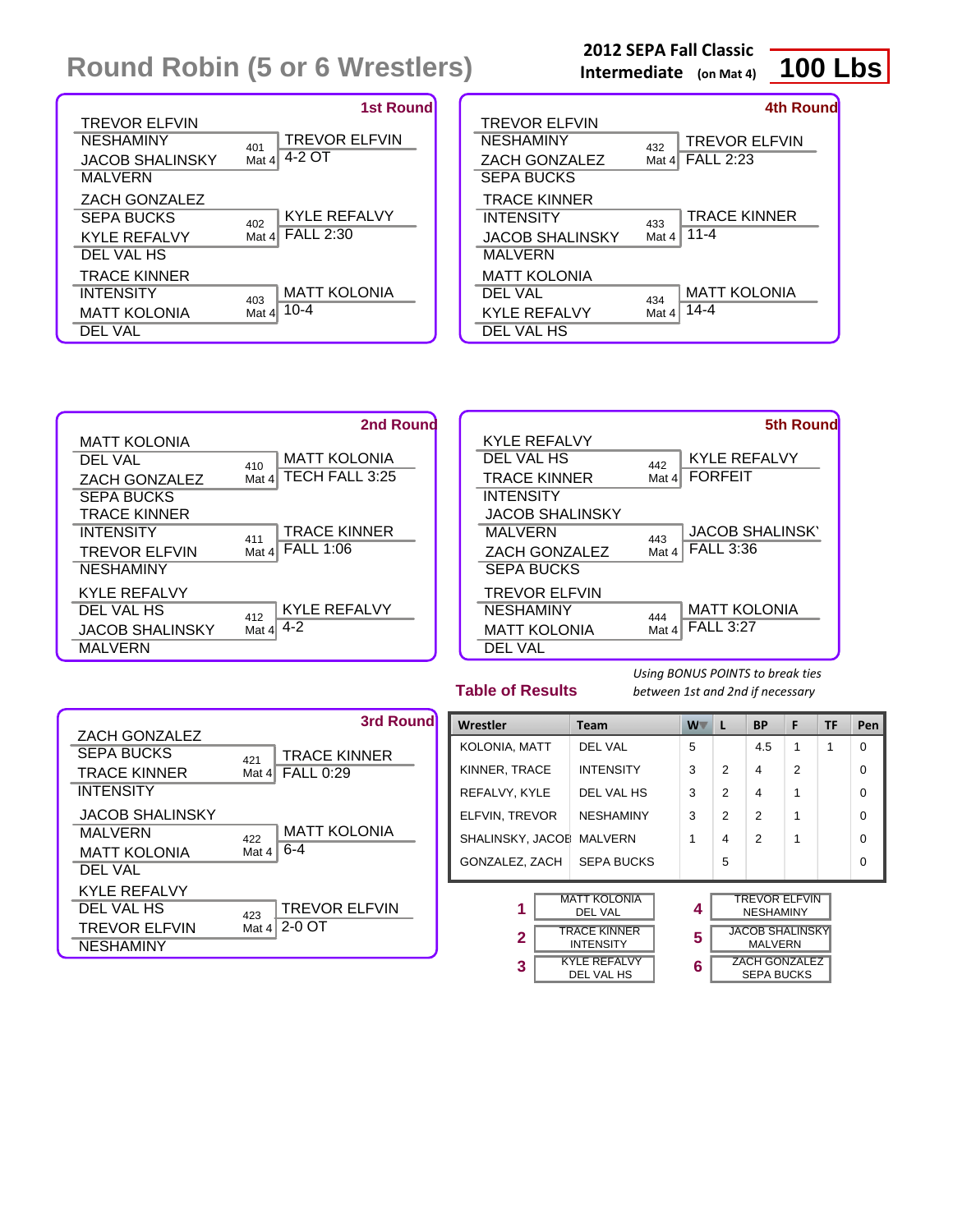|                       | <b>1st Round</b>           |
|-----------------------|----------------------------|
| ISIAH BAILEY          |                            |
| MARC AURELE           | <b>ISIAH BAILEY</b><br>404 |
| <b>RHYS ZIGICH</b>    | $6-2$<br>Mat $4$           |
| SEPA BUCKS            |                            |
| <b>KEVIN CIRESA</b>   |                            |
| APEX                  | <b>KEVIN CIRESA</b><br>405 |
| BRETT YOOS            | <b>FALL 3:30</b><br>Mat 4  |
| <b>CB RAIDERS</b>     |                            |
| <b>GARRETT WASSON</b> |                            |
| PUTERNIC              | <b>BROCK WILSON</b><br>406 |
| <b>BROCK WILSON</b>   | <b>FALL 3:30</b><br>Mat 4  |
| NAZARETH              |                            |

|  |  |  |  |  |  | <b>2012 SEPA Fall Classic</b> |  |
|--|--|--|--|--|--|-------------------------------|--|
|  |  |  |  |  |  |                               |  |

**Intermediate (on Mat 4)**



|                       |       | 4th Round           |
|-----------------------|-------|---------------------|
| <b>ISIAH BAILEY</b>   |       |                     |
| MARC AURELE           | 435   | <b>ISIAH BAILEY</b> |
| <b>KEVIN CIRESA</b>   | Mat 4 | $10 - 0$            |
| APEX                  |       |                     |
| <b>GARRETT WASSON</b> |       |                     |
| PUTERNIC              | 436   | <b>RHYS ZIGICH</b>  |
| RHYS ZIGICH           | Mat 4 | <b>FORFEIT</b>      |
| <b>SEPA BUCKS</b>     |       |                     |
| <b>BROCK WILSON</b>   |       |                     |
| NAZARETH              | 437   | <b>BROCK WILSON</b> |
| <b>BRETT YOOS</b>     | Mat 4 | <b>FALL 1:24</b>    |
| <b>CB RAIDERS</b>     |       |                     |

|                       | 2nd Round                   |                       | <b>5th Round</b>           |
|-----------------------|-----------------------------|-----------------------|----------------------------|
| <b>BROCK WILSON</b>   |                             | <b>BRETT YOOS</b>     |                            |
| <b>NAZARETH</b>       | <b>BROCK WILSON</b><br>413  | <b>CB RAIDERS</b>     | <b>BRETT YOOS</b><br>445   |
| <b>KEVIN CIRESA</b>   | <b>FALL 1:18</b><br>Mat 4   | <b>GARRETT WASSON</b> | <b>FORFEIT</b><br>Mat 4    |
| <b>APEX</b>           |                             | <b>PUTERNIC</b>       |                            |
| <b>GARRETT WASSON</b> |                             | <b>RHYS ZIGICH</b>    |                            |
| <b>PUTERNIC</b>       | <b>ISIAH BAILEY</b><br>414  | <b>SEPA BUCKS</b>     | <b>KEVIN CIRESA</b><br>446 |
| <b>ISIAH BAILEY</b>   | <b>FALL 1:20</b><br>Mat $4$ | <b>KEVIN CIRESA</b>   | 4-2 OT<br>Mat 4            |
| <b>MARC AURELE</b>    |                             | APEX                  |                            |
| <b>BRETT YOOS</b>     |                             | <b>ISIAH BAILEY</b>   |                            |
| <b>CB RAIDERS</b>     | <b>RHYS ZIGICH</b><br>415   | <b>MARC AURELE</b>    | <b>BROCK WILSON</b><br>447 |
| <b>RHYS ZIGICH</b>    | <b>FALL 2:15</b><br>Mat 4   | <b>BROCK WILSON</b>   | $9 - 2$<br>Mat 4           |
| <b>SEPA BUCKS</b>     |                             | <b>NAZARETH</b>       |                            |

| <b>Table of Results</b> |
|-------------------------|
|-------------------------|

|                                                                                | <b>3rd Round</b>                                        |  |
|--------------------------------------------------------------------------------|---------------------------------------------------------|--|
| <b>KEVIN CIRESA</b><br><b>APEX</b><br><b>GARRETT WASSON</b><br><b>PUTERNIC</b> | KEVIN CIRESA<br>424<br>$6-0$<br>Mat $4$                 |  |
| RHYS ZIGICH<br><b>SEPA BUCKS</b><br><b>BROCK WILSON</b><br><b>NAZARETH</b>     | <b>BROCK WILSON</b><br>425<br>$12 - 3$<br>Mat 4         |  |
| <b>BRETT YOOS</b><br><b>CB RAIDERS</b><br>ISIAH BAILEY<br><b>MARC AURELE</b>   | <b>ISIAH BAILEY</b><br>426<br><b>FALL 1:20</b><br>Mat 4 |  |

| Wrestler                             | <b>Team</b>                               | W              | L                                        | <b>BP</b>                               | F              | <b>TF</b> | Pen      |
|--------------------------------------|-------------------------------------------|----------------|------------------------------------------|-----------------------------------------|----------------|-----------|----------|
| <b>WILSON, BROCK</b>                 | <b>NAZARETH</b>                           | 5              |                                          | 7                                       | 3              |           | $\Omega$ |
| <b>BAILEY, ISIAH</b>                 | <b>MARC AURELE</b>                        | 4              | 1                                        | 5                                       | $\mathfrak{p}$ |           | $\Omega$ |
| CIRESA, KEVIN                        | <b>APEX</b>                               | 3              | 2                                        | $\mathfrak{p}$                          | 1              |           | $\Omega$ |
| ZIGICH, RHYS                         | <b>SEPA BUCKS</b>                         | $\overline{2}$ | 3                                        | 4                                       | 1              |           | $\Omega$ |
| YOOS, BRETT                          | <b>CB RAIDERS</b>                         | 1              | 4                                        | $\mathcal{P}$                           |                |           | $\Omega$ |
| WASSON, GARRET PUTERNIC              |                                           |                | 5                                        |                                         |                |           | $\Omega$ |
| <b>BROCK WILSON</b><br>1<br>NAZARETH |                                           | 4              |                                          | <b>RHYS ZIGICH</b><br><b>SEPA BUCKS</b> |                |           |          |
| $\overline{2}$                       | <b>ISIAH BAILEY</b><br><b>MARC AURELE</b> |                | <b>BRETT YOOS</b><br><b>CB RAIDERS</b>   |                                         |                |           |          |
| <b>KEVIN CIRESA</b><br>3             | 6                                         |                | <b>GARRETT WASSON</b><br><b>PUTERNIC</b> |                                         |                |           |          |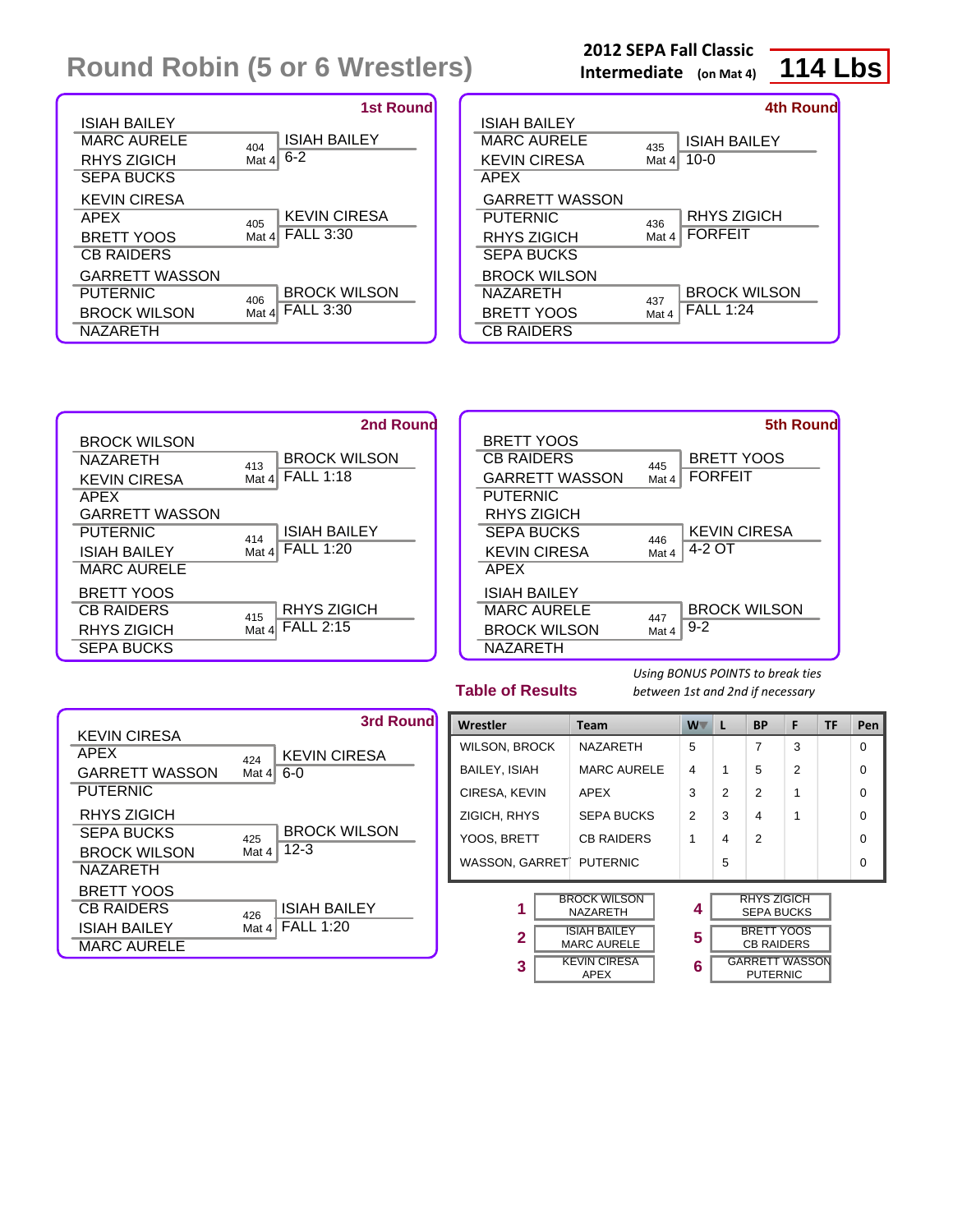#### **2012 SEPA Fall Classic Intermediate**

**122 Lbs**

| <b>1st Round</b>                                                                                                                                       | 4th Round                                                                                                                               |
|--------------------------------------------------------------------------------------------------------------------------------------------------------|-----------------------------------------------------------------------------------------------------------------------------------------|
| <b>BRECKEN ADAM</b><br><b>VINCENT STABILIT</b><br><b>SCHUYLKILL VALLEY</b><br>406A<br><b>FALL 1:00</b><br><b>VINCENT STABILITO</b><br><b>NESHAMINY</b> | <b>BRECKEN ADAM</b><br><b>SCHUYLKILL VALLEY</b><br><b>CALLISTO KRAUS</b><br>438<br><b>FALL 1:29</b><br><b>CALLISTO KRAUS</b><br>ORCHARD |
| <b>CALLISTO KRAUS</b><br><b>DILLON SKIDMAN</b><br>ORCHARD<br>407<br>$4 - 2$<br><b>DILLON SKIDMAN</b>                                                   | <b>CHRIS ROGERS</b><br><b>CHRIS ROGERS</b><br>DEL VAL HS<br>438A<br>$1 - 0$<br>VINCENT STABILITO<br><b>NESHAMINY</b>                    |
| <b>CHRIS ROGERS</b><br><b>COLIN SHANNON</b><br>DEL VAL HS<br>408<br>$9-0$<br><b>COLIN SHANNON</b><br><b>SEPA NORTH</b>                                 | <b>COLIN SHANNON</b><br><b>DILLON SKIDMAN</b><br><b>SEPA NORTH</b><br>439<br>$8 - 0$<br><b>DILLON SKIDMAN</b>                           |





**Table of Results**

| <b>CALLISTO KRAUS</b>          |      | 3rd Round                  |
|--------------------------------|------|----------------------------|
| ORCHARD<br><b>CHRIS ROGERS</b> | 427  | <b>CHRIS ROGERS</b><br>7-6 |
| DEL VAL HS                     |      |                            |
| <b>VINCENT STABILITO</b>       |      |                            |
| <b>NESHAMINY</b>               | 427A | <b>COLIN SHANNON</b>       |
| <b>COLIN SHANNON</b>           |      | <b>FALL 4:21</b>           |
| <b>SEPA NORTH</b>              |      |                            |
| DILLON SKIDMAN                 |      |                            |
|                                | 428  | <b>DILLON SKIDMAN</b>      |
| <b>BRECKEN ADAM</b>            |      | $FALL$ 0:12                |
| SCHUYLKILL VALLEY              |      |                            |

| Wrestler               |                                              | <b>Team</b>                               | $W^-$ | L                                       | <b>BP</b>                                      | F              | <b>TF</b> | Pen      |
|------------------------|----------------------------------------------|-------------------------------------------|-------|-----------------------------------------|------------------------------------------------|----------------|-----------|----------|
| SHANNON, COLIN         |                                              | <b>SEPA NORTH</b>                         | 4     | 1                                       | 5                                              | $\overline{2}$ |           | $\Omega$ |
| <b>ROGERS, CHRIS</b>   |                                              | DEL VAL HS                                | 4     | 1                                       | $\mathfrak{p}$                                 | 1              |           | $\Omega$ |
| STABILITO, VINCEN      |                                              | <b>NESHAMINY</b>                          | 3     | 2                                       | $\overline{4}$                                 | 1              |           | $\Omega$ |
| SKIDMAN, DILLON        |                                              |                                           | 3     | 2                                       | 3                                              | 1              |           | $\Omega$ |
| <b>KRAUS, CALLISTO</b> |                                              | ORCHARD                                   | 1     | 4                                       | $\mathfrak{p}$                                 | 1              |           | $\Omega$ |
| ADAM, BRECKEN          |                                              | <b>SCHUYLKILL VALL</b>                    |       | 5                                       |                                                |                |           | $\Omega$ |
| 1                      |                                              | <b>COLIN SHANNON</b><br><b>SEPA NORTH</b> | 4     |                                         | <b>DILLON SKIDMAN</b>                          |                |           |          |
| 2                      | <b>CHRIS ROGERS</b><br>DEL VAL HS            |                                           | 5     | <b>CALLISTO KRAUS</b><br><b>ORCHARD</b> |                                                |                |           |          |
| 3                      | <b>VINCENT STABILITO</b><br><b>NESHAMINY</b> |                                           | 6     |                                         | <b>BRECKEN ADAM</b><br><b>SCHUYLKILL VALLE</b> |                |           |          |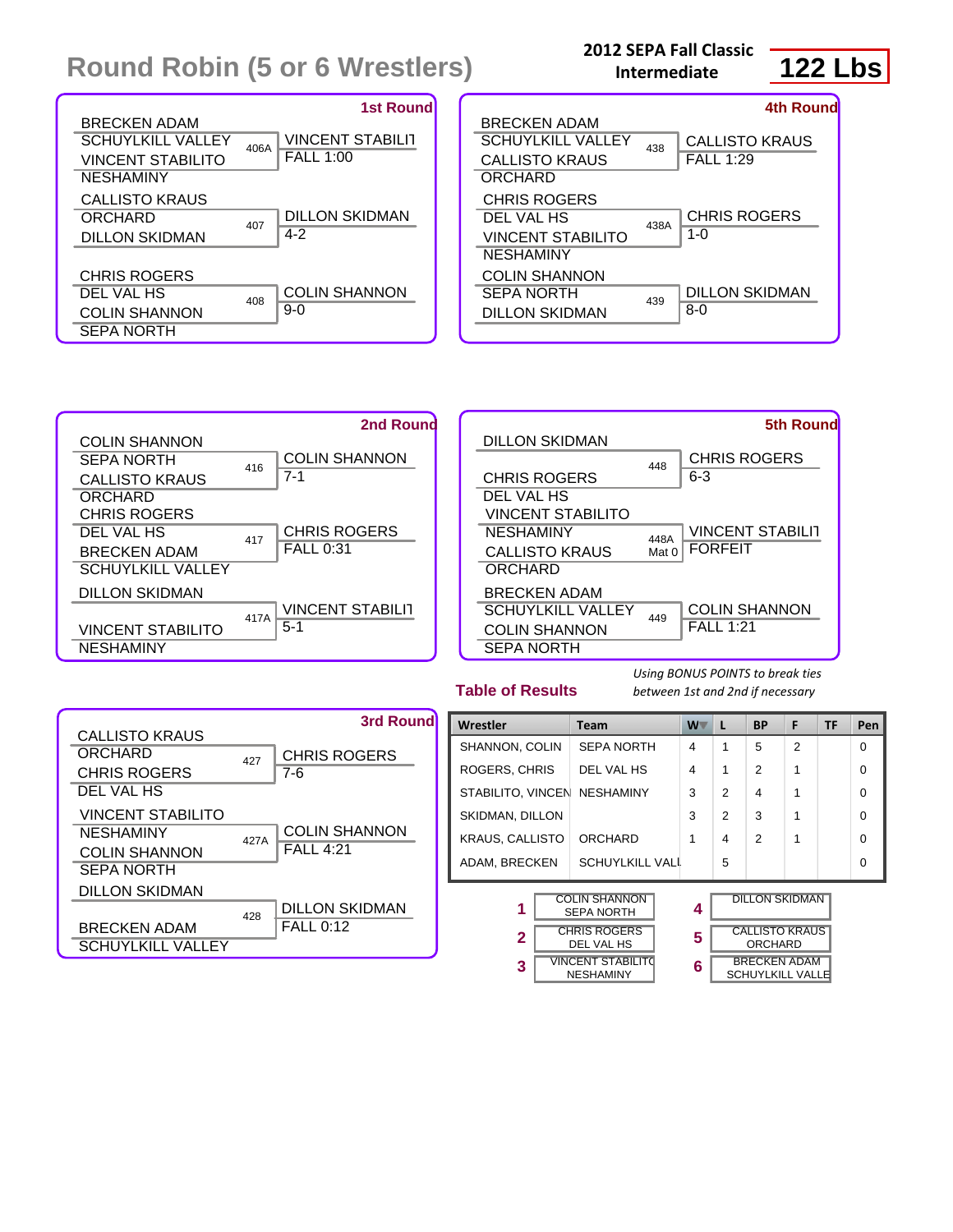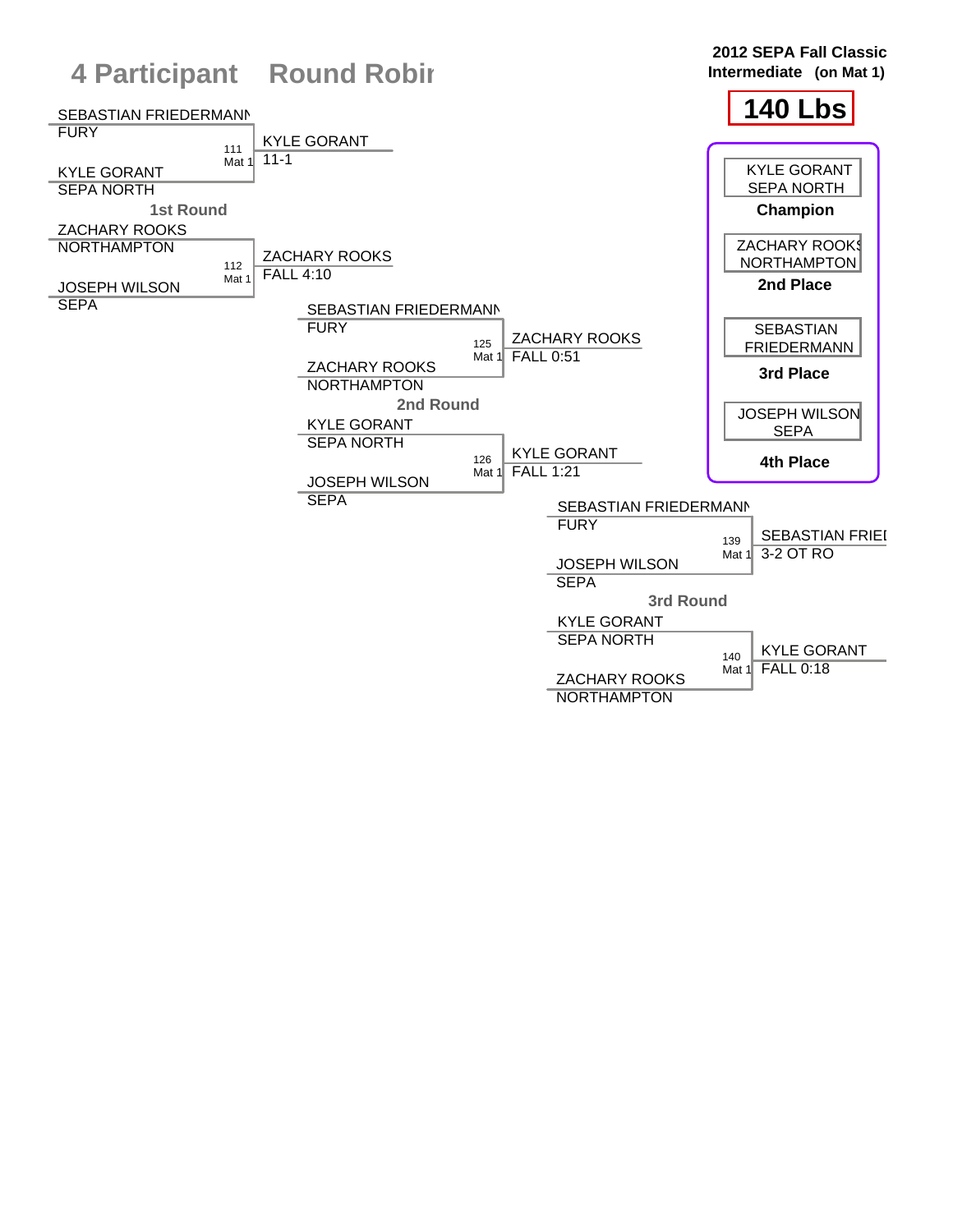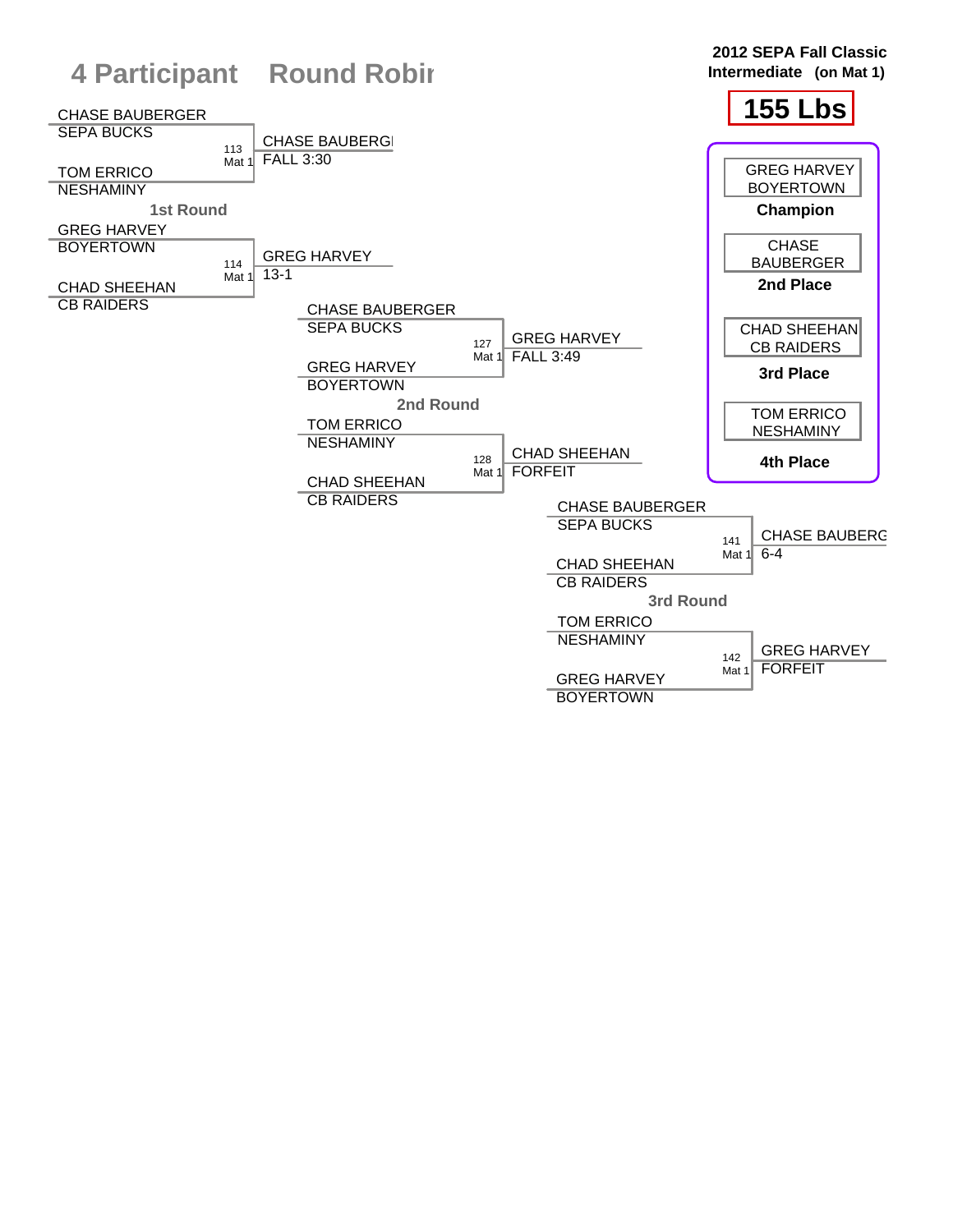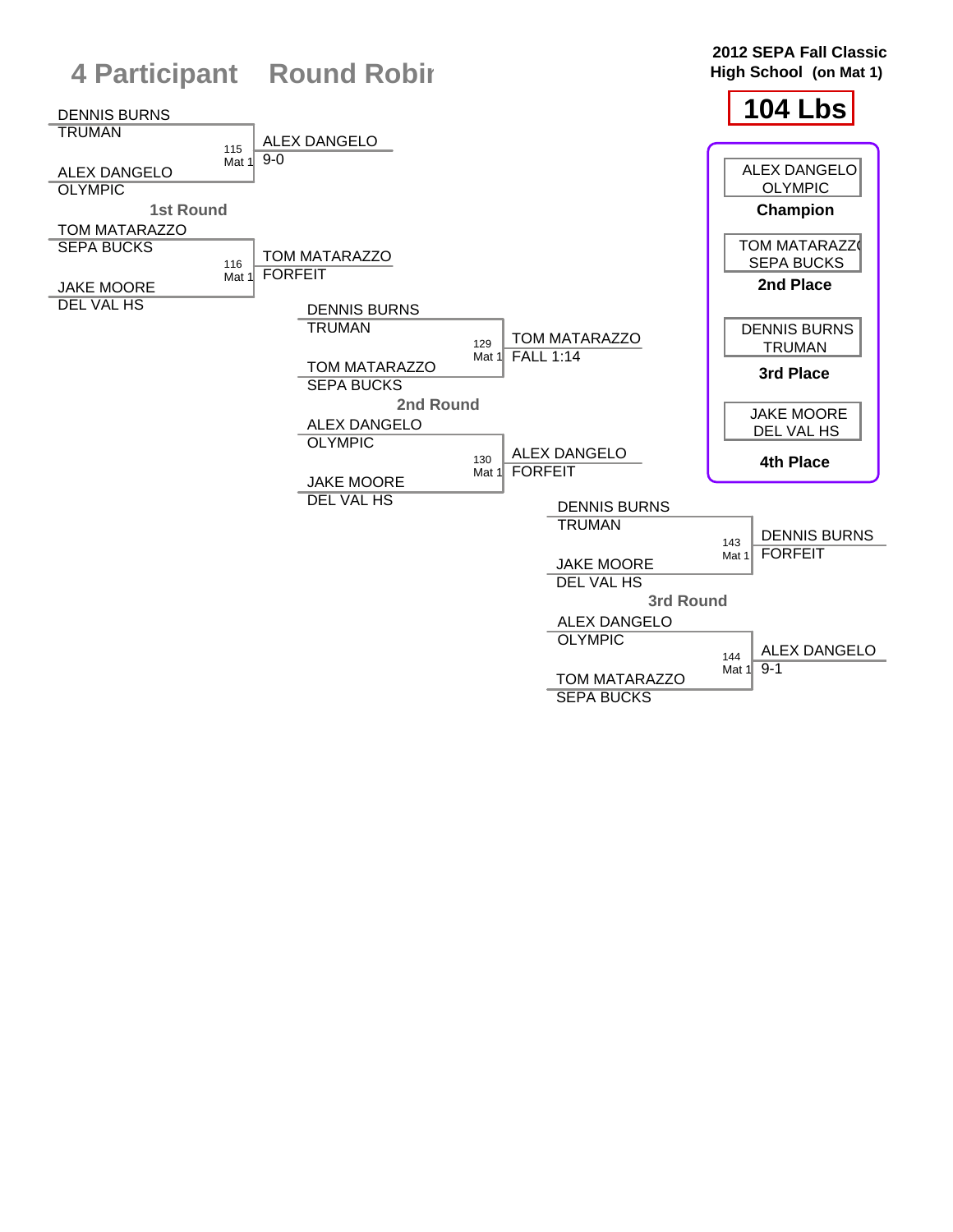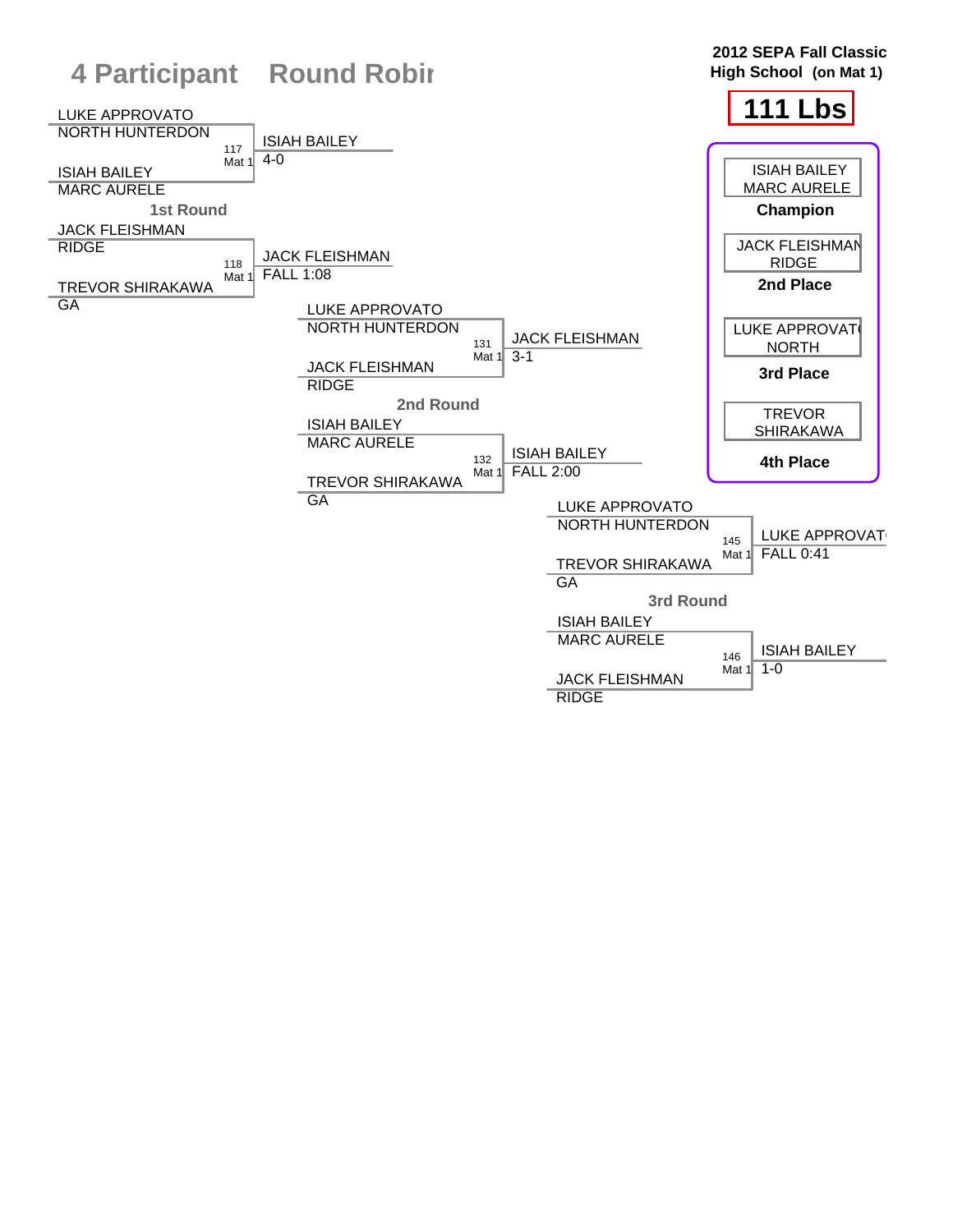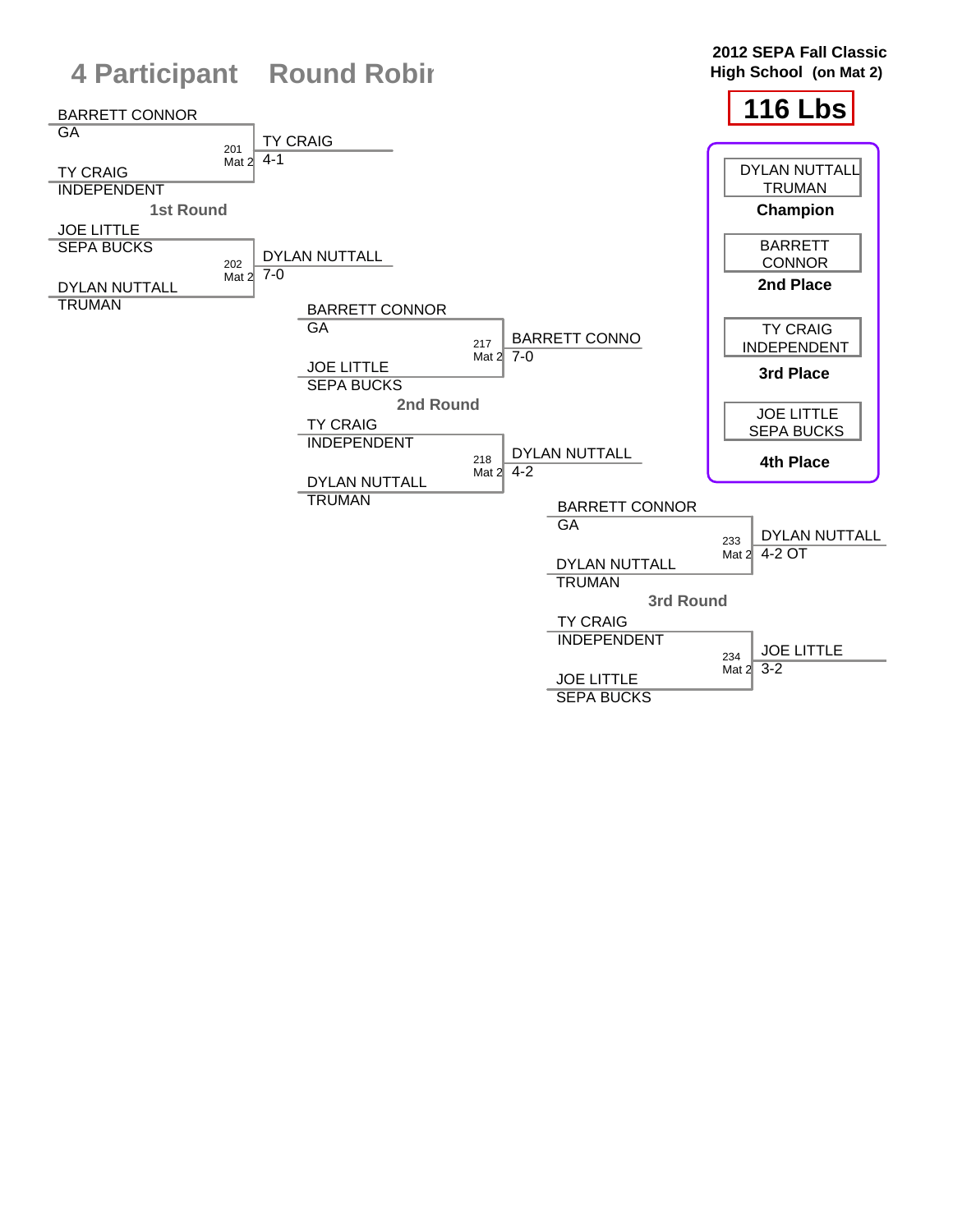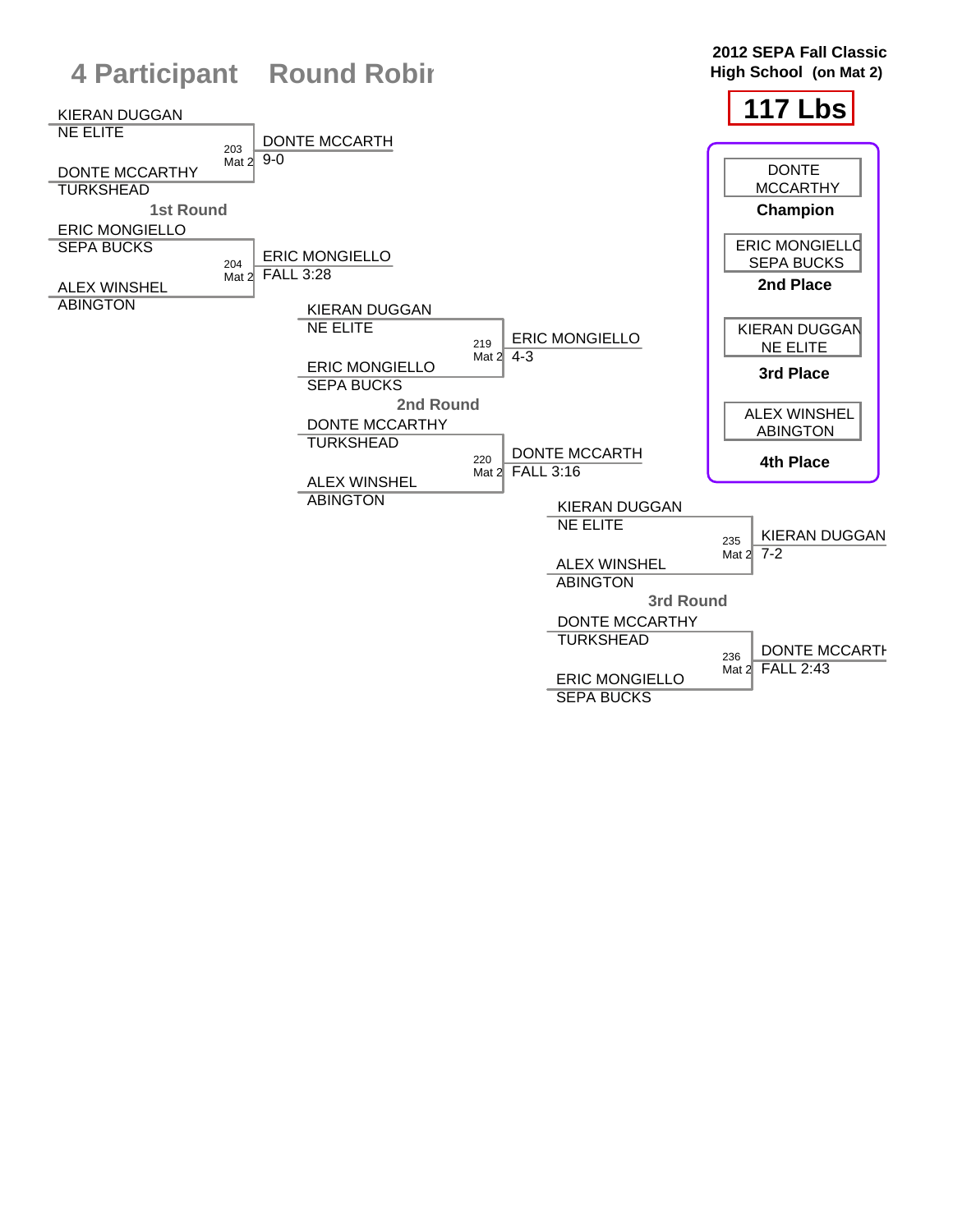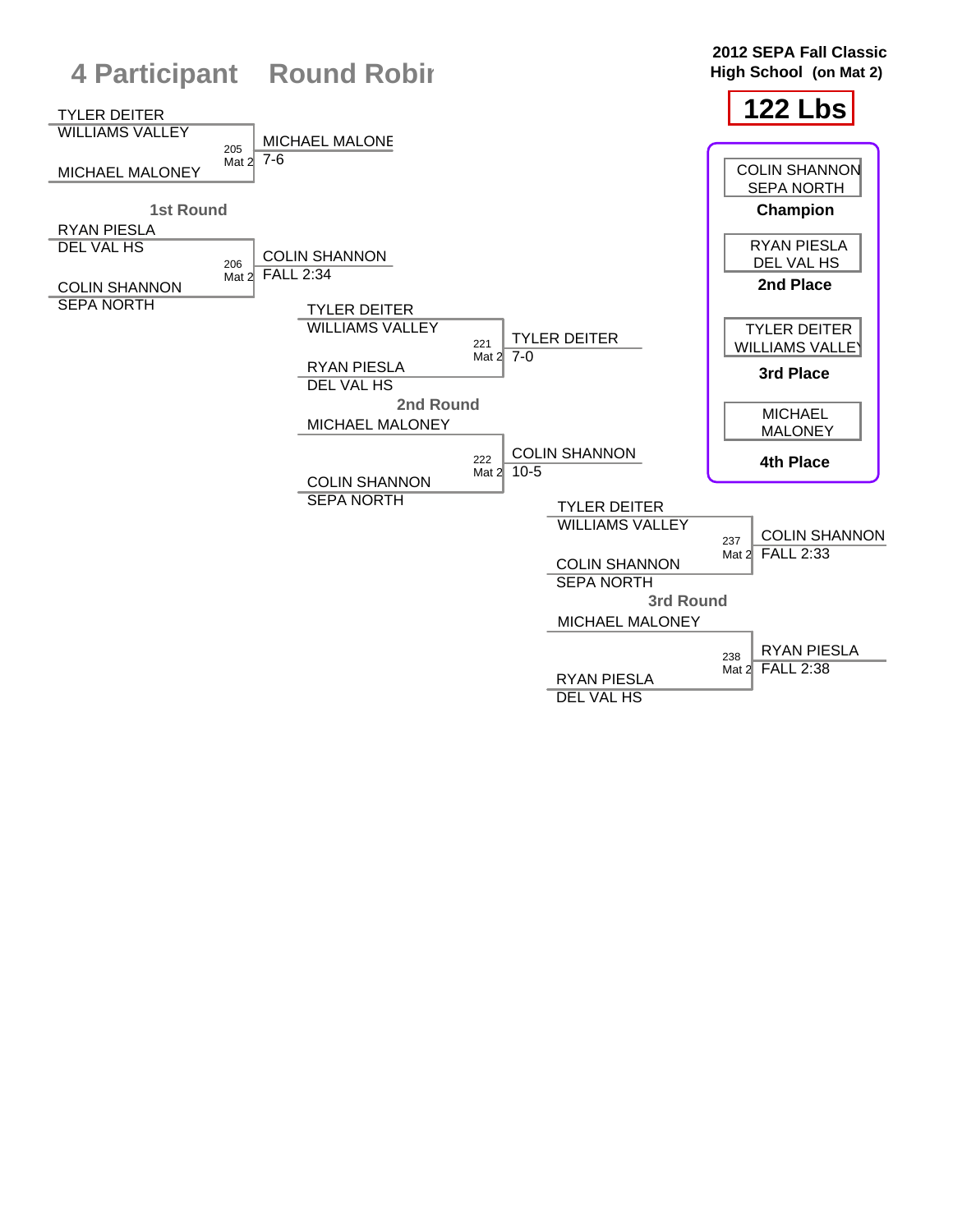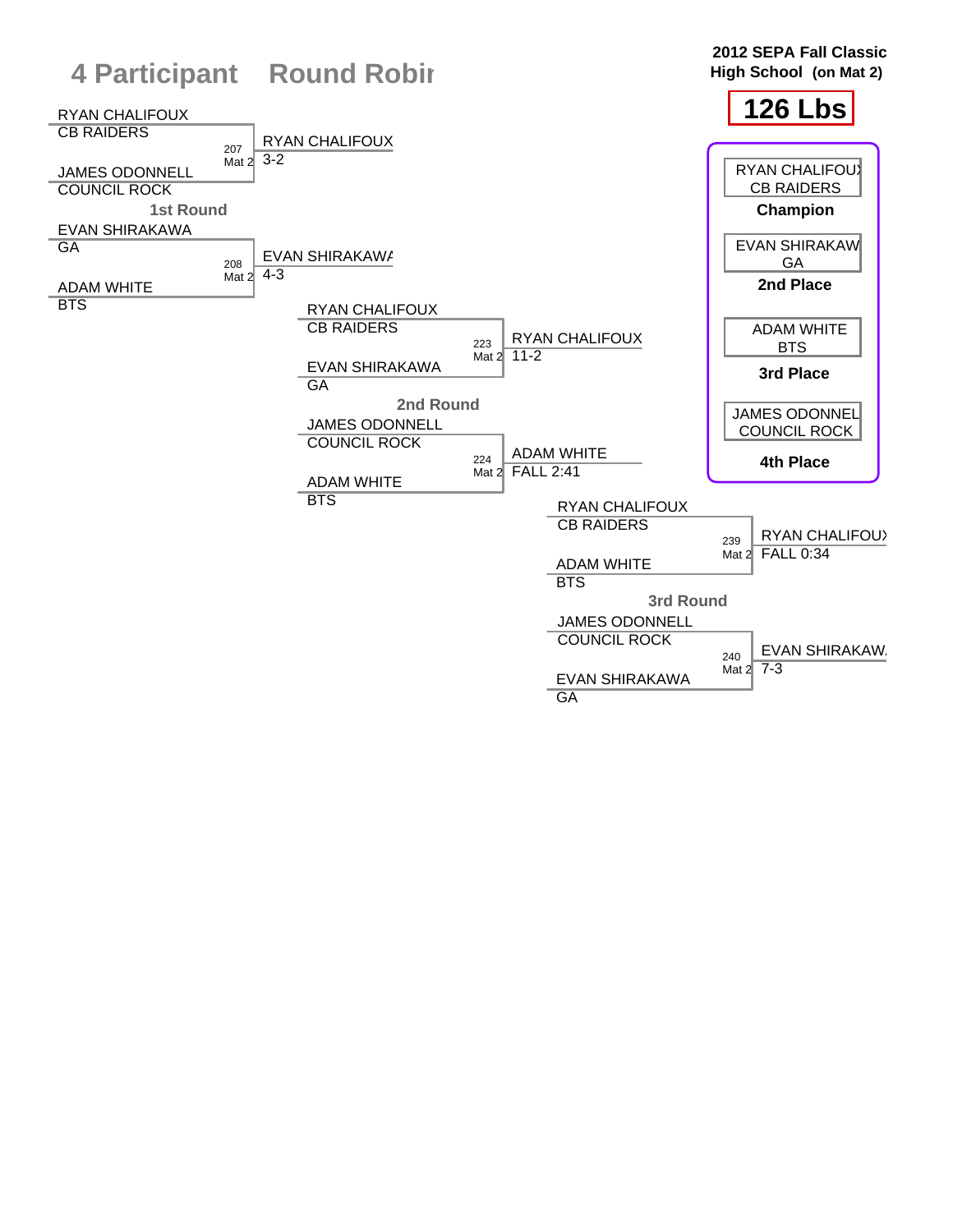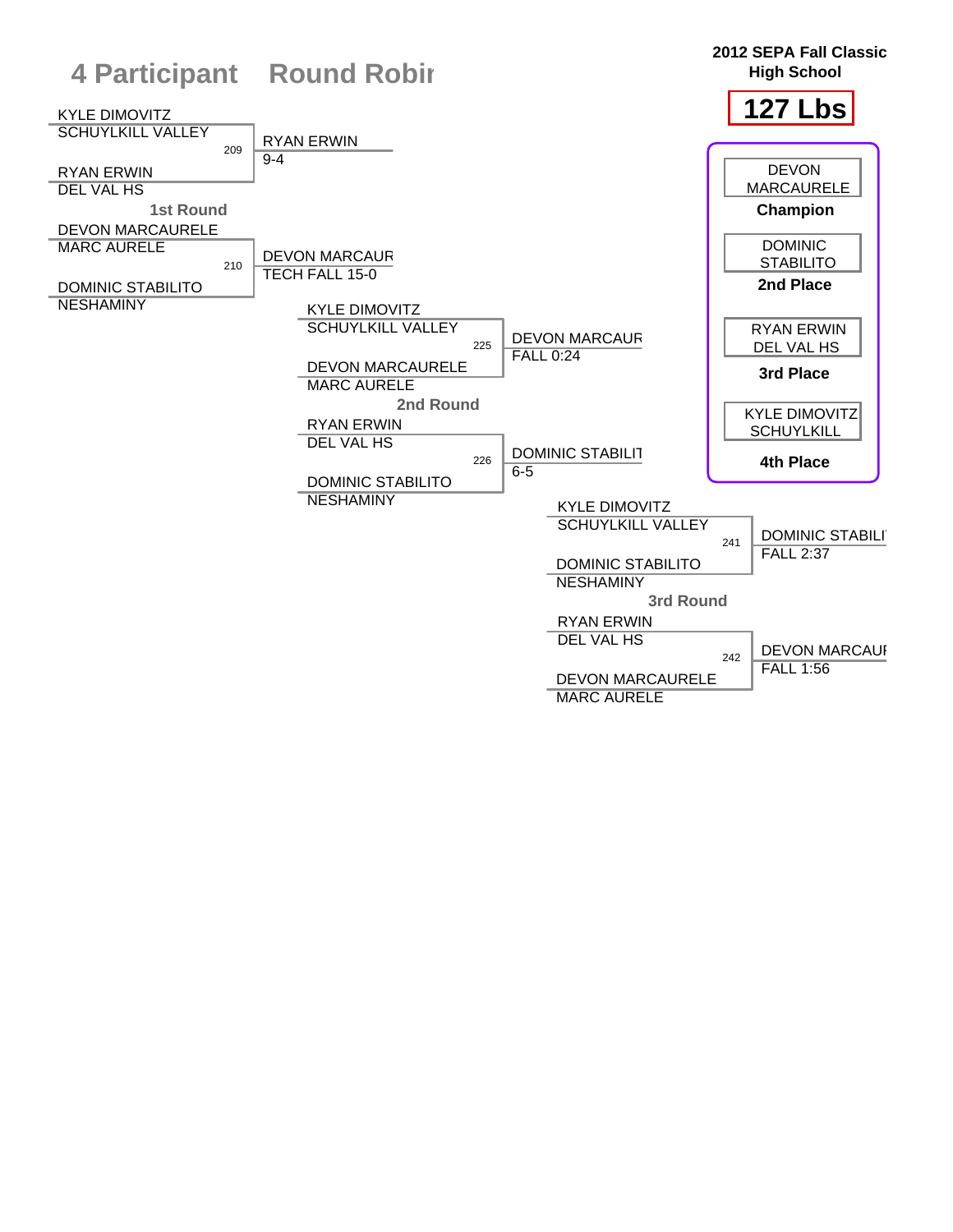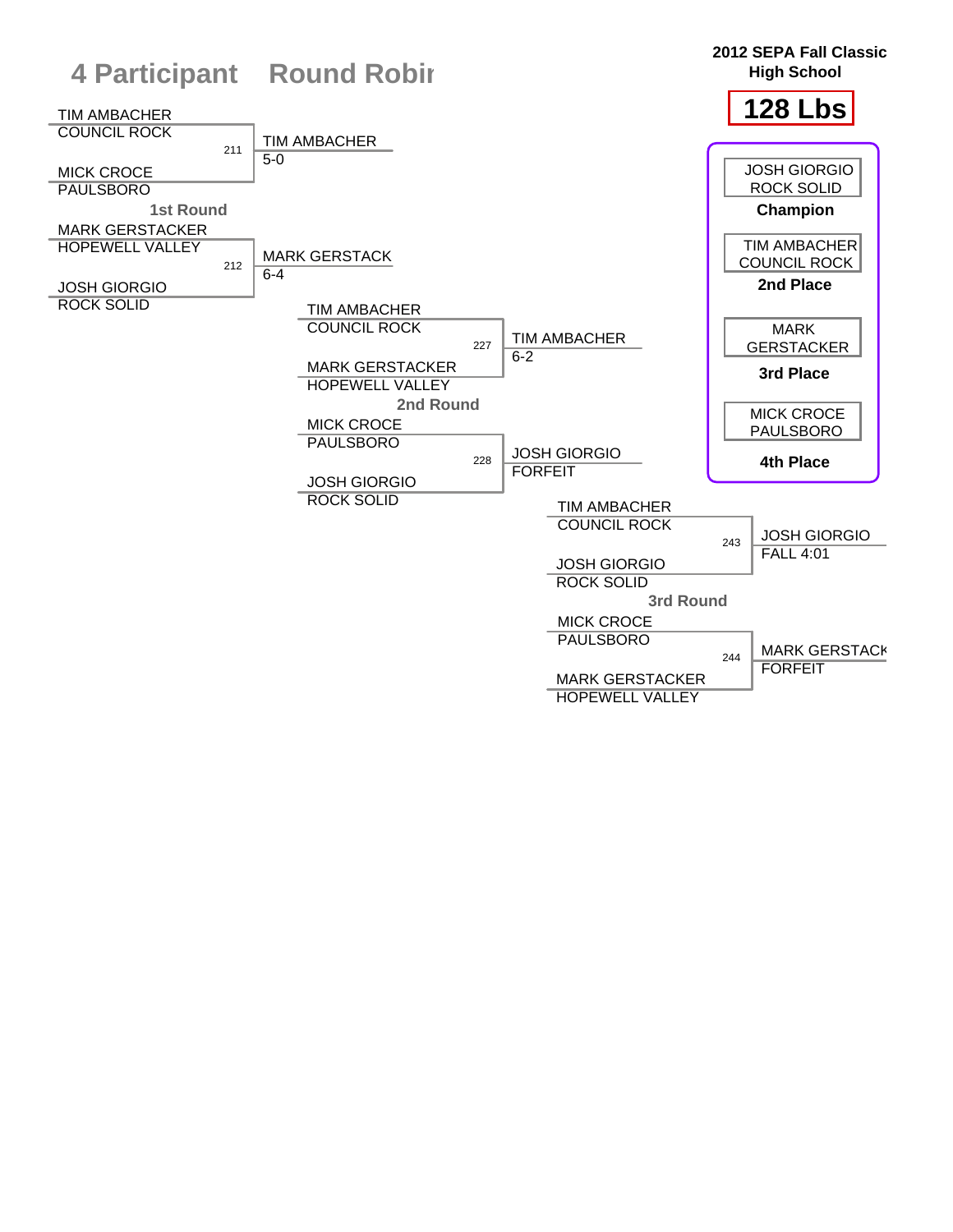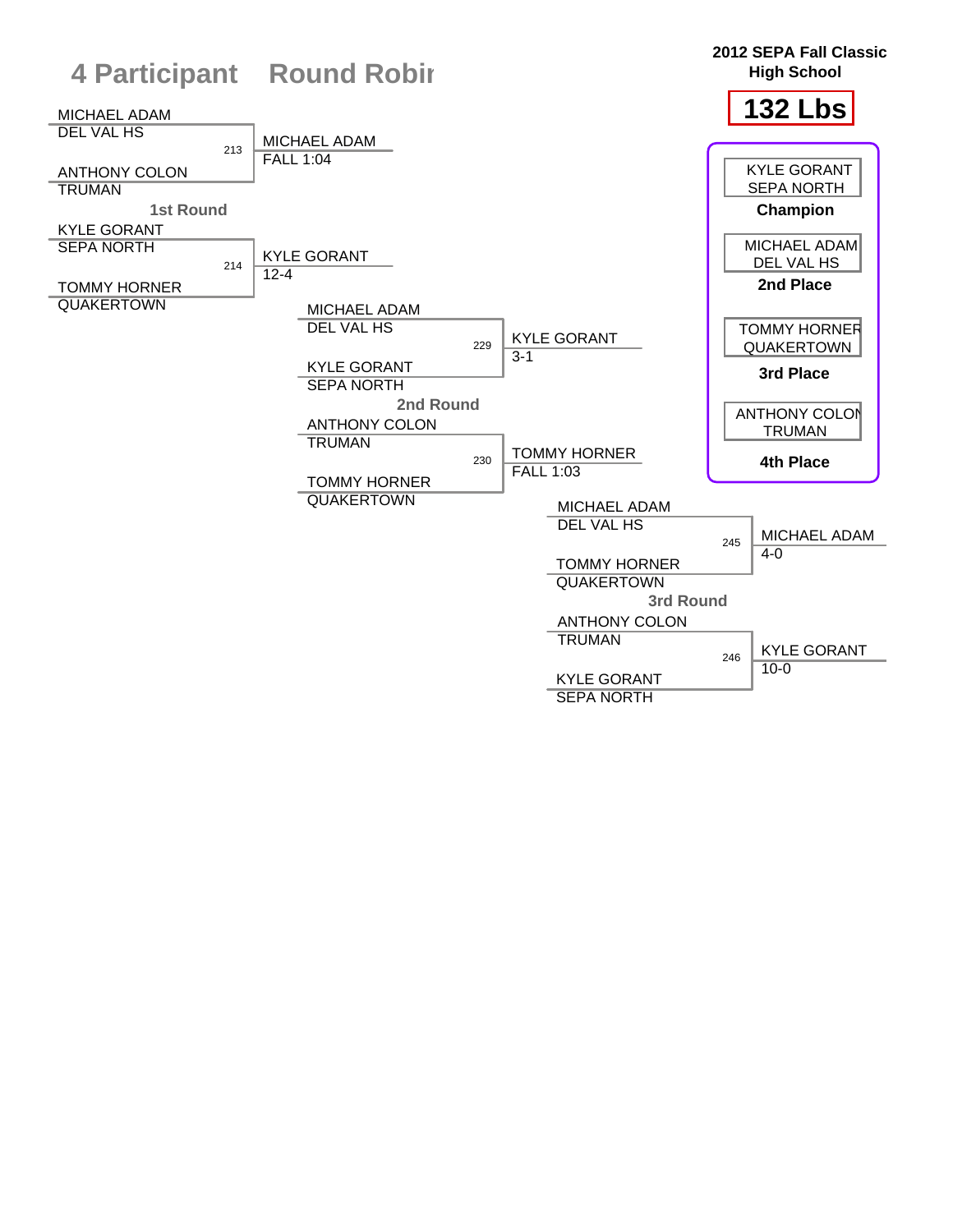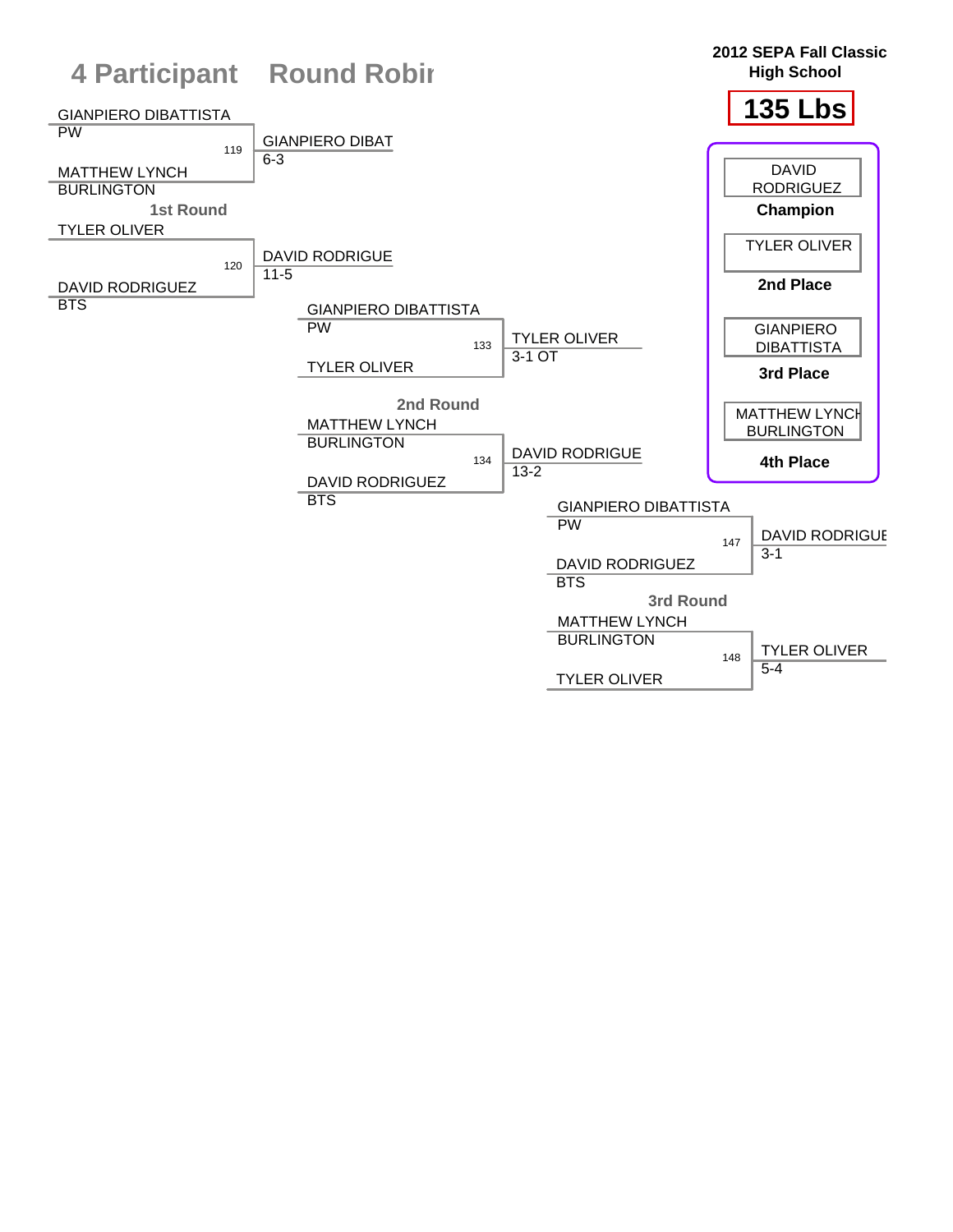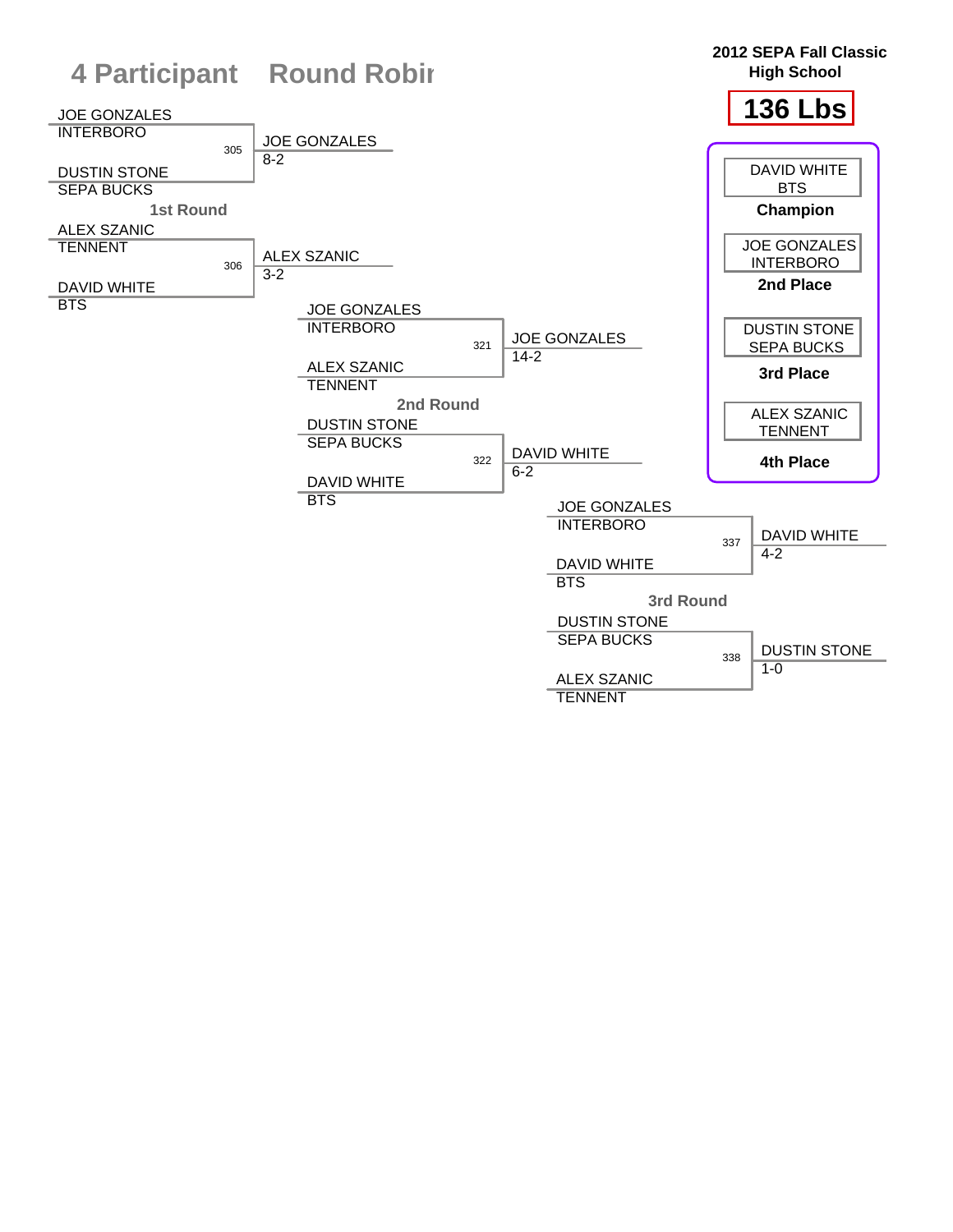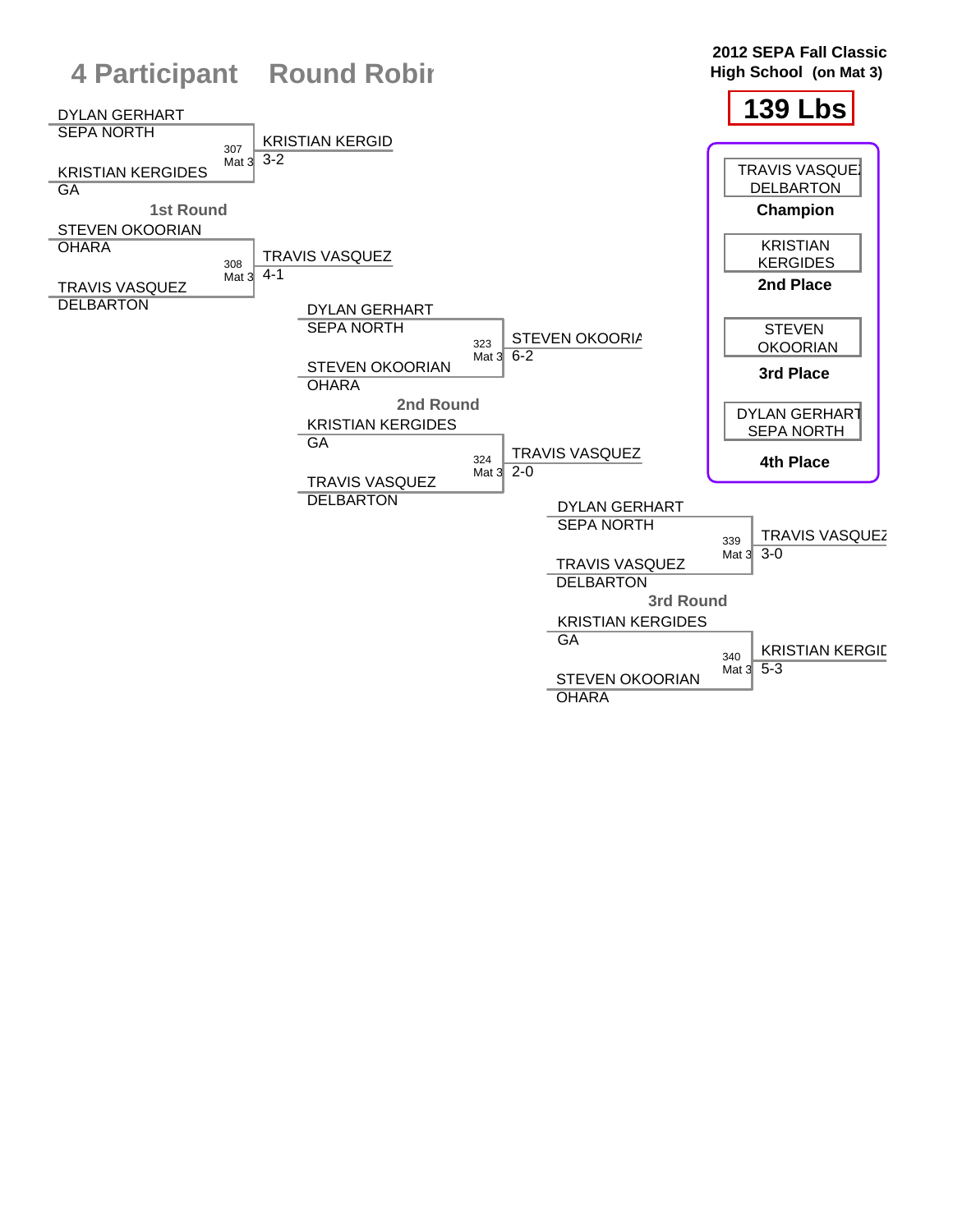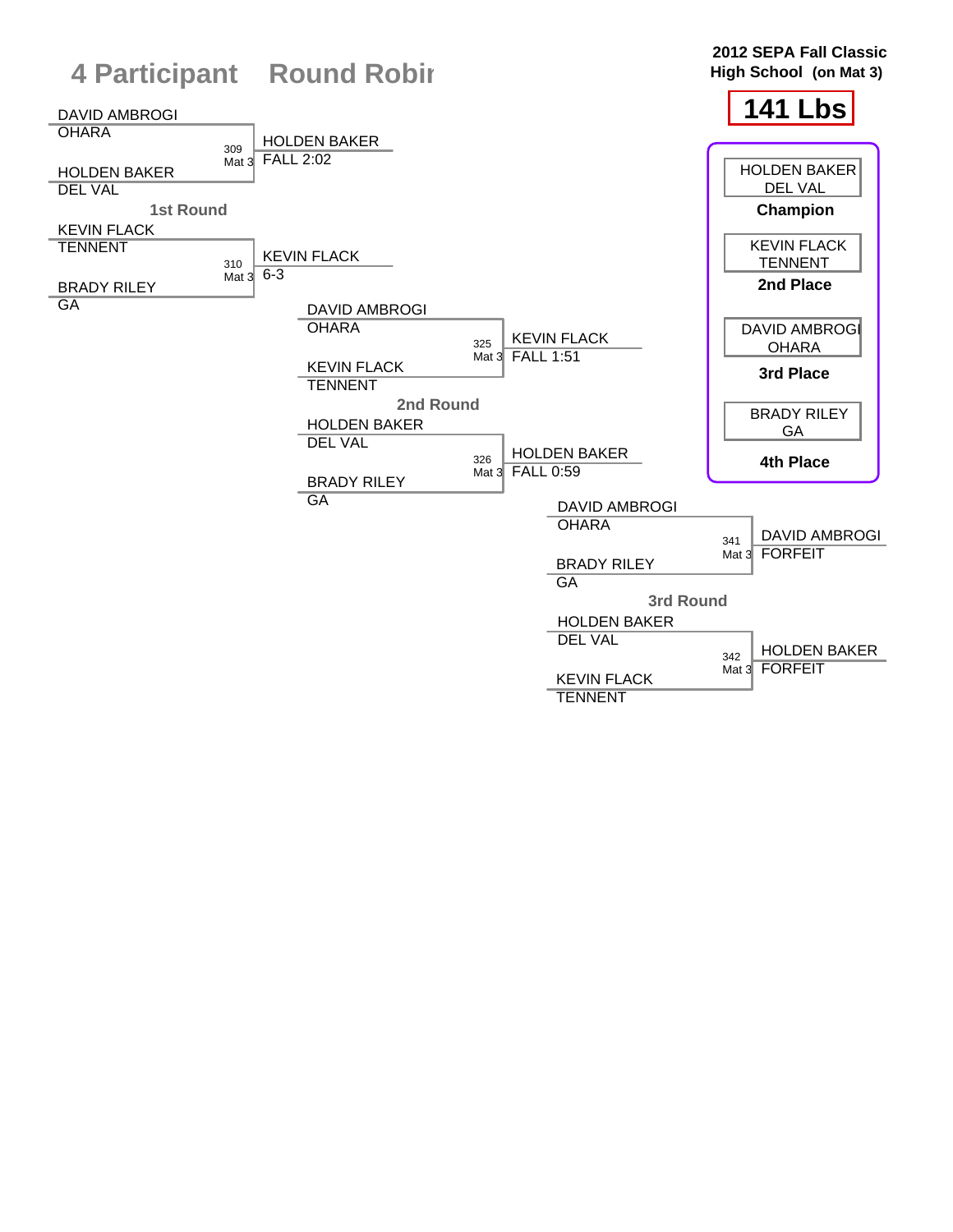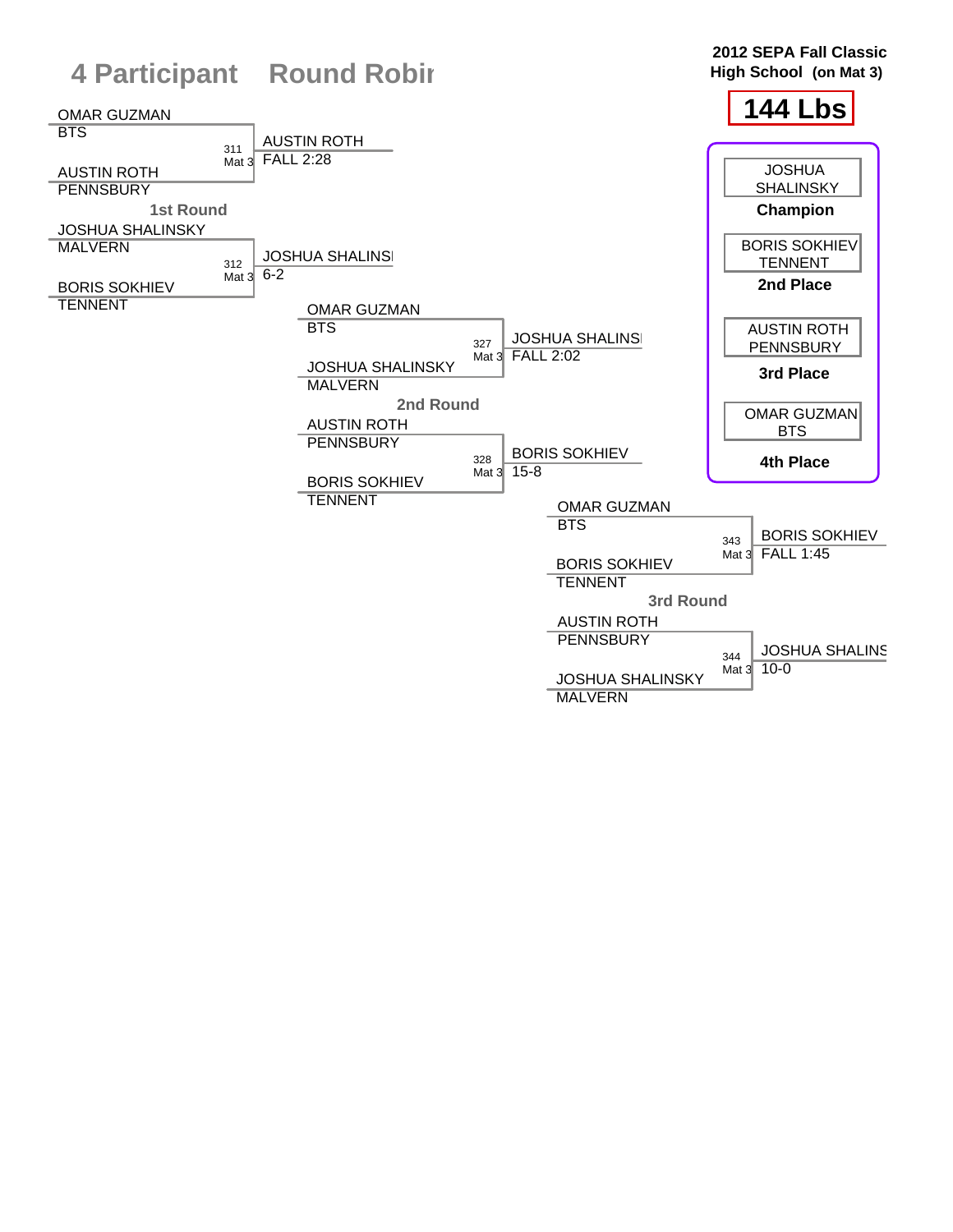| <b>PAULO ALVES</b>                                                | <b>1st Round</b>                                   |
|-------------------------------------------------------------------|----------------------------------------------------|
|                                                                   | <b>PAULO ALVES</b>                                 |
| BYE                                                               | <b>BYE</b>                                         |
| DAVON CLARK<br>BTS<br>ZACCARY STAUFFENBERG<br><b>FATHER JUDGE</b> | <b>DAVON CLARK</b><br>103<br><b>TECH FALL 17-2</b> |
| <b>JARED GOBER</b><br>GA                                          | <b>JARED GOBER</b>                                 |
| TOM HORAN                                                         | 104<br>$12-2$<br>Mat 1                             |
| <b>INTERBORO</b>                                                  |                                                    |

| <b>2012 SEPA Fall Classic</b> |  |  |
|-------------------------------|--|--|
| High School (on Mat 1)        |  |  |



|                      |       | <b>4th Round</b> |
|----------------------|-------|------------------|
| <b>PAULO ALVES</b>   |       |                  |
|                      | 135   | DAVON CLARK      |
| DAVON CLARK          | Mat 1 | 7-0              |
| <b>BTS</b>           |       |                  |
| JARED GOBER          |       |                  |
| GA                   |       | JARED GOBER      |
| BYE                  |       | BYE              |
|                      |       |                  |
| <b>TOM HORAN</b>     |       |                  |
| <b>INTERBORO</b>     | 136   | ZACCARY STAUFF   |
| ZACCARY STAUFFENBERG |       | $9 - 3$          |
| <b>FATHER JUDGE</b>  |       |                  |





**Table of Results**



| Wrestler                          | <b>Team</b>                                                                                          | W.          | L | <b>BP</b>                                                   | F | <b>TF</b> | Pen      |
|-----------------------------------|------------------------------------------------------------------------------------------------------|-------------|---|-------------------------------------------------------------|---|-----------|----------|
| CLARK, DAVON                      | <b>BTS</b>                                                                                           | 4           |   | 2.5                                                         |   | 1         | $\Omega$ |
| GOBER, JARED                      | GA                                                                                                   | 3           | 1 | 4                                                           | 1 |           | $\Omega$ |
| HORAN, TOM                        | <b>INTERBORO</b>                                                                                     | 1           | 3 | 2                                                           |   |           | $\Omega$ |
| ALVES, PAULO                      |                                                                                                      | 1           | 3 | $\Omega$                                                    |   |           | $\Omega$ |
| STAUFFENBERG, Z FATHER JUDGE      |                                                                                                      | 1           | 3 | $\Omega$                                                    |   |           | $\Omega$ |
|                                   |                                                                                                      |             |   |                                                             |   |           |          |
| 1<br>$\overline{\mathbf{2}}$<br>3 | <b>DAVON CLARK</b><br><b>BTS</b><br><b>JARED GOBER</b><br>GA<br><b>TOM HORAN</b><br><b>INTERBORO</b> | 4<br>5<br>6 |   | <b>PAULO ALVES</b><br><b>ZACCARY</b><br><b>STAUFFENBERG</b> |   |           |          |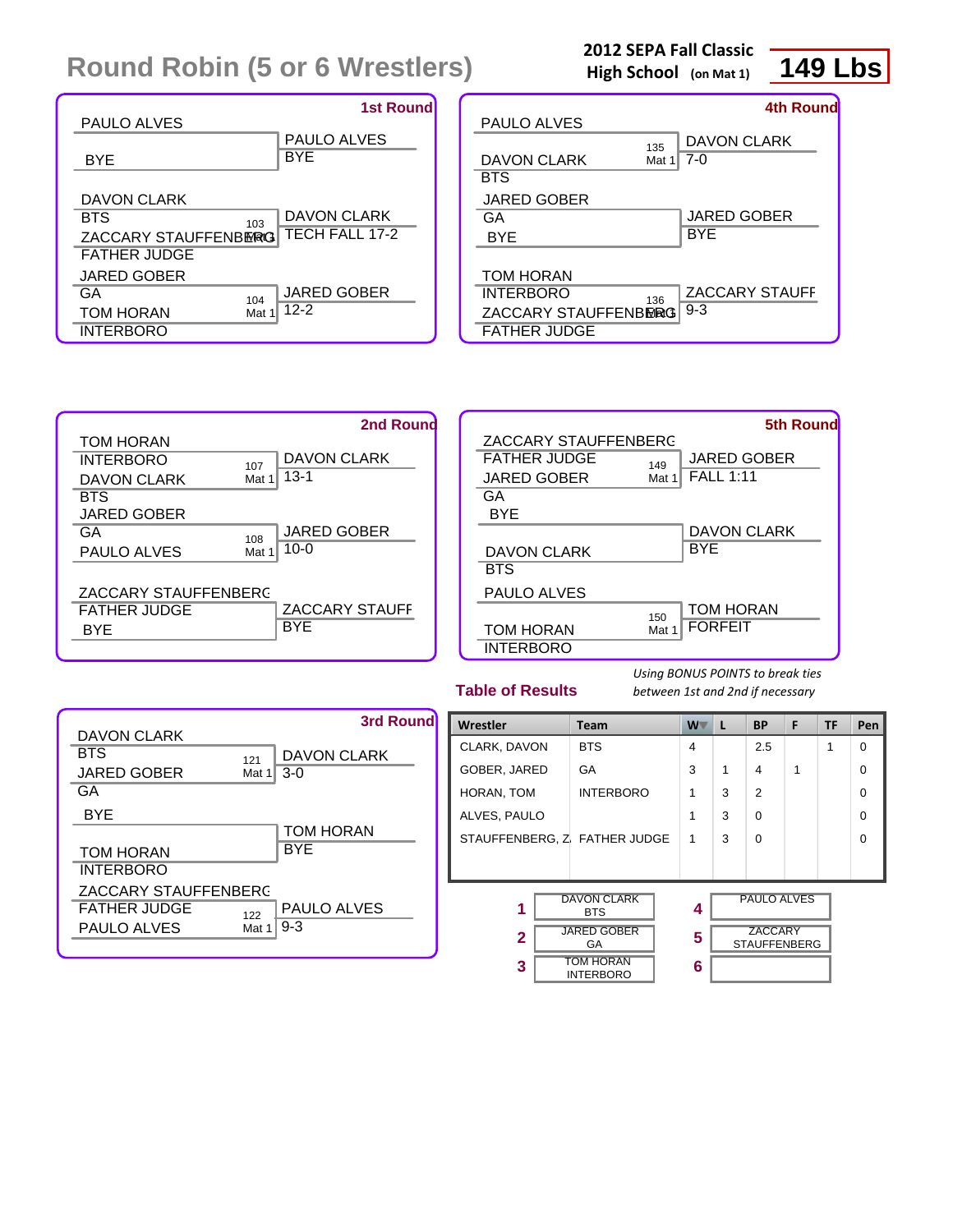|                      |          | <b>1st Round</b>     |
|----------------------|----------|----------------------|
| <b>STEVE BURNS</b>   |          |                      |
| TRUMAN               |          | <b>STEVE BURNS</b>   |
| <b>BYE</b>           |          | BYE                  |
|                      |          |                      |
| BRANDON CARCUFFE     |          |                      |
|                      | 301      | <b>BRANDON CARCU</b> |
| PAUL SCHOENBERG      | Mat $31$ | <b>FALL 1:09</b>     |
| <b>TRIUMPH</b>       |          |                      |
| <b>SAMMY COOPER</b>  |          |                      |
| COUNCIL ROCK         | 302      | <b>CORY LIGHTNER</b> |
| <b>CORY LIGHTNER</b> | Mat $3$  | $14-2$               |
| DEL VAL              |          |                      |

## **2012 SEPA Fall Classic**

**High School (on Mat 3)**

# **157 Lbs**

|                                 | <b>4th Round</b>     |
|---------------------------------|----------------------|
| <b>STEVE BURNS</b>              |                      |
| TRUMAN<br>329                   | <b>BRANDON CARCU</b> |
| <b>BRANDON CARCUFFE Mat 3</b>   | <b>FALL 1:20</b>     |
|                                 |                      |
| <b>SAMMY COOPER</b>             |                      |
| COUNCIL ROCK                    | <b>SAMMY COOPER</b>  |
| BYE                             | BYE                  |
|                                 |                      |
| <b>CORY LIGHTNER</b>            |                      |
| DEL VAL<br>330                  | PAUL SCHOENBEI       |
| <b>PAUL SCHOENBERG</b><br>Mat 3 | <b>FALL 3:26</b>     |
| <b>TRIUMPH</b>                  |                      |

| 2nd Round                                                                                                                       | <b>5th Round</b>                                                                                                                          |
|---------------------------------------------------------------------------------------------------------------------------------|-------------------------------------------------------------------------------------------------------------------------------------------|
| <b>CORY LIGHTNER</b><br><b>BRANDON CARCU</b><br>DEL VAL<br>303<br>$7 - 1$<br><b>BRANDON CARCUFFE Mat 3</b>                      | PAUL SCHOENBERG<br><b>PAUL SCHOENBEI</b><br>TRIUMPH<br>345<br><b>FALL 1:58</b><br><b>SAMMY COOPER</b><br>Mat $3  $<br><b>COUNCIL ROCK</b> |
| <b>SAMMY COOPER</b><br><b>SAMMY COOPER</b><br><b>COUNCIL ROCK</b><br>304<br>$5 - 2$<br><b>STEVE BURNS</b><br>Mat $31$<br>TRUMAN | <b>BYE</b><br><b>BRANDON CARCU</b><br><b>BYE</b><br><b>BRANDON CARCUFFE</b>                                                               |
| <b>PAUL SCHOENBERG</b><br><b>PAUL SCHOENBEI</b><br>TRIUMPH<br><b>BYE</b><br><b>BYE</b>                                          | <b>STEVE BURNS</b><br><b>CORY LIGHTNER</b><br>TRUMAN<br>346<br><b>FALL 3:36</b><br><b>CORY LIGHTNER</b><br>Mat 3<br><b>DEL VAL</b>        |

**Table of Results**

| <b>BRANDON CARCUFFE</b>                        |                 | 3rd Round                                |
|------------------------------------------------|-----------------|------------------------------------------|
| <b>SAMMY COOPER</b><br>COUNCIL ROCK            | 313<br>Mat $3$  | <b>BRANDON CARCU</b><br><b>FALL 0:50</b> |
| BYE<br><b>CORY LIGHTNER</b>                    |                 | <b>CORY LIGHTNER</b><br><b>BYF</b>       |
| DEL VAL<br>PAUL SCHOENBERG                     |                 |                                          |
| <b>TRIUMPH</b><br><b>STEVE BURNS</b><br>TRUMAN | 314<br>Mat $31$ | <b>PAUL SCHOENBEI</b><br>$11 - 0$        |

| Wrestler               | <b>Team</b>                       | W              | L                                   | <b>BP</b>                                  | F              | <b>TF</b> | Pen      |
|------------------------|-----------------------------------|----------------|-------------------------------------|--------------------------------------------|----------------|-----------|----------|
| <b>CARCUFFE, BRAND</b> |                                   | 4              |                                     | 6                                          | 3              |           | 0        |
| SCHOENBERG, PAL        | <b>TRIUMPH</b>                    | 3              | 1                                   | 5                                          | $\overline{2}$ |           | $\Omega$ |
| LIGHTNER, CORY         | DEL VAL                           | $\overline{2}$ | $\overline{2}$                      | 3                                          | 1              |           | $\Omega$ |
| COOPER, SAMMY          | <b>COUNCIL ROCK</b>               | 1              | 3                                   | $\Omega$                                   |                |           | $\Omega$ |
| <b>BURNS, STEVE</b>    | <b>TRUMAN</b>                     |                | 4                                   |                                            |                |           | $\Omega$ |
|                        |                                   |                |                                     |                                            |                |           |          |
|                        |                                   |                |                                     |                                            |                |           |          |
| 1                      | <b>BRANDON CARCUFFI</b>           | 4              |                                     | <b>SAMMY COOPER</b><br><b>COUNCIL ROCK</b> |                |           |          |
| $\overline{2}$         | PAUL SCHOENBERG<br><b>TRIUMPH</b> |                | <b>STEVE BURNS</b><br><b>TRUMAN</b> |                                            |                |           |          |
| 3                      | <b>CORY LIGHTNER</b>              | 6              |                                     |                                            |                |           |          |
|                        | DEL VAL                           |                |                                     |                                            |                |           |          |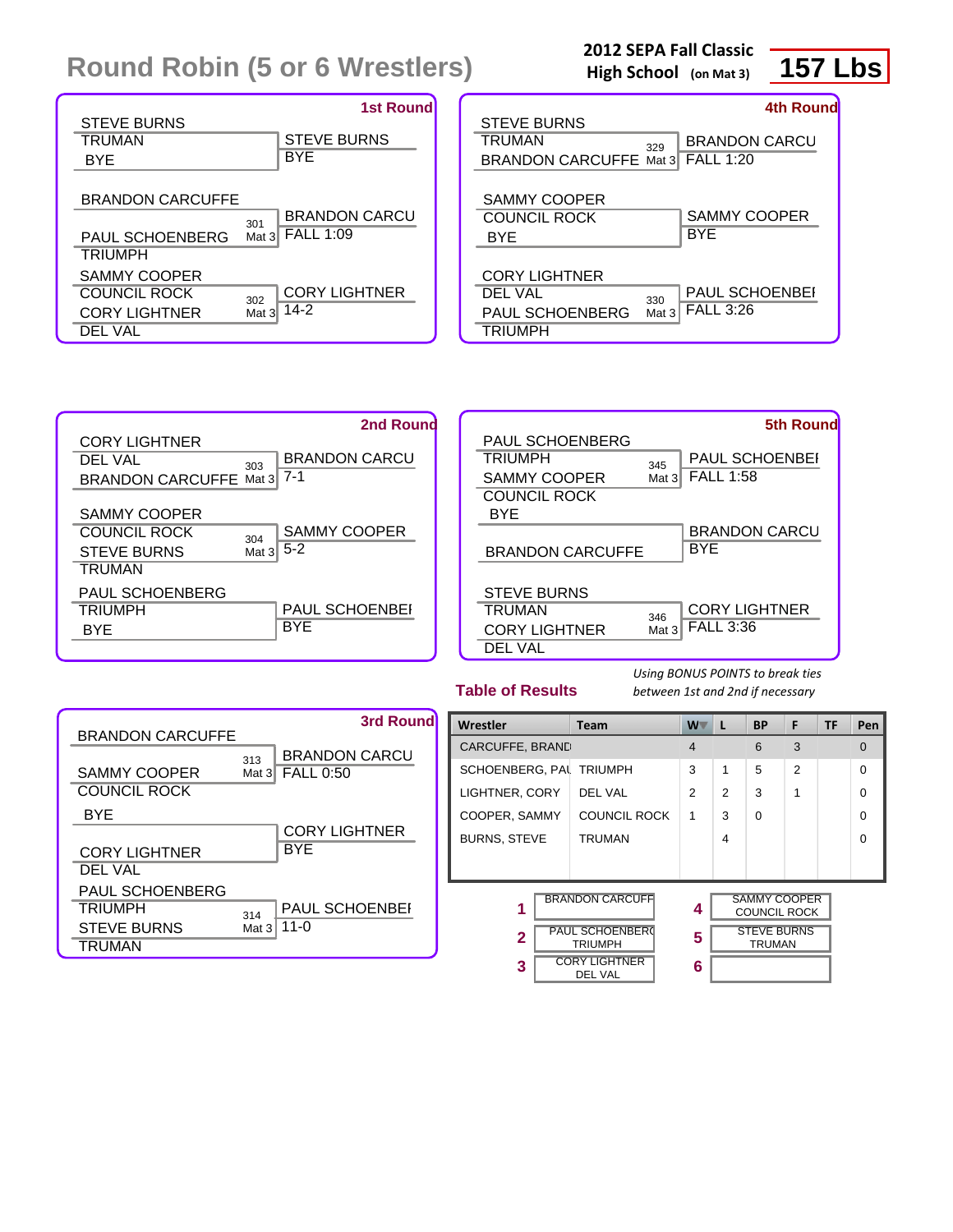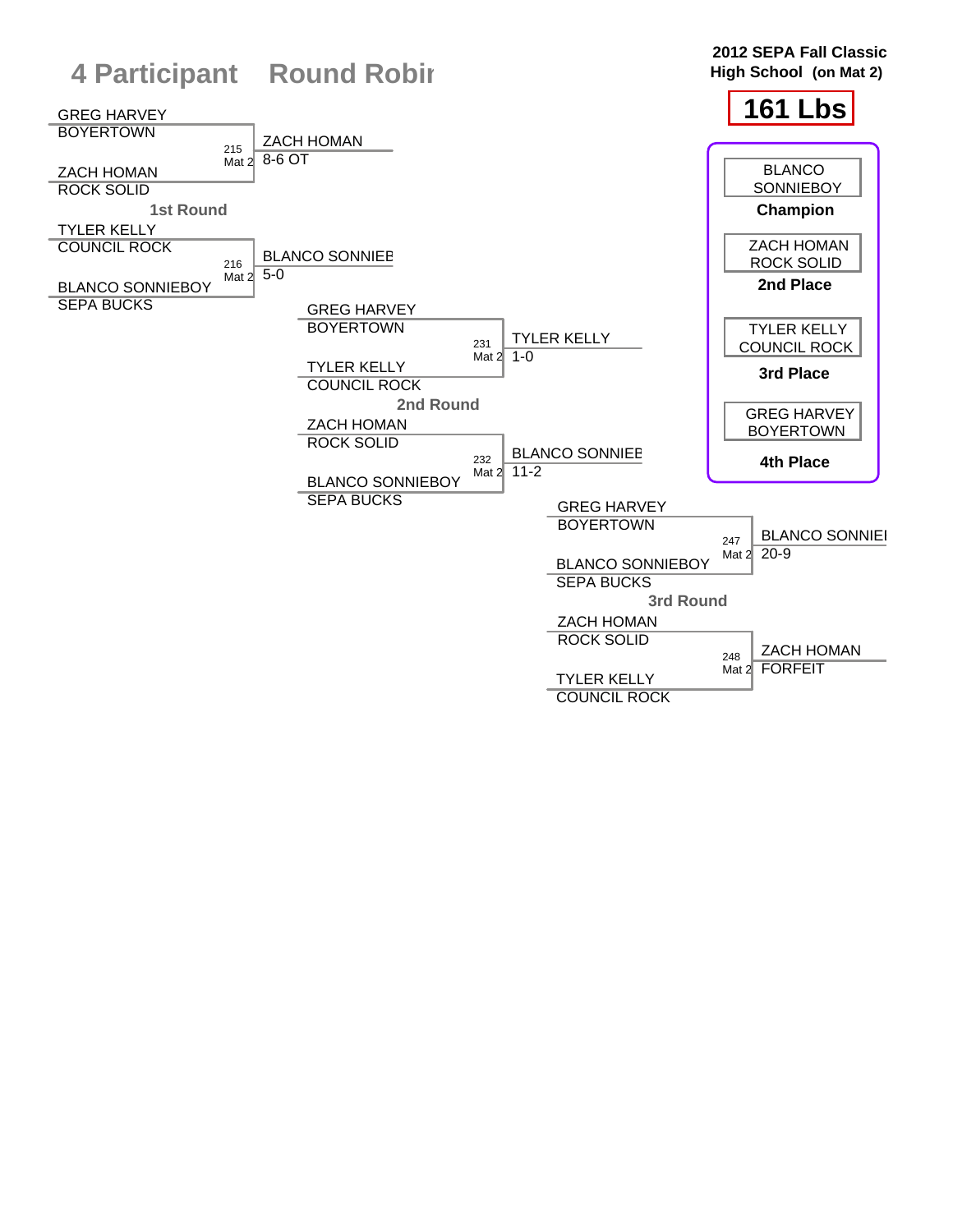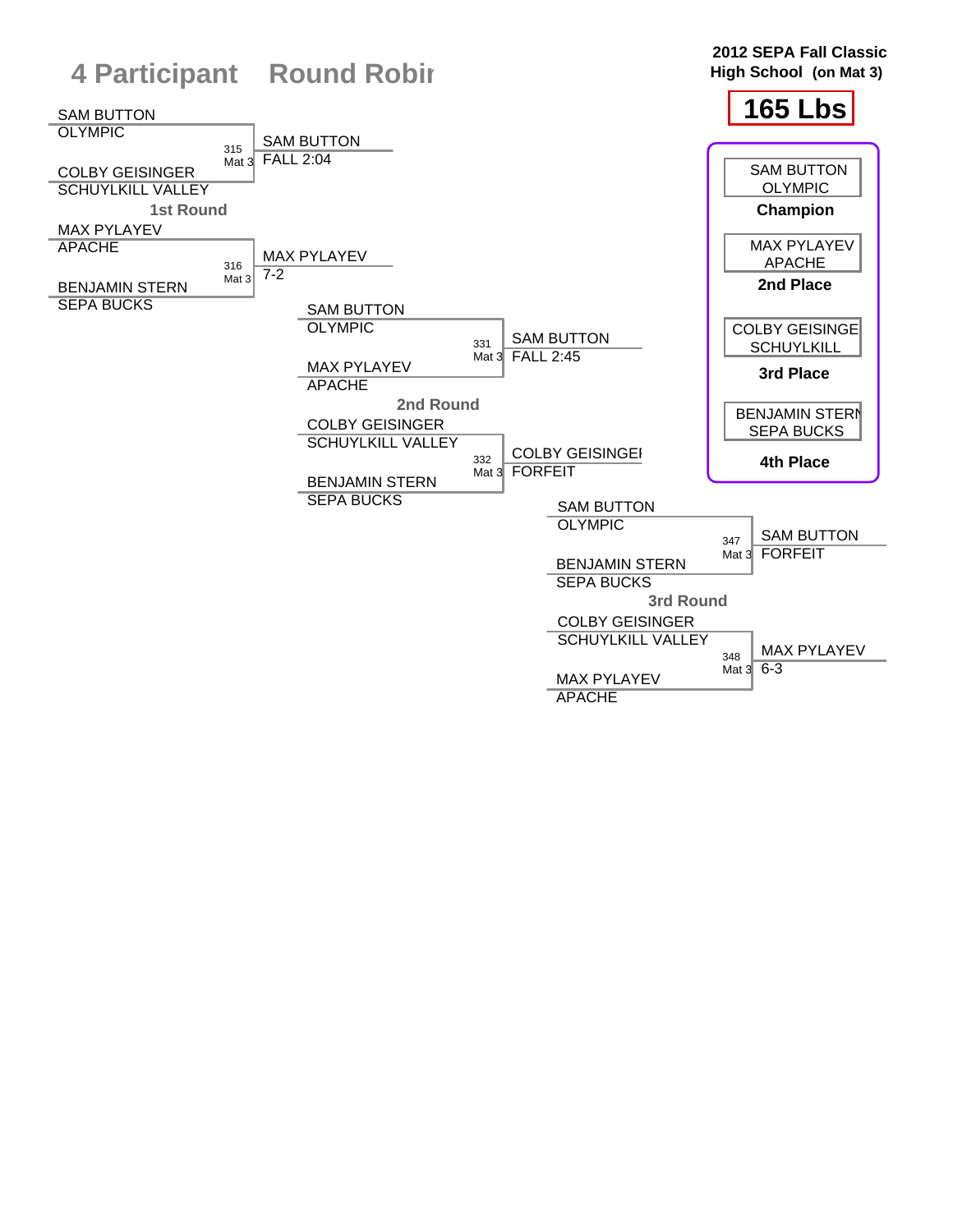